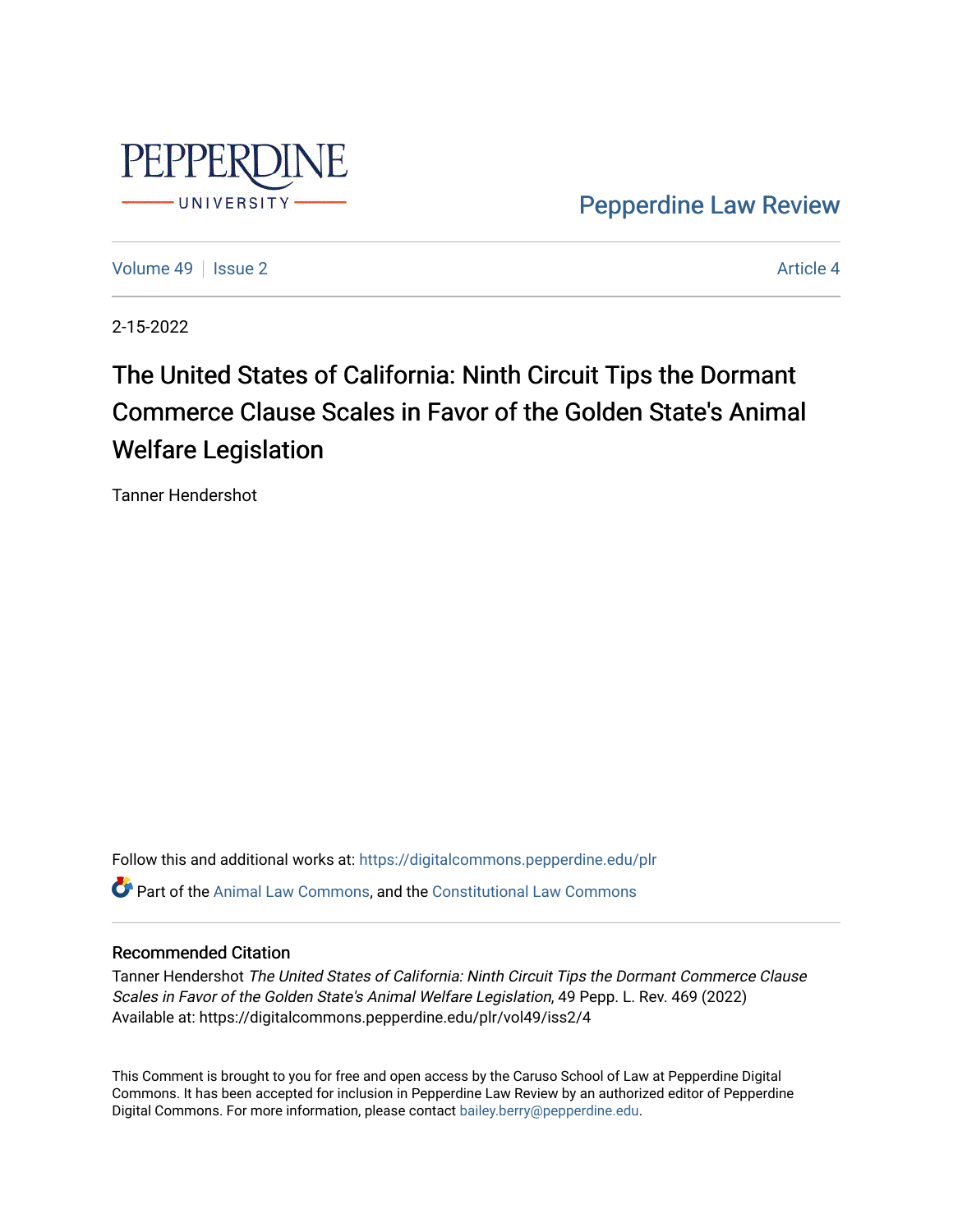# **The United States of California: Ninth Circuit Tips the Dormant Commerce Clause Scales in Favor of the Golden State's Animal Welfare Legislation**

#### *Abstract*

*In November 2018, California voters overwhelmingly passed Proposition 12, the Prevention of Cruelty to Farm Animals Act. This law requires in-state and out-of-state farmers to provide additional living space for egg-laying hens, breeding pigs, and calves raised for veal by 2022 if the farmers wish to continue doing business within the state. In response, North American Meat Institute (NAMI), whose members account for approximately 95% of the country's output of various meat products, filed a lawsuit in federal district court seeking a preliminary injunction against Proposition 12's enforcement. NAMI contended Proposition 12 violated the Dormant Commerce Clause, a legal doctrine stemming from Congress's commerce powers under Article I, Section 8 of the Constitution, prohibiting states from passing laws discriminating against interstate commerce. Ultimately, the district court declined to grant NAMI's request for a preliminary injunction, which the Ninth Circuit affirmed was not an abuse of judicial discretion.*

*The Ninth Circuit correctly held Proposition 12 does not clearly discriminate against interstate commerce. However, the Ninth Circuit erred in holding the law was not extraterritorial legislation because this decision contravened Supreme Court decisions prohibiting states from regulating conduct occurring outside of their borders. As a result, the Ninth Circuit decision opens the floodgates for California to enact similar legislation essentially controlling the national economy. The best solution to this issue, particularly regarding animal welfare reform, is for Congress to establish national guidelines that meaningfully improve the lives of farm animals while prohibiting individual states from controlling the conduct of the other fortynine state actors.*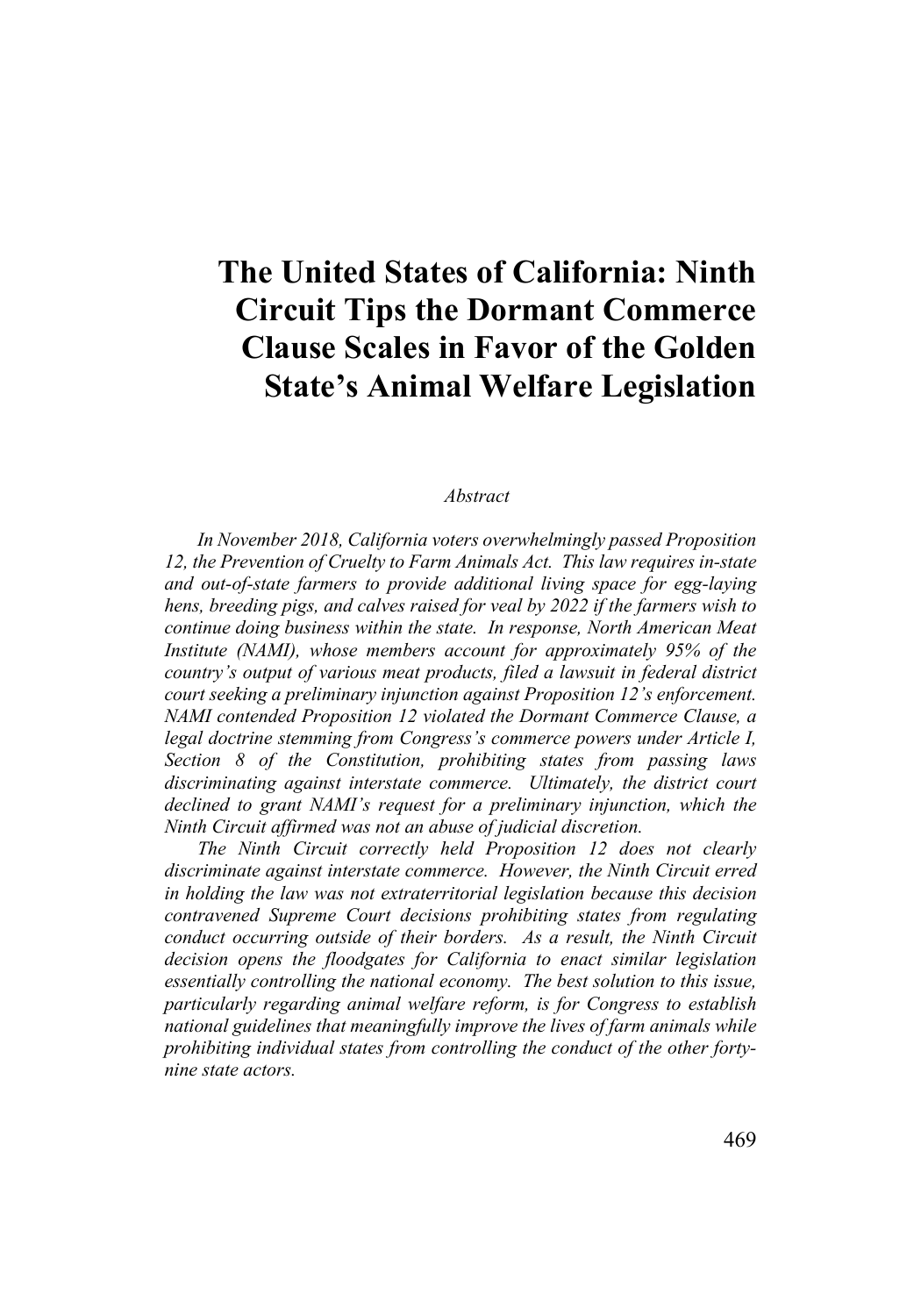## TABLE OF CONTENTS

| I. |                 |                                                            |  |
|----|-----------------|------------------------------------------------------------|--|
| Π. |                 | THE DORMANT COMMERCE CLAUSE REVISITED  474                 |  |
|    | $\mathcal{A}$ . | The DCC Foundation: Three Cases and Three Principles  475  |  |
|    |                 | Three Cases: Gibbons, Willson, and Cooley 475              |  |
|    |                 | Three Principles: Nondiscrimination, Undue Burdens,<br>2.  |  |
|    |                 |                                                            |  |
|    | В.              | Ninth Circuit Applying the DCC in the Twenty-First         |  |
|    |                 |                                                            |  |
|    | C.              | Animal Welfare Legislation Gives Rise to New Commerce      |  |
|    |                 |                                                            |  |
|    |                 | 1. Proposition 2: California Becomes Pro-Hens  486         |  |
|    |                 | Proposition 12: Expanding Animal Protections and           |  |
|    |                 |                                                            |  |
|    |                 | III. NAMI: MEAT PRODUCERS SEEK TO PREEMPTIVELY GUT         |  |
|    |                 |                                                            |  |
|    | $A$ .           | NAMI Takes Its DCC Challenge to the Ninth Circuit 499      |  |
|    | В.              | Ninth Circuit Affirms the Denial of a Preliminary          |  |
|    |                 |                                                            |  |
|    |                 | IV. NAMI GOES TWO FOR THREE ON THE DCC ISSUES  505         |  |
|    | $\mathcal{A}$ . | Nami Is Correct Regarding the Discrimination and Undue     |  |
|    |                 |                                                            |  |
|    | В.              | Nami Conflicts with Supreme Court Prohibition of           |  |
|    |                 |                                                            |  |
| V. |                 |                                                            |  |
|    | $A$ .           | California Provides a Powerful Voice for the Voiceless 518 |  |
|    | $B_{\cdot}$     | California Can Continue To Flex Its "Sovereignty           |  |
|    |                 | Muscles" to the Detriment of the National Economy 520      |  |
|    | $\mathcal{C}$ . | "Unpublished Opinions" Still Pack a Problematic Punch 523  |  |
|    | D.              | The Supreme Court Needs To Clarify What Constitutes        |  |
|    |                 | Permissible Burdens on Interstate Commerce and             |  |
|    |                 |                                                            |  |
|    | E.              | Congress Should Be the Solution to Resolving the Tension   |  |
|    |                 | Between Animal Welfare and Permissible Burdens on          |  |
|    |                 |                                                            |  |
|    |                 |                                                            |  |
|    |                 |                                                            |  |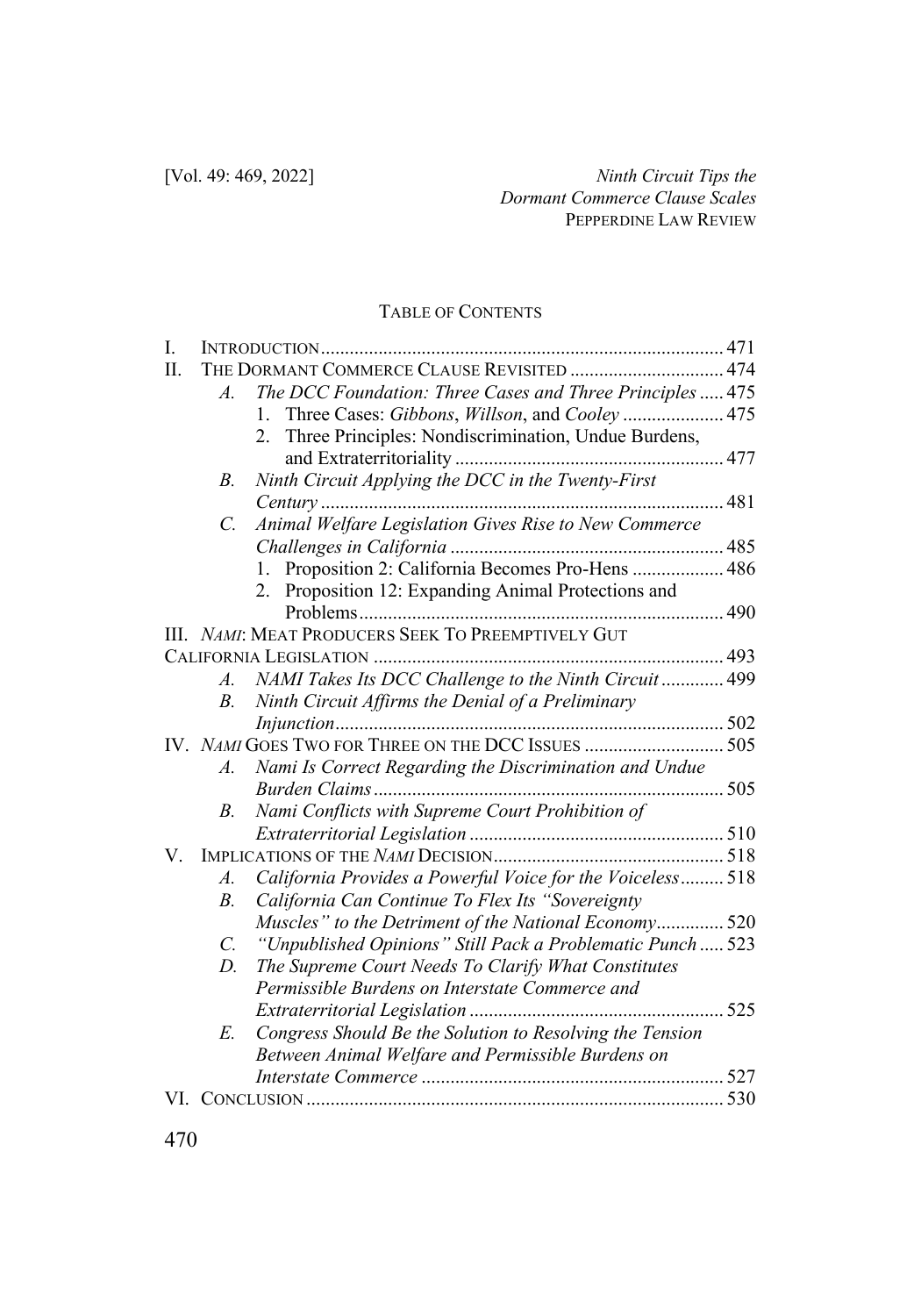#### I. INTRODUCTION

Absent a preliminary injunction, NAMI's members and countless farmers throughout the country will suffer severe irreparable harm. . . . [T]he Sales Ban irreparably harms veal and pork producers by putting them to a Hobson's choice: either spend millions of dollars to comply with California's confinement requirements . . . or be excluded from the California market and suffer the resulting loss of revenues and customer goodwill. Either way, Proposition 12 subjects veal and pork producers to tremendous costs, none of which can be recovered post-trial because California's sovereign immunity precludes a damages action against the State.<sup>1</sup>

In *Nami v. Becerra*, the question of whether California overstepped its commerce-impacting authority or simply exercised its police powers to promote the public health, general welfare, safety, and morals of its citizens<sup>2</sup> came before the Ninth Circuit Court of Appeals.<sup>3</sup> In short, appellant, the North American Meat Institute (NAMI), and amici, including several states<sup>4</sup> and business entities,<sup>5</sup> sought a preliminary injunction against California's

<sup>1.</sup> Brief for Appellant at 11, N. Am. Meat Inst. v. Becerra, 825 F. App'x 518 (9th Cir. 2020) (No. 19-56408), *cert. denied*, 141 S. Ct. 2854 (2021) [hereinafter NAMI Opening Brief]. NAMI member companies account for more than 95% of the United States' output of beef, pork, lamb, veal, turkey, and processed meat products. *See* Complaint for Declaratory & Preliminary & Permanent Injunctive Relief at 2, N. Am. Meat Inst. v. Becerra, 420 F. Supp. 3d 1014 (C.D. Cal. 2019) (No. 19-08569), *aff'd*, 825 F. App'x 518 (9th Cir. 2020). For clarity purposes, this Note uses the term "*Nami*" in the main text to refer to the Ninth Circuit preliminary injunction suit on appeal and uses the term "NAMI" to refer to the North American Meat Institute.

<sup>2.</sup> *See* Lochner v. New York, 198 U.S. 45, 53 (1905), *overruled by* Day-Brite Lighting Inc. v. State of Mo., 342 U.S. 421 (1952), *and* Ferguson v. Skrupa, 372 U.S. 726 (1963), *abrogated by* W. Coast Hotel Co. v. Parrish, 300 U.S. 379 (1937) ("There are, however, certain powers, existing in the sovereignty of each state in the Union, somewhat vaguely termed police powers, the exact description and limitation of which have not been attempted by the courts. Those powers, broadly stated, and without, at present, any attempt at a more specific limitation, relate to the safety, health, morals, and general welfare of the public.").

<sup>3.</sup> *See N. Am. Meat Inst.*, 825 F. App'x 518.

<sup>4.</sup> *See* Brief of Ind. et al., as Amicus Curiae in Support of Plaintiff-Appellant at 1, 16, *N. Am. Meat Inst.*, 825 F. App'x 518 (No. 19-56408) [hereinafter Amici States Brief]. Eleven states are included as amici curiae in this brief: Indiana, Alabama, Arkansas, Kansas, Louisiana, Missouri, Oklahoma, South Carolina, South Dakota, Utah, and West Virginia. *Id.* 

<sup>5.</sup> *See* Brief for the Nat'l Ass'n of Mfrs. et al., as Amicus Curiae in Support of Appellant at 1–2, 27, *N. Am. Meat Inst.*, 825 F. App'x 518 (No. 19-56408) [hereinafter Amici Commerce Brief]. Three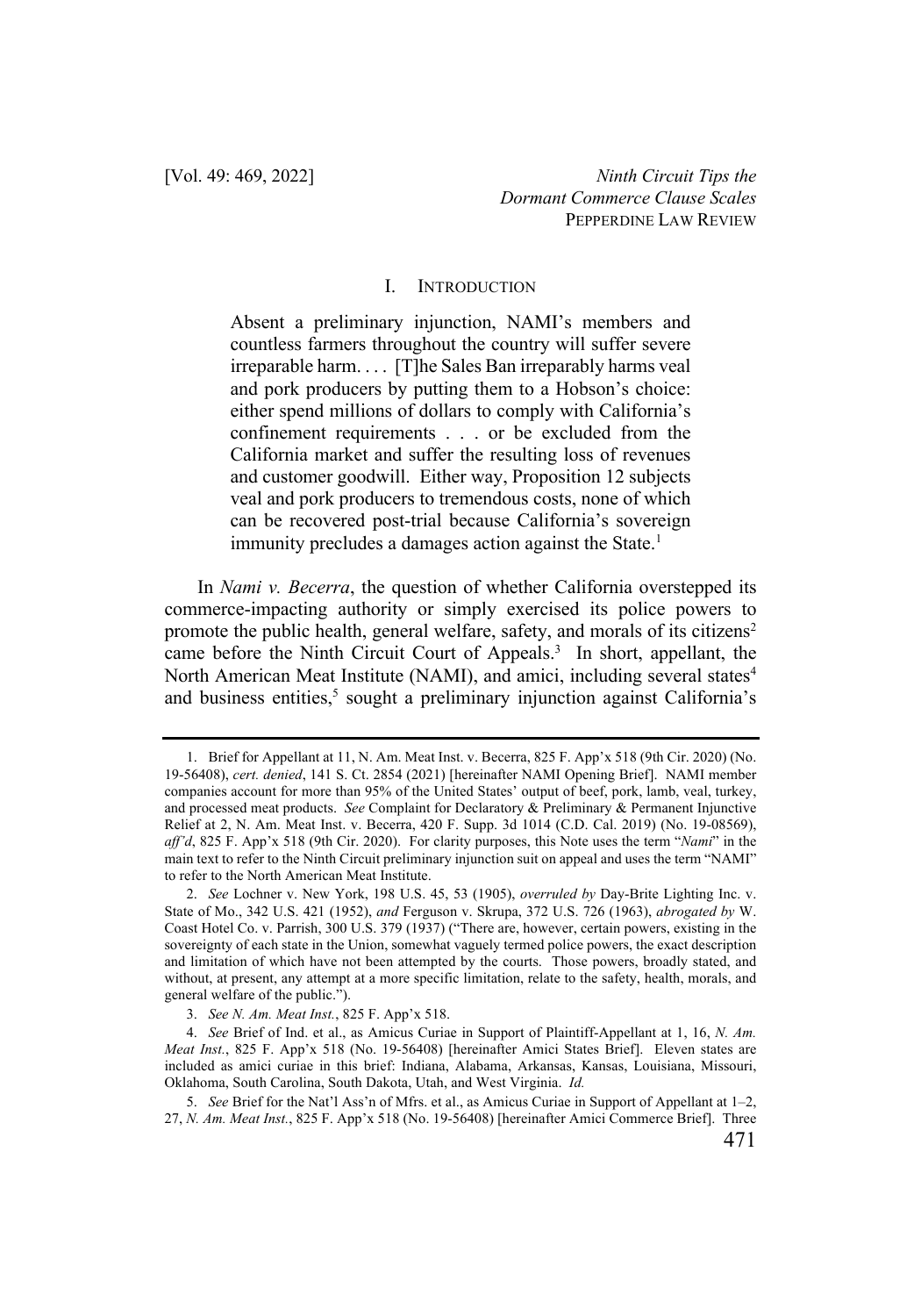Proposition 12.<sup>6</sup> Appellant argued that Proposition 12's sales ban on meat sold within California produced below certain minimum space requirements would irreparably harm its members because the law impermissibly discriminates against interstate commerce, operates as a protectionist trade barrier, and controls extraterritorial commerce in violation of the Dormant Commerce Clause.<sup>7</sup> In opposition, appellee Xavier Becerra, then-Attorney General of California, and intervenor-appellees, Humane Society of the United States,<sup>8</sup> argued that the Ninth Circuit should affirm the denial of the preliminary injunction.<sup>9</sup> They contended that Proposition 12 does not discriminate against interstate commerce, regulate extraterritorial conduct, or substantially burden interstate commerce, and even if it did, any burden on interstate commerce would not exceed the benefits to California.10

As animal welfare continues to grow into a national issue, *Nami* is important not only because case law remains unsettled on whether preventing animal cruelty is a sufficient basis to permit burdening interstate commerce but also because *Nami* impacts state actors and animal rights organizations seeking to promote animal welfare legislation in the future that will substantially impact interstate commerce.<sup>11</sup> This Note argues that *Nami* correctly held that the district court did not abuse its discretion in holding Proposition 12 is not discriminatory and does not substantially burden interstate commerce given the case's procedural posture.<sup>12</sup> However, this Note contends that *Nami* erred when deciding the extraterritorial legislation

parties are included as amici curiae in this brief: the National Association of Manufacturers, the Chamber of Commerce of the United States of America, and Food Marketing Institute. *Id.* 

<sup>6.</sup> *See N. Am. Meat Inst.*, 825 F. App'x at 1–2; *see also infra* note 8 and accompanying text.

<sup>7.</sup> *See* NAMI Opening Brief, *supra* note 1. *See generally* Reply Brief for Appellant at 1–28, *N. Am. Meat Inst.*, 825 F. App'x 518 (No. 19-56408) [hereinafter NAMI Reply Brief]. In essence, the Dormant Commerce Clause is a legal doctrine inferred from Congress's commerce authority under Article 1, Section 8 of the Constitution, which prohibits states from enacting legislation that discriminates against or unduly burdens interstate commerce, even when Congress has not specifically enacted legislation that is designed to regulate interstate commerce within that particular area. *See* U.S. CONST. art. I, § 8, cl. 3; *see also* discussion *infra* Part II.

<sup>8.</sup> *See* Answering Brief for Appellee-Intervenors at 1, 42, *N. Am. Meat Inst.*, 825 F. App'x 518 (No. 19-56408) [hereinafter Humane Society Brief].

<sup>9.</sup> *See* Answering Brief of State Defendants at 1–2, *N. Am. Meat Inst.*, 825 F. App'x 518 (No. 19- 56408) [hereinafter State Defendants Brief]; *see also infra* note 11 and accompanying text.

<sup>10.</sup> *See* State Defendants Brief, *supra* note 9, at 10–33; Humane Society Brief, *supra* note 8, at 28–35.

<sup>11.</sup> *See* discussion *infra* Part V.

<sup>12.</sup> *See* discussion *infra* Section IV.A.

<sup>472</sup>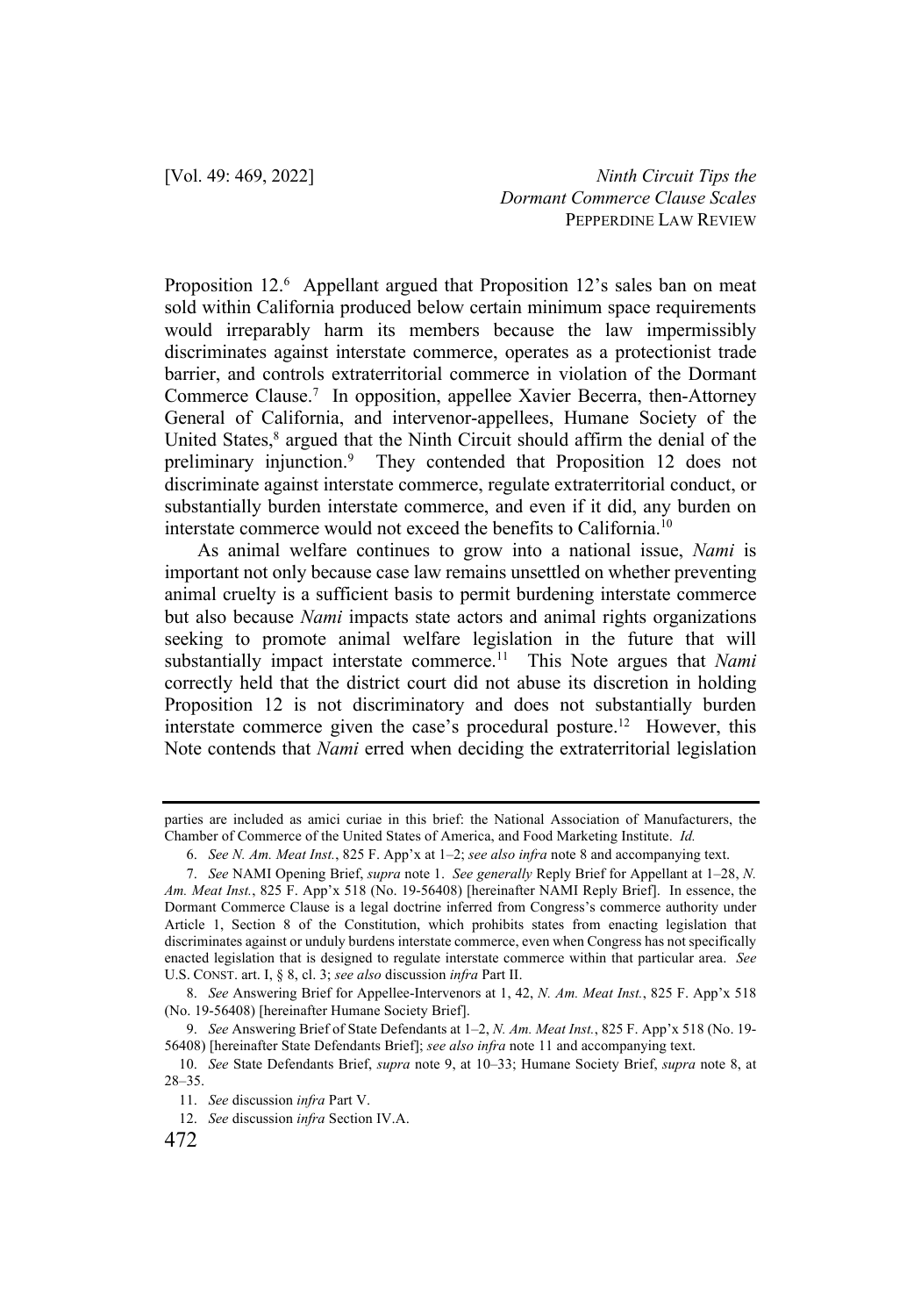issue because Proposition 12 conflicts with the Supreme Court's Dormant Commerce Clause jurisprudence prohibiting "economic [b]alkanization."13 Even as an unpublished opinion, *Nami* is problematic because its holding encourages economic powerhouse states like California to manipulate other states and businesses to bend to its public policy determinations, or else face significant economic losses.<sup>14</sup>

Part II provides an overview of the Dormant Commerce Clause and unpacks California Propositions 2 and 12, which set the stage for *Nami*. 15 Part III discusses *Nami*'s facts, procedural history, and decision, which held that NAMI failed to show a likelihood of success on the merits in proving that Proposition 12 violated the Dormant Commerce Clause.<sup>16</sup> Section IV.A argues that *Nami* correctly held the district court did not abuse its discretion on the discrimination and substantial burden claims, while Section IV.B asserts that *Nami* erred in not recognizing that Proposition 12 conflicts with Supreme Court Dormant Commerce Clause principles prohibiting extraterritorial legislation.17 Part V explores *Nami*'s implications for animal welfare, the national economy, and economic powerhouse states, which reflect the need for the Supreme Court's guidance as to the extent states can burden interstate commerce in promoting animal welfare reform.<sup>18</sup> Part V also suggests Congress could be the solution to this growing animal welfare versus interstate commerce issue.<sup>19</sup> Part VI briefly summarizes and concludes.20

19. *See* discussion *infra* Section V.E.

<sup>13.</sup> *See* South Dakota v. Wayfair, Inc., 138 S. Ct. 2080, 2089 (2018). "Economic balkanization" is succinctly described as "an economy so clogged by customs barriers, tariffs, embargoes, quotas and regulations as to remove all semblance of a freely trading capitalistic society." Paul S. Kline, *Publicly-Owned Landfills and Local Preferences: A Study of the Market Participation Doctrine*, 96 DICK. L. REV. 331, 356 (1992). As discussed below, the consolidation of federal economic power through the Commerce Clause was designed to counteract the selfish nature of states looking out solely for their own interests by striking down state regulations significantly impeding interstate commerce. *See*  discussion *infra* Part II.

<sup>14.</sup> *See* discussion *infra* Sections V.B, V.C.

<sup>15.</sup> *See* discussion *infra* Part II.

<sup>16.</sup> *See* discussion *infra* Part III.

<sup>17.</sup> *See* discussion *infra* Part IV.

<sup>18.</sup> *See* discussion *infra* Part V.

<sup>20.</sup> *See* discussion *infra* Part VI.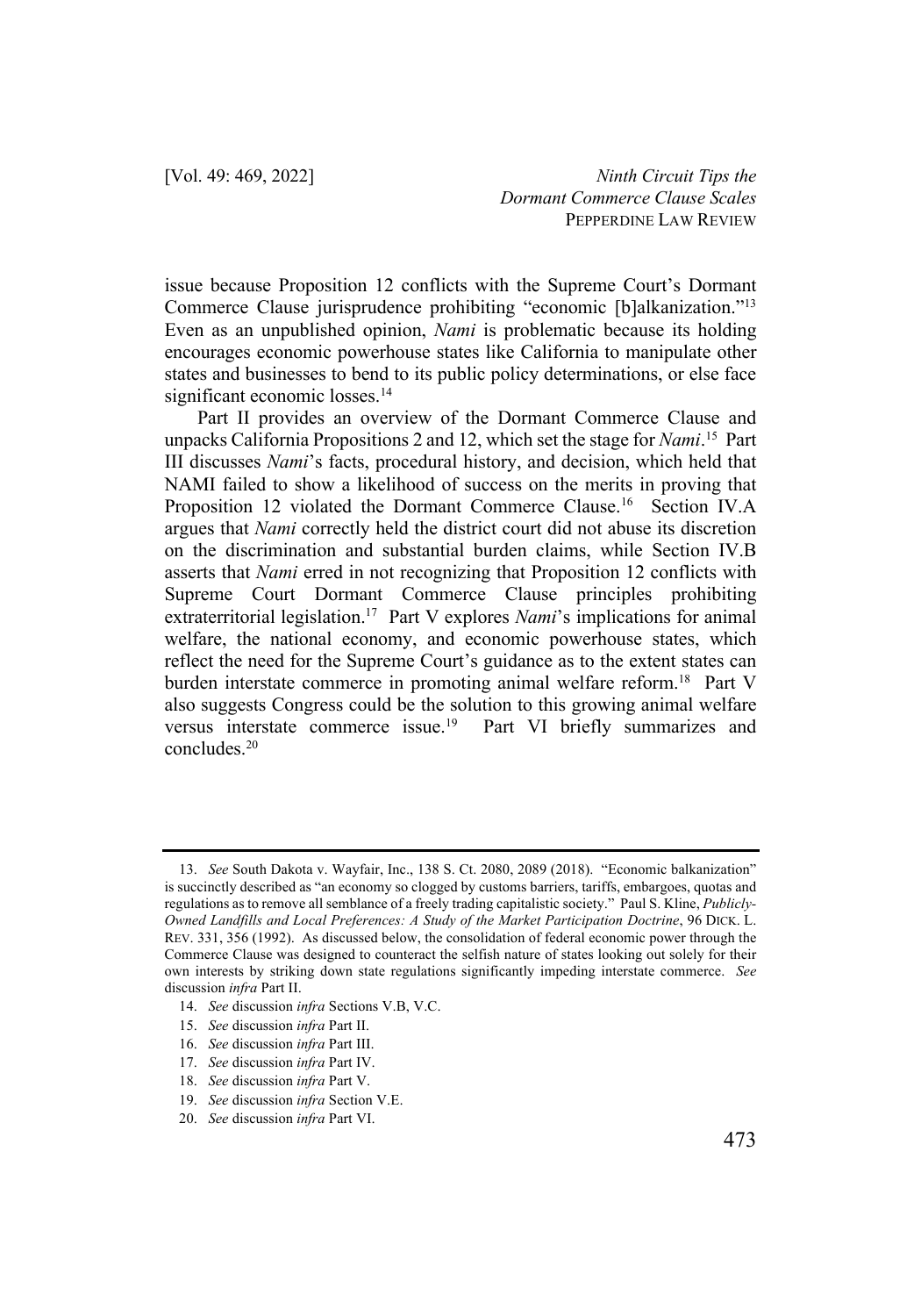#### II. THE DORMANT COMMERCE CLAUSE REVISITED

In the wake of the failures of the Articles of Confederation, the Founding Fathers, when drafting the United States Constitution, were concerned that states would selfishly impose protectionist measures, such as tariffs, to promote the well-being of their citizens to the detriment of out-of-state individuals.<sup>21</sup> In practice, this would cause other states to retaliate with similar measures, ultimately to the detriment of the national economy.<sup>22</sup> To address this potential problem of economic infighting, the Framers drafted the Commerce Clause of the Constitution, which grants Congress the power to "regulate Commerce . . . among the several States."<sup>23</sup>

Since the Commerce Clause does not explicitly impose restrictions on a state's legislative authority to regulate commerce when Congress is silent on a particular issue, the Supreme Court assumed the mantle of adjudicating these disputes under the Commerce Clause's goal of promoting national economic unity, known as the Negative or Dormant Commerce Clause (DCC).24 Although the Supreme Court has struck down congressional legislation with commendable goals—preventing gun violence within

<sup>21.</sup> *See* Jennifer L. Larsen, *Discrimination in the Dormant Commerce Clause*, 49 S.D. L. REV. 844, 845–46 (2004) (footnote omitted) ("A primary concern of the Founding Fathers was, in order to prosper, the [n]ation's economy needed to be centrally regulated. . . . Consequently, this worry caused the Founding Fathers to draft the Constitution to prevent [s]tates from harming interstate commerce. James Madison wrote that the 'Commerce Clause "grew out of the abuse of the power by the importing [s]tates in taxing the non-importing[] and was intended as a negative and preventive provision against injustice among the [s]tates themselves."'" (quoting 3 RECORDS OF THE FEDERAL CONVENTION OF 1787, at 478 (Max Farrand ed., Yale Univ. Press 1911))).

<sup>22.</sup> *See id.*

<sup>23.</sup> U.S. CONST. art. I, § 8, cl. 3; *see* John Schreiner, *The Irony of the Ninth Circuit's Expanded (Ab)use of the Commerce Clause*, 33 W. ST. U. L. REV. 13, 16 (2005).

<sup>24.</sup> *See* South Dakota v. Wayfair, Inc., 138 S. Ct. 2080, 2090 (2018). As mentioned in the accompanying main text, Supreme Court jurisprudence describing the Commerce Clause as grounds to invalidate state legislation on matters substantially affecting interstate commerce when Congress is silent is known as the "[N]egative Commerce Clause," *see id.* at 2100 (Thomas, J., concurring), or the "[D]ormant [C]ommerce [C]lause," *see id.* (Gorsuch, J., concurring). Interpreting the Commerce Clause as passively restricting state legislative authority is not without criticism. *See, e.g.*, United Haulers Ass'n v. Oneida-Herkimer Solid Waste Mgmt. Auth., 550 U.S. 330, 349 (2007) (Thomas, J., concurring) ("The [N]egative Commerce Clause has no basis in the Constitution and has proved unworkable in practice. . . . Because this Court has no policy role in regulating interstate commerce, I would discard the Court's negative Commerce Clause jurisprudence.").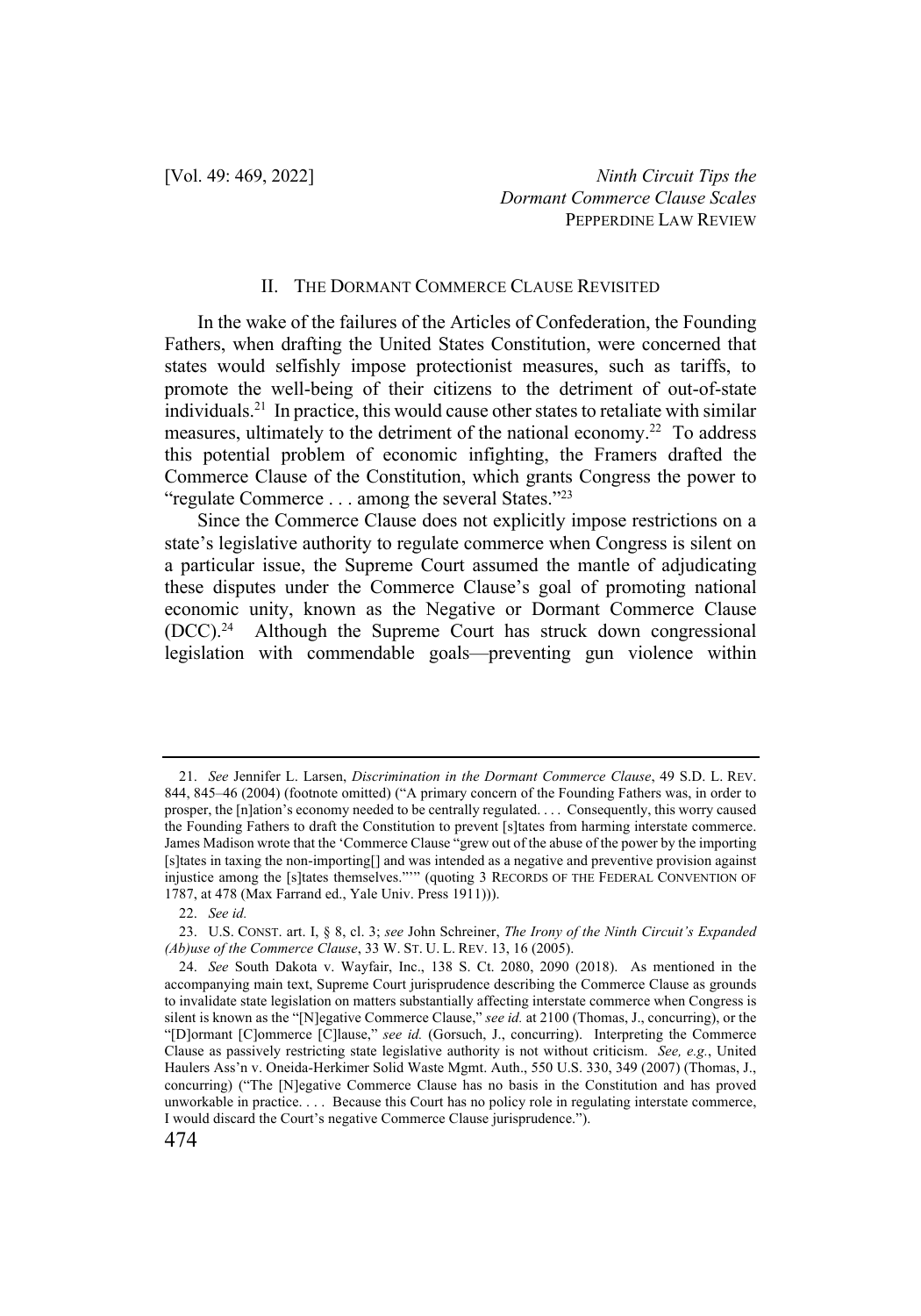schools<sup>25</sup> and criminalizing gender-based violence<sup>26</sup>—that are not substantially related to its enumerated commerce powers, the Court has refrained from clearly articulating the restrictive scope of the DCC on states' authority to enact legislation affecting interstate commerce.<sup>27</sup> The Court's only guidance has been to prohibit states from exercising their power in a way that substantially impedes interstate commerce.<sup>28</sup>

## *A. The DCC Foundation: Three Cases and Three Principles*

#### 1. Three Cases: *Gibbons*, *Willson*, and *Cooley*

In *South Dakota v. Wayfair*, the Supreme Court succinctly described the judicial origins of the framework giving rise to the DCC as stemming from three cases: *Gibbons v. Ogden*, *Willson v. Black Bird*, and *Cooley v. Board of Wardens*. 29 In *Gibbons v. Ogden*, Chief Justice Marshall illuminated the scope of Congress's power to regulate commerce under the Commerce Clause, which includes the power to regulate both "the interchange of commodities" and "commercial intercourse."30 Chief Justice Marshall contended that this commerce power, "like all others vested in Congress, is complete in itself, may be exercised to its utmost extent, and acknowledges

<sup>25.</sup> *See* United States v. Lopez, 514 U.S. 549, 567 (1995) ("The possession of a gun in a local school zone is in no sense an economic activity that might, through repetition elsewhere, substantially affect any sort of interstate commerce. . . . To uphold the Government's contentions here, we would have to pile inference upon inference in a manner that would bid fair to convert congressional authority under the Commerce Clause to a general police power of the sort retained by the [s]tates.").

<sup>26.</sup> *See* United States v. Morrison, 529 U.S. 598, 617–18 (2000) ("We accordingly reject the argument that Congress may regulate noneconomic, violent criminal conduct based solely on that conduct's aggregate effect on interstate commerce. The Constitution requires a distinction between what is truly national and what is truly local.").

<sup>27.</sup> *See generally Wayfair*, 138 S. Ct. 2080.

<sup>28.</sup> *See id.* at 2090; *see also* Baldwin v. G.A.F. Seelig, Inc., 294 U.S. 511, 523 (1935) ("[The Constitution] was framed upon the theory that the peoples of the several states must sink or swim together, and that in the long run prosperity and salvation are in union and not division.").

<sup>29.</sup> *See Wayfair*, 138 S. Ct. at 2090.

<sup>30.</sup> *Id.* (quoting Gibbons v. Ogden, 22 U.S. (9 Wheat.) 1, 89, 125 (1824)). The "interchange of commodities," as mentioned by the Court, referred strictly to the buying and selling of goods, Gibbons v. Ogden, 22 U.S. (9 Wheat.) 1, 189 (1824), while "commercial intercourse" refers to the physical exchanging of goods between nations, including the navigation of said goods during an exchange, *id.*  at 190. *Gibbons* noted that the Commerce Clause undoubtedly granted Congress the power over both aspects of commerce. *See id.* at 189–90.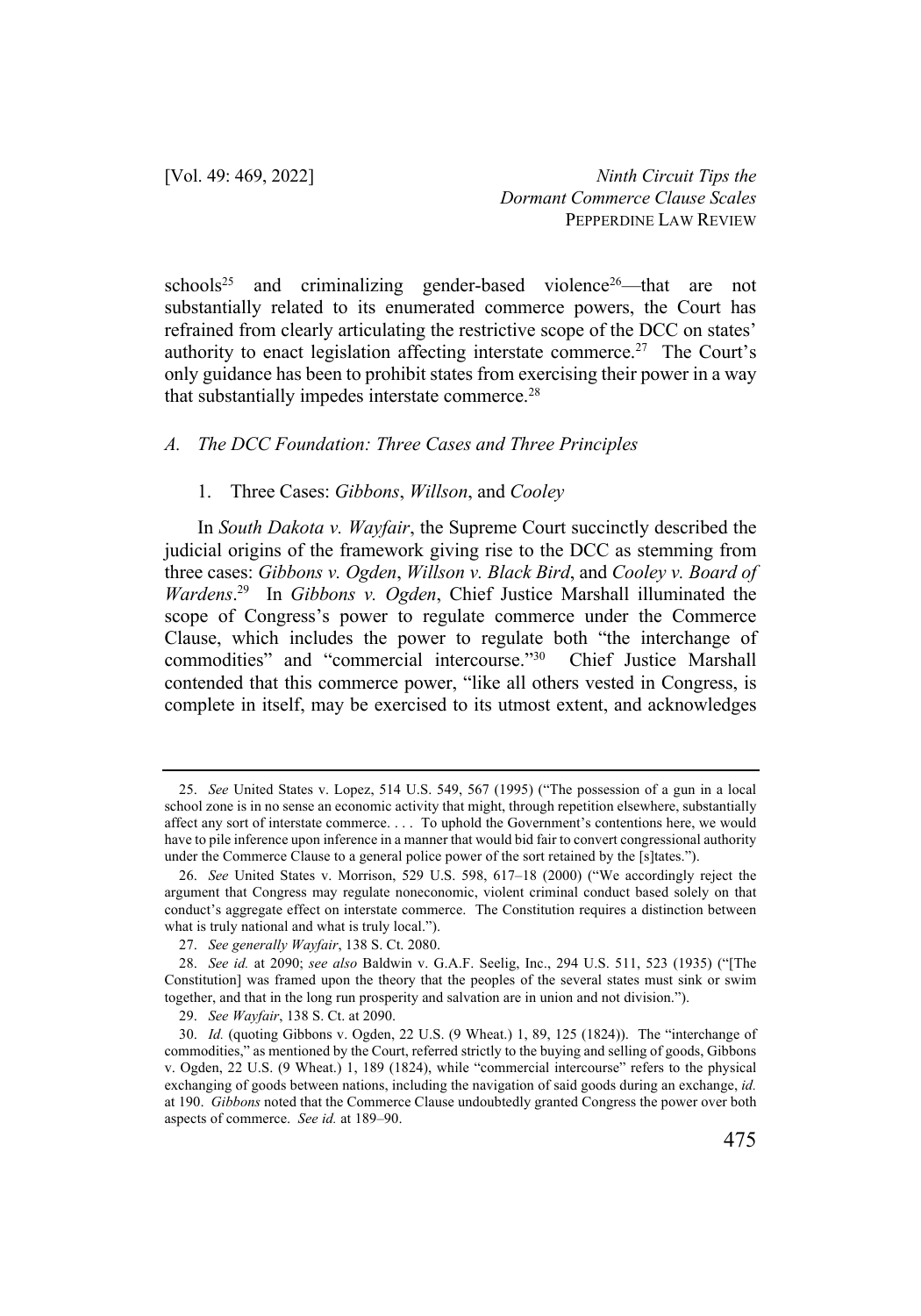no limitations, other than [as] are prescribed in the [C]onstitution."31 However, Marshall conceded that states concurrently share power to regulate certain avenues of commerce, such as inspection laws, which Congress should only reach when invoking a national purpose.<sup>32</sup>

Five years later in *Willson v. Black Bird*, Chief Justice Marshall held a dam built by the Black Bird Creek Marsh Company, which controlled waters from a stream forming part of an interstate waterway system in Delaware, did not violate the Commerce Clause.<sup>33</sup> Marshall noted that "[C]ongress has passed no such act" regarding federal authority to regulate "those small navigable creeks into which the tide flows."34 *Willson* implied that individual states, like Congress, held power to regulate commerce, particularly in the absence of conflicting federal legislation.35

In *Cooley v. Board of Wardens*, the Supreme Court upheld a Pennsylvania law requiring vessels that refused to board a local pilot to pay a travel fee to a fund for widows and children of deceased pilots as consistent with the Commerce Clause.36 Here, the Court affirmed that the power to regulate commerce is shared between Congress and the states, holding that certain subjects "imperatively demand[] a single uniform rule" when operating equally on national commerce.<sup>37</sup> However, *Cooley* recognized that other subjects "demand[] that diversity, which alone can meet the local necessities

37. *Id.*

<sup>31.</sup> *Gibbons*, 22 U.S. at 196.

<sup>32.</sup> *See id.* at 203–04. In his concurring opinion, Justice Johnson took a different view on whether commerce powers should be shared between Congress and the states, positing that Congress held the exclusive power to regulate commerce. *Id.* at 236 (Johnson, J., concurring). Justice Kennedy, weighing in on the potential ramifications of Justice Johnson's concurrence, contended that had Justice Johnson "prevailed and [s]tates been denied the power of concurrent regulation, history might have seen sweeping federal regulations at an early date that foreclosed the [s]tates from experimentation with laws and policies of their own, or, on the other hand, proposals to reexamine *Gibbons'* broad definition of commerce to accommodate the necessity of allowing [s]tates the power to enact laws to implement the political will of their people." *Wayfair*, 138 S. Ct. at 2090.

<sup>33.</sup> *See* Willson v. Black Bird Creek Marsh Co., 27 U.S. (2 Pet.) 245, 252 (1829).

<sup>34.</sup> *Id.* 

<sup>35.</sup> *See Wayfair*, 138 S. Ct. at 2090. In essence, these cases established the basic analytical framework that the Commerce Clause would not be interpreted to grant Congress exclusive power over commerce, but rather that the power over interstate commerce would be shared concurrently at times between Congress and states, except in cases where certain commerce requires a "single uniform rule." *See id.* In those specific instances, the Commerce Clause would resolve any conflicts between state legislation and federal legislation in favor of Congress. *See id.* 

<sup>36.</sup> *See* Cooley v. Bd. of Wardens *ex rel.* Soc. for Relief of Distressed Pilots, 53 U.S. (12 How.) 299, 319 (1851).

<sup>476</sup>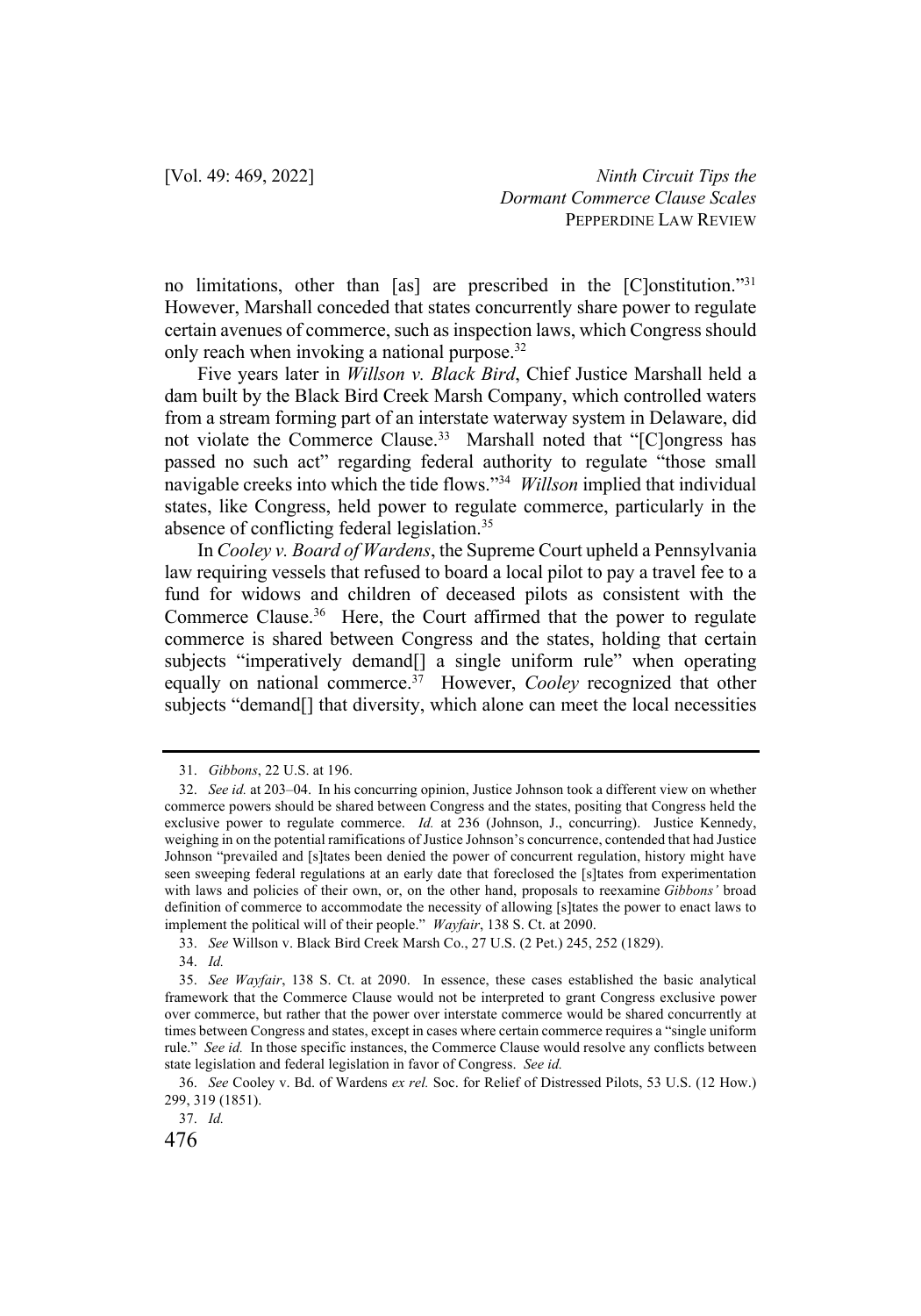of navigation[,] . . . drawn from local knowledge and experience, and conformed to local wants."38 These three cases were vital for providing the foundation informing our current DCC jurisprudence.<sup>39</sup> The Supreme Court recognized that states and Congress can both regulate interstate commerce, but courts can find that states impermissibly burden interstate commerce even when Congress is silent.<sup>40</sup>

## 2. Three Principles: Nondiscrimination, Undue Burdens, and Extraterritoriality

Three key principles reflected in Supreme Court jurisprudence regarding the DCC—promoting nondiscriminatory legislation, preventing undue burdens, and prohibiting extraterritorial regulations—are important in illuminating the Court's rationale for its decisions concerning the constitutionality of state laws affecting interstate commerce.<sup>41</sup> These principles in turn guide lower courts when assessing the constitutionality of state legislation impacting interstate commerce.<sup>42</sup>

Regarding the first principle—promoting nondiscriminatory legislation—the Supreme Court has concluded that state laws discriminating against interstate commerce face "a virtually *per se* rule of invalidity."43 The

43. *Wayfair*, 138 S. Ct. at 2091 (quoting Granholm v. Heald, 544 U.S. 460, 476 (2005)). For a helpful explanation of the Court's theoretical reasons for holding these laws as per se invalid, see

<sup>38.</sup> *Id.* at 319–20.

<sup>39.</sup> *See Wayfair*, 138 S. Ct. at 2090 ("Though considerable uncertainties were yet to be overcome, these precedents still laid the groundwork for the analytical framework that now prevails for Commerce Clause cases.").

<sup>40.</sup> *See id.* at 2090–91; *see also* discussion *supra* Part II.

<sup>41.</sup> *See Wayfair*, 138 S. Ct. at 2090–91; *see also infra* note 43 and accompanying text.

<sup>42.</sup> *See* discussion *infra* Section II.B; Hughes v. Oklahoma, 441 U.S. 322, 325 (1979) (holding that the Court's DCC jurisprudence "reflect[s] a central concern of the Framers . . . that in order to succeed, the new Union would have to avoid the tendencies toward economic [b]alkanization that had plagued relations among the [c]olonies and later among the [s]tates under the Articles of Confederation"); *see also* Cass R. Sunstein, *Naked Preferences and the Constitution*, 84 COLUM. L. REV. 1689, 1705 (1984) ("Under current doctrine, the [D]ormant [C]ommerce [C]lause is aimed primarily at measures taken out of a desire to improve the economic position of in-staters at the expense of out-of-staters."). One of the first cases in which the Supreme Court invalidated a discriminatory state law on DCC was in 1877, where a Missouri law excluding the transportation of Texas, Mexican, or Indian cattle into the state during eight months of the year, among other limitations, was found to be unconstitutional because "[t]he police power of [Missouri] cannot obstruct foreign commerce or inter-state commerce beyond the necessity for its exercise." *See* Hannibal & St. J.R. Co. v. Husen, 95 U.S. 465, 473–74 (1877).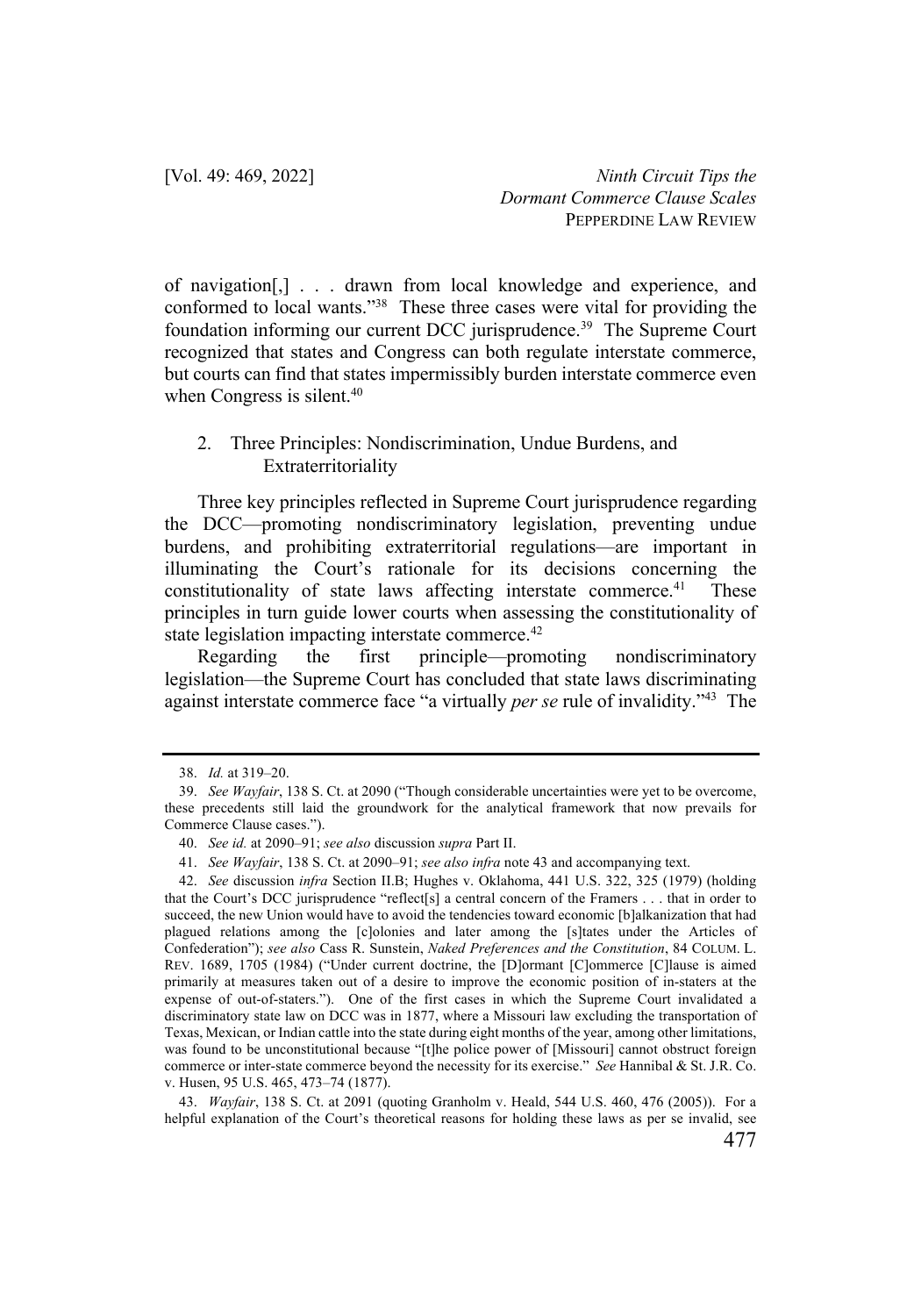Court has defined discriminatory laws as those treating "in-state and out-ofstate economic interests" in a manner "benefit[ting] the former and burden[ing] the latter."<sup>44</sup> Indeed, the only way a discriminatory state law can survive judicial scrutiny is if it is narrowly tailored to advance "a legitimate local purpose."<sup>45</sup> The Court has reasoned that striking down laws that burden interstate commerce in a discriminatory manner is fundamental to prohibiting protectionist legislation and promoting national economic unity.46

44. United Haulers Ass'n v. Oneida-Herkimer Solid Waste Mgmt. Auth., 550 U.S. 330, 338 (2007) (quoting Or. Waste Sys., Inc. v. Dep't of Env't Quality, 511 U.S. 93, 99 (1994)). In this case, the Court upheld a New York ordinance requiring the processing of waste at specific public facilities as not discriminating against interstate commerce because it treated all private companies in the same manner and because disposing of waste is a traditional state function. *Id.* at 344–45.

45. Dep't of Revenue v. Davis, 553 U.S. 328, 338 (2008) (quoting Or. Waste Sys., Inc. v. Dep't of Env't Quality, 511 U.S. 93, 93 (1994)); *see* Hunt v. Wash. State Apple Advert. Comm'n, 432 U.S. 333, 353 (1977) ("When discrimination . . . is demonstrated, the burden falls on the State to justify it both in terms of the local benefits flowing from the statute and the unavailability of nondiscriminatory alternatives adequate to preserve the local interests at stake.");  $C & A$  Carbone, Inc. v. Town of Clarkstown, 511 U.S. 383, 392 (1994) (holding discriminatory laws do not violate the DCC when the State shows "it ha<sup>[d]</sup> no other means to advance a legitimate local interest"). For examples of discriminatory laws that the Court held were not narrowly tailored to a legitimate local purpose, see *Hughes*, 441 U.S. at 338–39 (invalidating Oklahoma's law, which limited the number of minnows allowed to be sold out of state, as not sufficiently related to the law's alleged purpose of promoting wild animal life within the state) and *Hunt*, 432 U.S. at 353–54 (affirming the invalidation of North Carolina's law insofar as it prohibited displaying Washington State apple grades on containers shipped into North Carolina as discriminatory and not narrowly tailored to the state's interest in protecting consumers from fraud and deception). For examples of laws which served a legitimate local purpose, see *Mintz v. Baldwin*, 289 U.S. 346, 348–49 (1933) (denying a suit requesting injunctive relief against a New York importation order requiring imported cattle to be certified as free from Bang's disease because although the law burdened interstate commerce, preventing the spread of disease was a legitimate state interest) and *Maine v. Taylor*, 477 U.S. 131, 151–52 (1986) (upholding Maine's statute that banned importing baitfish as not violating the Commerce Clause because it served a legitimate state purpose of protecting in-state fisheries from parasites, which could not be served as well by nondiscriminatory measures).

478 46. *See* Peter C. Felmly, *Beyond the Reach of States: The Dormant Commerce Clause, Extraterritorial State Regulation, and the Concerns of Federalism*, 55 ME. L. REV. 467, 479 (2003) (footnotes omitted) ("The Court has repeatedly stated that free market access and national solidarity are fundamental ideals under the Commerce Clause. Presumably, the Court's concern with state actions designed to favor in-state interests over out-of-state interests is that if such initiatives were allowed, a return to the 'economic [b]alkanization' under the Articles of Confederation would be

Sunstein, *supra* note 42, at 1705–06 ("When discrimination is worked against persons outside the state, ordinary avenues of political redress are unavailable to the burdened class, which does not have access to the state legislature. . . . [T]he prohibition of protectionism results from a perception that the [D]ormant [C]ommerce [C]lause reflects an authoritative judgment that a state may not prefer its own citizens over out-of-staters simply because it values their welfare more highly. In this respect, the [D]ormant [C]ommerce [C]lause forbids a conclusion that a preference for in-staters over out-ofstaters is a permissible public value.").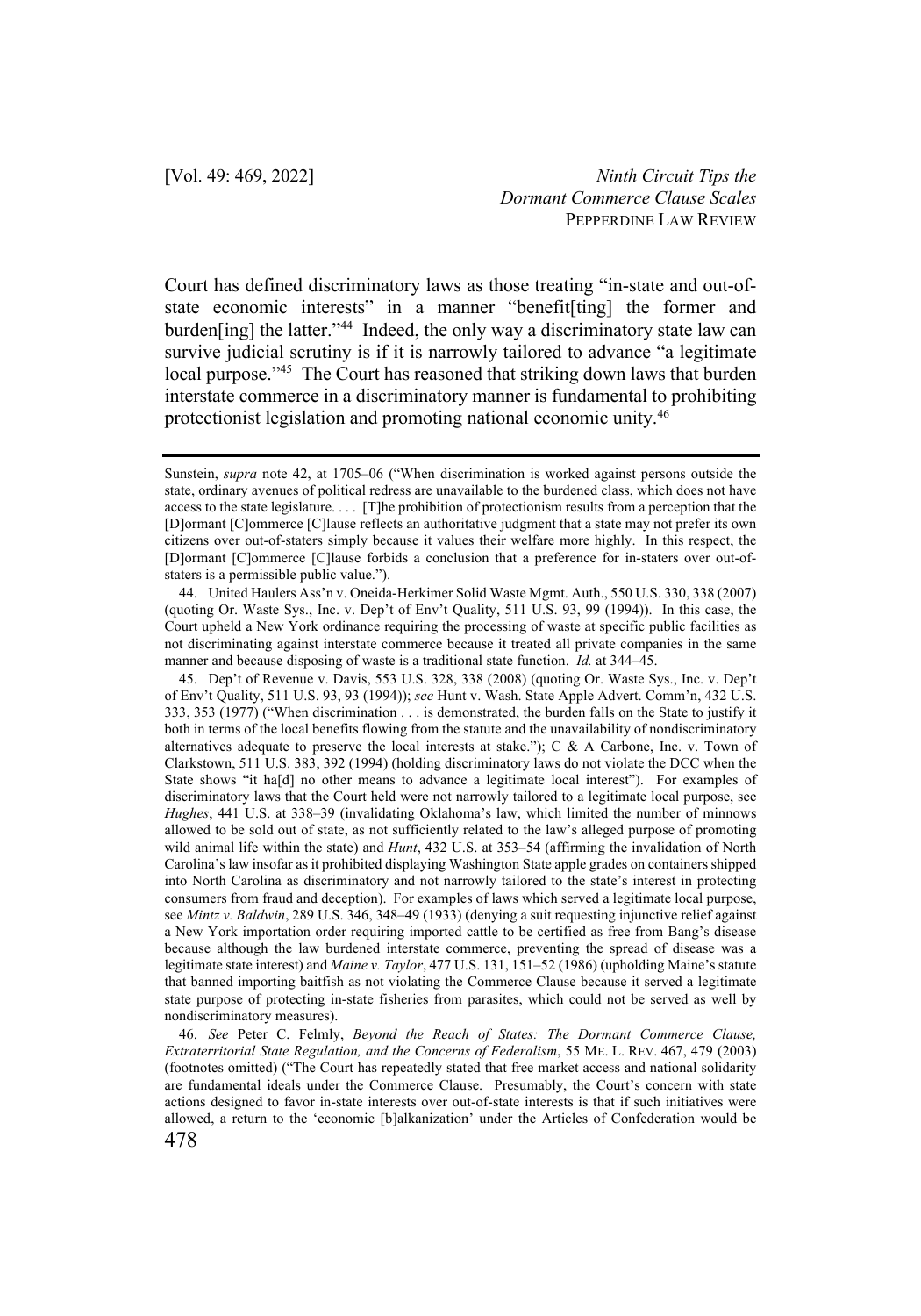The second principle—preventing undue burdens on interstate commerce—is best exemplified through the test formulated by the Court in *Pike v. Bruce Church, Inc.*<sup>47</sup> In this case, the Court, when evaluating the constitutionality of state laws that affect both intrastate and interstate commerce, reasoned that the following balancing approach should be applied:

> Where the statute regulates even-handedly to effectuate a legitimate local public interest, and its effects on interstate commerce are only incidental, it will be upheld unless the burden imposed on such commerce is clearly excessive in relation to the putative local benefits. If a legitimate local purpose is found, then the question becomes one of degree. And the extent of the burden that will be tolerated will of course depend on the nature of the local interest involved, and on whether it could be promoted as well with a lesser impact on interstate activities.<sup>48</sup>

Some scholars are critical of this "undue burden" balancing approach because it requires courts to evaluate the legitimacy of a state's interest in burdening interstate commerce, which in turn requires policy determinations that courts may be less equipped to make than legislators.<sup>49</sup>

inevitable. Consequently, where a state regulation inhibits free market access by erecting unreasonable barriers to commerce solely based on origin, the Court has consistently held that the state regulation will be subject to the most exacting scrutiny.").

<sup>47.</sup> *See* Pike v. Bruce Church, Inc., 397 U.S. 137, 142 (1970).

<sup>48.</sup> *Id.* at 142 (citation omitted). In this case, the Supreme Court reasoned that Arizona's law that required companies to operate a \$200,000 packing plant within Arizona borders was unconstitutional despite the state's interest in identifying its local products for their allegedly superior quality because the interest was not compelling enough to justify burdening interstate commerce to such an extent. *See id.* at 145–46. There are other cases that provide helpful illustrations of the undue burden principle, which is also sometimes referred to as the clearly excessive principle. *See, e.g.*, Minnesota v. Clover Leaf Creamery Co., 449 U.S. 456, 471–74 (1981) (upholding the constitutionality of Minnesota's law banning the sale of plastic, nonreturnable milk containers as being evenhanded and purposed toward the state's legitimate interest of conserving natural resources, ultimately concluding that a "nondiscriminatory regulation serving substantial state purposes is not invalid simply because it causes some business to shift from a predominantly out-of-state industry to a predominantly in-state industry").

<sup>49.</sup> *See* Felmly, *supra* note 46, at 482 ("Critics are particularly opposed to the Court's modern approach of employing the *Pike* balancing test to invalidate facially neutral state legislation. The argument raised most often by those challenging the use of balancing in cases involving evenhanded statutes is that the weighing of legitimate competing interests is best left either to the legislatures of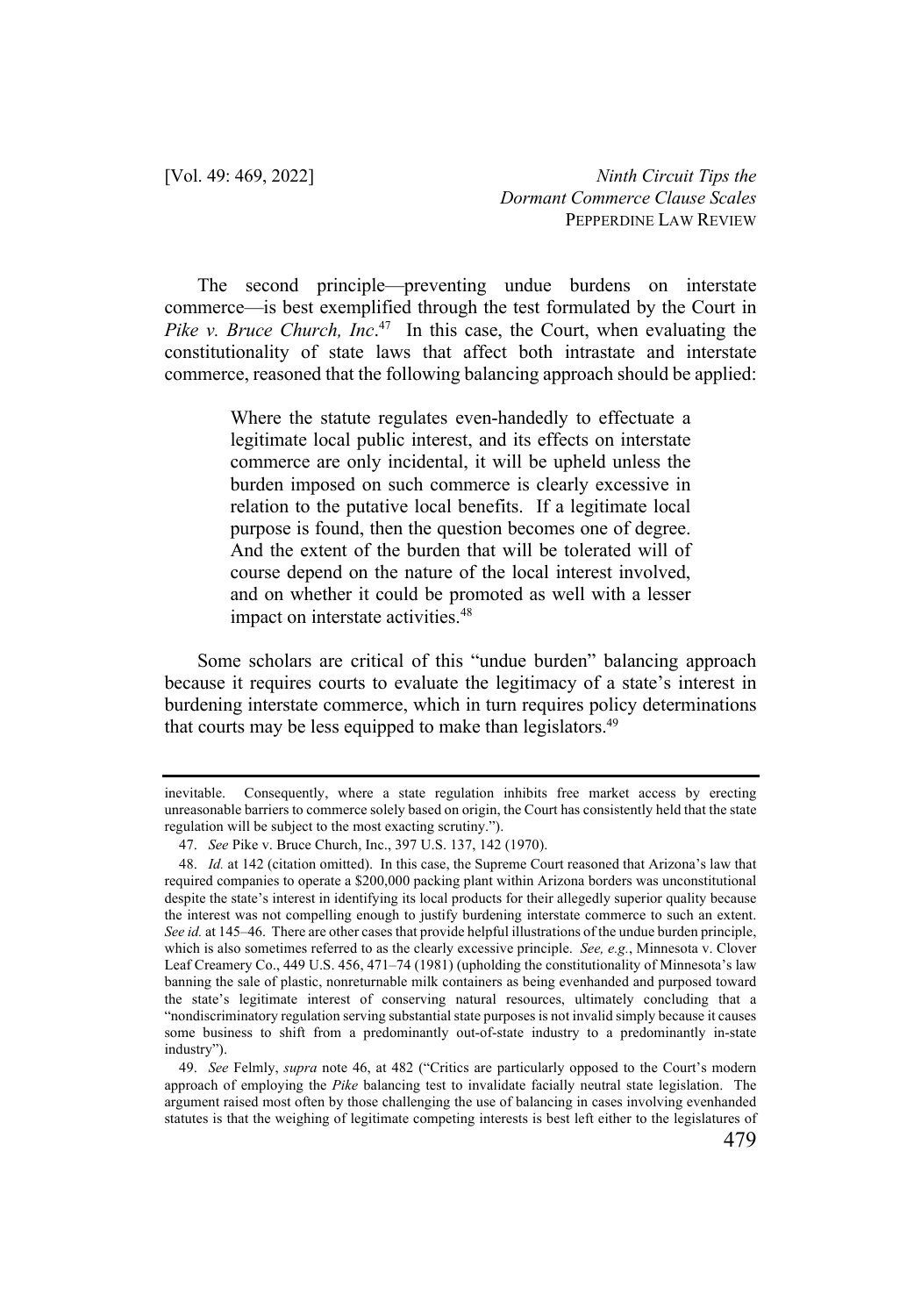The third DCC principle—prohibiting extraterritorial regulations—holds that the DCC should invalidate a state law if the law "expressly applies to outof-state commerce or if it has that practical effect, regardless of the legislature's intent."50 This principle is detailed in the Supreme Court's decision in *Healy v. Beer Institute*, where the Court, when considering whether the amended beer price affirmation provisions of the Connecticut Liquor Control Act violated the Commerce Clause, reasoned that this "extraterritorial effects" framework has two components.51 First, *Healy* asserted that the Commerce Clause "precludes the application of a state statute to commerce that takes place wholly outside of the [s]tate's borders, whether or not the commerce has effects within the [s]tate."52 Second, *Healy* contended that "a statute that directly controls commerce occurring wholly outside the boundaries of a [s]tate exceeds the inherent limits of the enacting [s]tate's authority and is invalid regardless of whether the statute's extraterritorial reach was intended by the legislature."<sup>53</sup> The extraterritoriality principle promotes national economic unity but also recognizes the inherent sovereignty of each individual state.<sup>54</sup>

the states or to Congress."). Another scholar, Professor James McGoldrick, Jr., illuminates the complex nature of the balancing approach when explaining that the *Pike* balancing test, derived from an earlier Supreme Court decision in *Southern Pacific Co. v. Arizona*, 325 U.S. 761, 770 (1945), requires an evaluation of eight factors to determine whether the law is unduly burdensome. *See* James M. McGoldrick, Jr., *The Dormant Commerce Clause: The Endgame—From Southern Pacific to Tennessee Wine & Spirits—1945 to 2019*, 40 PACE L. REV. 44, 59–62 (2019). These factors include, among others, "the 'nature and extent of the burden' on interstate commerce," the "nature and extent of the state and local interests burdening interstate commerce," whether "state and local laws [are] politically self-correcting," federal legislation from Congress indicating its desires concerning the specific field, and the existence of "reasonable alternatives to advance<sup>[]</sup> the legitimate state interest without undue harm to interstate commerce." *Id.* at 60–61. Unlike Felmly's concerns, McGoldrick believes the Court is skilled at evaluating the factors in the *Pike* or *Southern Pacific* tests. *See id.* at 125.

<sup>50.</sup> Stephen McConnell, *Don't Sleep on the Dormant Commerce Clause*, DRUG & DEVICE L. (Apr. 25, 2018), https://www.druganddevicelawblog.com/2018/04/dont-sleep-on-the-dormant-commerceclause.html.

<sup>51.</sup> *See* Healy v. Beer Inst., Inc., 491 U.S. 324, 336 (1989); *see also infra* notes 53–54 and accompanying text.

<sup>52.</sup> *Healy*, 491 U.S. at 336 (quoting Edgar v. MITE Corp., 457 U.S. 624, 642–43 (1982)).

<sup>53.</sup> *Id.* In *Healy*, the Supreme Court ultimately concluded that the Connecticut statute undeniably had the extraterritorial effect of controlling activity occurring wholly outside the State's boundary and was consequently struck down as unconstitutional. *See id.* at 337, 343.

<sup>54.</sup> *See id.* at 335–36 (footnote omitted) (holding that state regulations that have extraterritorial effects run contrary to the Constitution's "special concern both with the maintenance of a national economic union unfettered by state-imposed limitations on interstate commerce and with the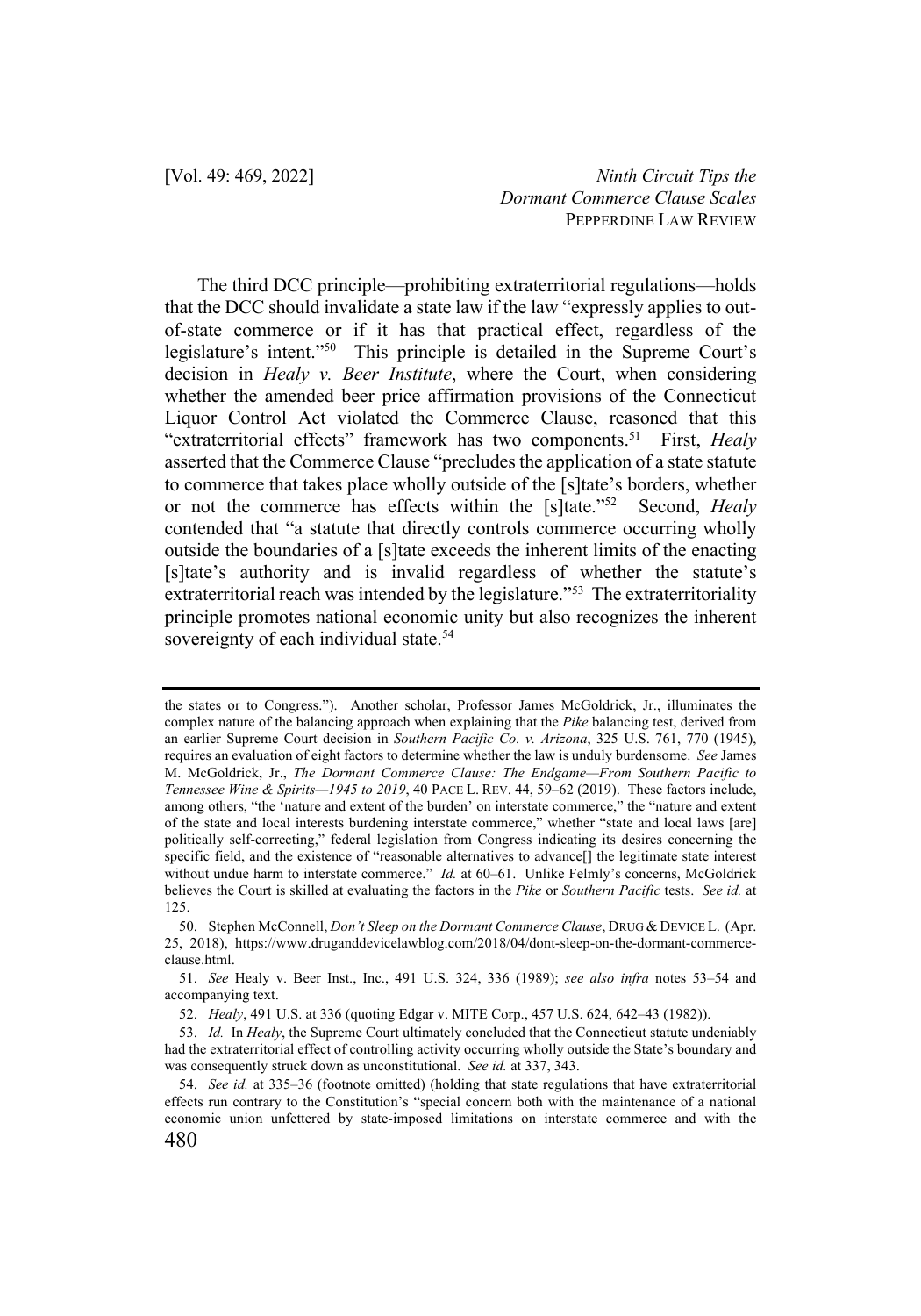Collectively, these three principles—promoting nondiscriminatory legislation, preventing undue burdens, and prohibiting extraterritorial regulations—guide the Supreme Court's decision-making in its DCC jurisprudence, which in turn guides lower courts.<sup>55</sup>

#### *B. Ninth Circuit Applying the DCC in the Twenty-First Century*

The Ninth Circuit addressed several DCC challenges related to California's legislative decisions in the past decade, which illuminate the court's recent decisions concerning California Proposition 12's legitimacy.<sup>56</sup> In *National Ass'n of Optometrists & Opticians v. Harris*, the Ninth Circuit upheld California's law against a DCC challenge.<sup>57</sup> The law prohibited opticians and optical companies from offering prescription eyewear and from advertising the availability of eyewear and examinations at the same location.58 Notably, *National Optometrists* reasoned that in "the absence of discrimination or another substantial burden on interstate commerce, [courts] need not determine if the benefits of a statute are illusory."59 This conclusion confined *Pike* to examining the law's alleged benefits only if there is a significant burden on interstate commerce without considering its extraterritorial effects.<sup>60</sup>

57. *See* Nat'l Ass'n of Optometrists & Opticians v. Harris (*National Optometrists*), 682 F.3d 1144, 1145–46 (9th Cir. 2012).

58. *See id.* 

autonomy of the individual [s]tates within their respective spheres").

<sup>55.</sup> *See* South Dakota v. Wayfair, Inc., 138 S. Ct. 2080, 2090–91 (2018); Pike v. Bruce Church, Inc., 397 U.S. 137, 142 (1970); *Healy*, 491 U.S. at 336; *see also* discussion *infra* Section II.B.

<sup>56.</sup> *See* discussion *infra* Sections II.B, II.C. There were other DCC challenges in other states within the Ninth Circuit's jurisdiction during this period, but they are not the focus of this Note. *See, e.g.*, Yakima Valley Mem'l Hosp. v. Wash. State Dep't of Health, 731 F.3d 843, 847, 849 (9th Cir. 2013) (upholding Washington's regulation permitting hospitals to perform certain nonsurgical procedures to treat coronary heart disease only if they have a minimum volume of 300 procedures as not in conflict with the DCC because any loss of business does not unduly burden interstate commerce and the regulation promotes the state's legitimate interest of patient safety).

<sup>59.</sup> *Id.* at 1156.

<sup>60.</sup> *See id.* at 1155 ("[*Pike*] does not mention actual benefits as part of the test for determining when a regulation violates the [D]ormant Commerce Clause. Even if *Pike*'s 'clearly excessive' burden test were concerned with weighing actual benefits rather than 'putative benefits,' we need not examine the benefits of the challenged laws because, as discussed above, the challenged laws do not impose a significant burden on interstate commerce. . . . Accordingly, where, as here, there is no discrimination and there is no significant burden on interstate commerce, we need not examine the actual or putative benefits of the challenged statutes."). In its reasoning, *National Optometrists*, 682 F.3d at 1155, drew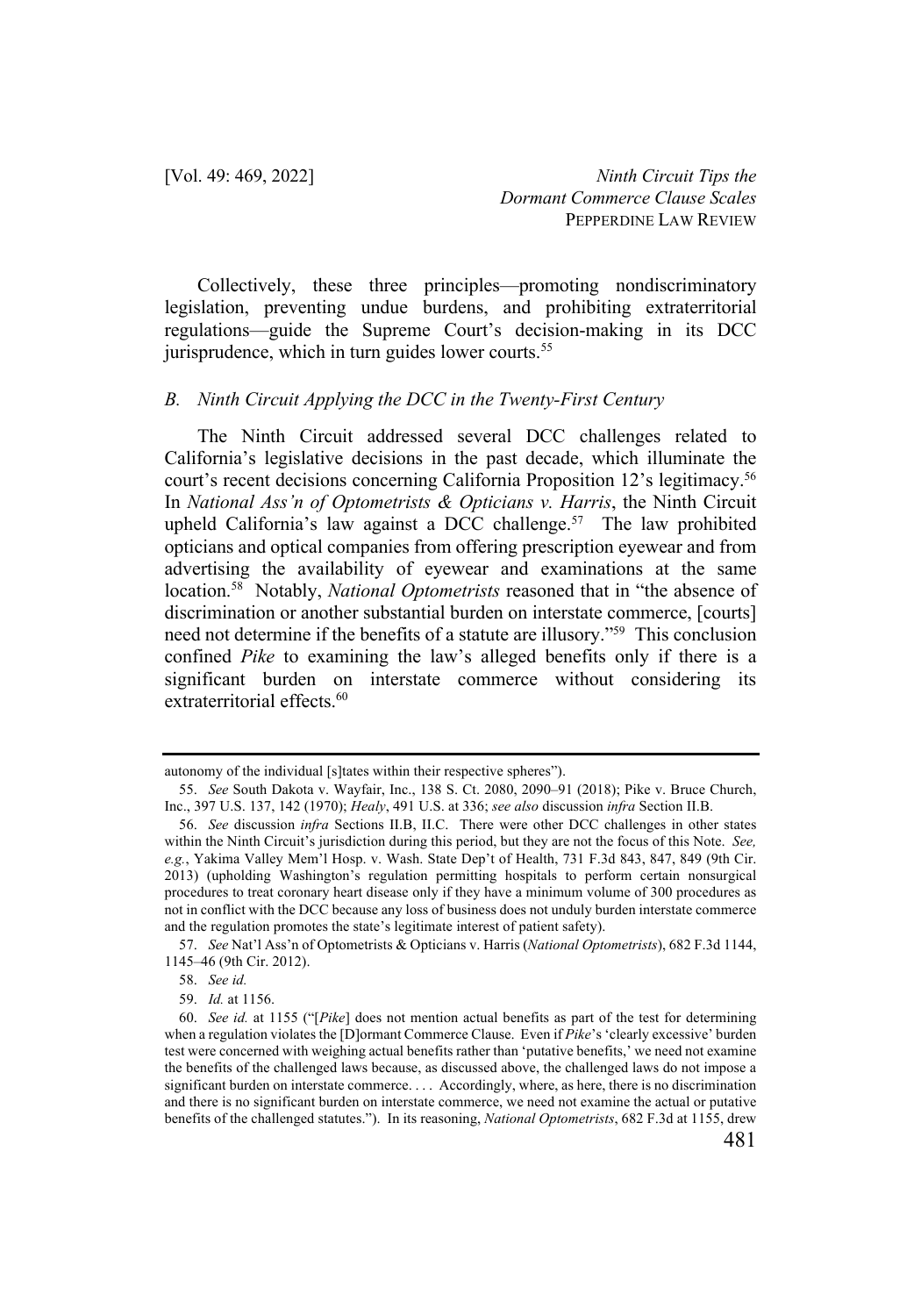In particular, several of California's environmental and animal laws have been placed under the Ninth Circuit's DCC microscope.61 In *Rocky Mountain I* and *Rocky Mountain II*, the Ninth Circuit considered several challenges to California's Low Carbon Fuel Standard (LCFS) laws as allegedly discriminating against interstate commerce.62 In *Rocky Mountain I*, the Ninth Circuit upheld California's LCFS laws, which imposed an annual cap on the average carbon intensity of fuel sold within the state, reasoning that the regulations did not benefit in-state interests at the expense of out-of-state interests.63 In *Rocky Mountain II*, the Ninth Circuit considered a similar challenge to California's LCFS laws, which had been amended slightly regarding the process of assigning carbon intensity values to non-crude oil fuels.64 The court upheld the law in part because California's regulation both was nondiscriminatory and was "aimed at salient environmental differences between different types of fuels . . . which genuinely reflect[ed] legitimate state interests . . . [rather than] disguised economic protectionism."65

The Ninth Circuit also addressed two DCC challenges to animal welfare legislation in the past ten years in *Chinatown Neighborhood Ass'n v. Harris* 

support from *Exxon Corp. v. Governor of Maryland*, 437 U.S. 117, 125–29 (1978), for the notion that it need not consider the statute's purported or actual benefits when the statute is not discriminatory or unduly burdensome. But *Exxon Corp.*, at least at a cursory level, considered the legitimacy of benefits gained under Maryland's new statute, holding that "it bears a reasonable relation to the State's *legitimate* purpose in controlling the gasoline retail market," even though the law was not discriminatory or impermissibly burdensome. 437 U.S. at 125, 127 (emphasis added). Moreover, the *Pike* test, when using "legitimate local public interest" language, undoubtedly assesses the law's potential benefits, even if superficially, when the law is evenhanded and not "clearly excessive." *See*  Pike v. Bruce Church, Inc., 397 U.S. 137, 142 (1970).

<sup>61.</sup> *See infra* notes 62–79 and accompanying text.

<sup>62.</sup> *See* Rocky Mountain Farmers Union v. Corey (*Rocky Mountain I*), 730 F.3d 1070, 1077–78 (9th Cir. 2013); Rocky Mountain Farmers Union v. Corey (*Rocky Mountain II*), 913 F.3d 940, 944– 45 (9th Cir. 2019).

<sup>63.</sup> *See Rocky Mountain I*, 730 F.3d at 1089. Further, *Rocky Mountain I* held the law did not discriminate against out-of-state ethanol because it "does not base its treatment on a fuel's origin but on its carbon intensity." *Id.* The court also held the law did not have an extraterritorial effect because it simply "encourages the use of cleaner fuels through a market system of credits and caps." *Id.* at 1103 (quoting Rocky Mountain Farmers Union v. Goldstene, 843 F. Supp. 2d 1042, 1065 (E.D. Cal. 2011)). Unlike in *National Optometrists*, *Rocky Mountain I* reasoned that even if the ethanol provisions do not discriminate in purpose or effect, the *Pike* balancing test should be applied. *See id.*  at 1107. A request for rehearing *Rocky Mountain I* en banc was denied, 740 F.3d 507, 508 (9th Cir. 2014), and a petition for certiorari was also denied. *See* Rocky Mountain Farmers Union v. Corey, 573 U.S. 946, 946 (2014).

<sup>64.</sup> *See Rocky Mountain II*, 913 F.3d 940; *see also infra* note 65 and accompanying text.

<sup>65.</sup> *Rocky Mountain II*, 913 F.3d at 957.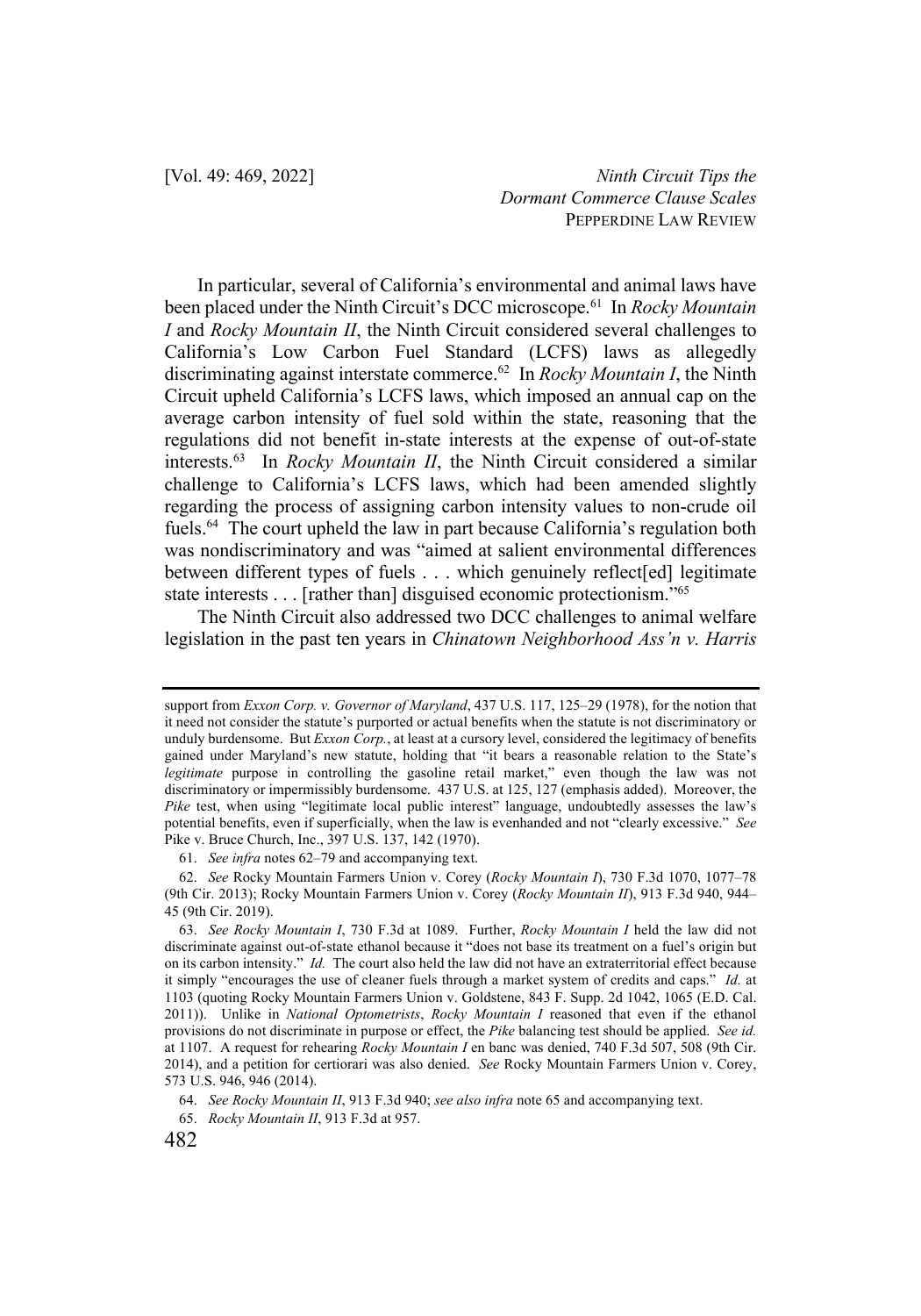and *Association des Eleveurs de Canards et d'Oies du Quebec v. Harris*. 66 In *Chinatown*, the Ninth Circuit rejected a challenge to California's Shark Fin Law, "which makes it a misdemeanor to possess, sell, trade, or distribute detached shark fins in California."67 The court ultimately held that the law was not preempted under federal law and did not violate the DCC. 68 *Chinatown* first reasoned the Shark Fin Law was not preempted because "no provision of federal law affirmatively guarantees the right to use or sell shark fins onshore."69 It then concluded that the law did not violate the DCC, either by regulating extraterritorially or substantially burdening interstate commerce, because the law was found only to regulate in-state conduct.<sup>70</sup> Further, the law was not unduly burdensome and did not require a uniform system of regulation because "conserv[ing] state resources, prevent[ing] animal cruelty, and protect[ing] wildlife and public health" are, according to the Ninth Circuit, "legitimate matters of local concern."71

In *Canards I*, the Ninth Circuit considered an appeal denying a preliminary injunction against California's Force Fed Birds statute.72 In this case, appellants contended California's sales ban of products created through the force feeding of birds to enlarge their livers violated the DCC by

<sup>66.</sup> *See* Chinatown Neighborhood Ass'n v. Harris, 794 F.3d 1136 (9th Cir. 2015); Ass'n des Eleveurs de Canards et d'Oies du Quebec v. Harris (*Canards I*), 729 F.3d 937 (9th Cir. 2013). While there are multiple district court decisions, appeals, and motions for reconsideration stemming from challenges to the California statute in question in *Canards I*, only three will be discussed for purposes of this Note: *Canards I* will refer to the first Ninth Circuit decision; *Canards II* will refer to the second Ninth Circuit decision, Ass'n des Eleveurs de Canards et d'Oies du Quebec v. Becerra, 870 F.3d 1140 (9th Cir. 2017), which held that the California statute was not expressly or impliedly preempted by federal law; and *Canards District* will refer to a recent district court decision regarding this statute, which in part granted plaintiff's motion for declaratory judgment interpreting the statute's scope, but the decision has been appealed as of September 10, 2020. *See* Ass'n des Eleveurs de Canards et d'Oies du Quebec v. Harris, No. 12-cv-05735-SVW-RZ, 2020 WL 5049182, at \*1 (C.D. Cal. July 14, 2020), *appeal docketed*, No. 20-55944 (9th Cir. Sept. 10, 2020).

<sup>67.</sup> *Chinatown*, 794 F.3d at 1140; *see also infra* note 68 and accompanying text.

<sup>68.</sup> *See Chinatown*, 794 F.3d at 1139. This was not the first appeal in this case, as the Ninth Circuit two years prior in *Chinatown Neighborhood Ass'n v. Brown*, affirmed the denial of a preliminary injunction against the enforcement of the Shark Fin Law. 539 F. App'x 761, 763 (9th Cir. 2013). The court held the district court did not abuse its discretion when ignoring broader arguments as to how the challenged law burdens interstate commerce, concluding that "[t]he district court can consider the broader [D]ormant Commerce Clause arguments when deciding whether to issue a permanent injunction." *Id.*

<sup>69.</sup> *Chinatown*, 794 F.3d at 1145.

<sup>70.</sup> *See id.* at 1145–47.

<sup>71.</sup> *Id.* at 1147.

<sup>72.</sup> *See Canards I*, 729 F.3d 937 (9th Cir. 2013); *see also infra* note 73 and accompanying text.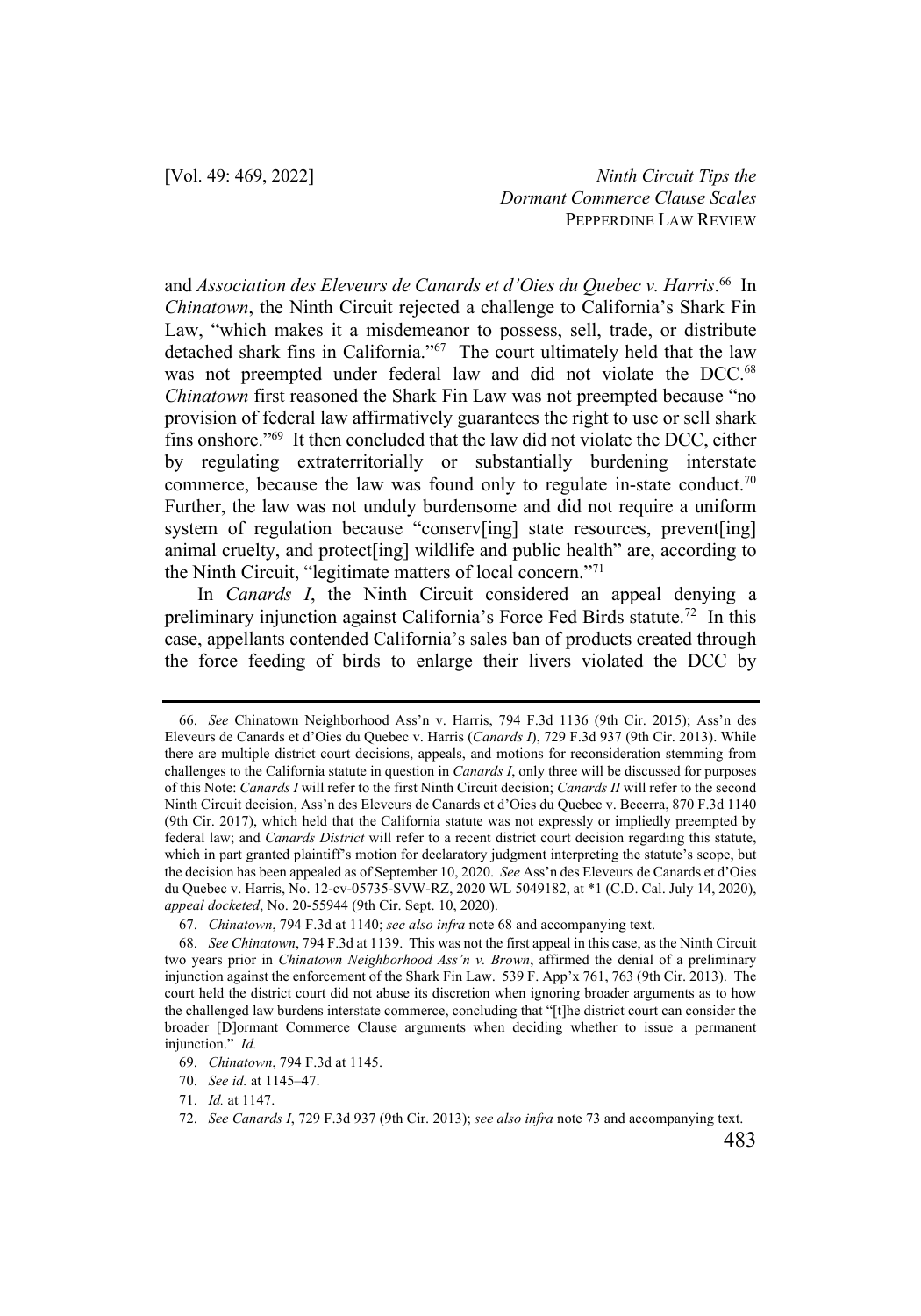discriminating against interstate commerce, substantially burdening interstate commerce, and regulating extraterritorial conduct.73 Applying the abuse of discretion standard of review,<sup>74</sup> the Ninth Circuit held the district court did not abuse its discretion because it was not discriminatory in banning the sale of "both intrastate and interstate products that are the result of force feeding a bird."<sup>75</sup> Further, the court reasoned the statute is not extraterritorial legislation, because it bans the sale of products by all producers, and contended it does not substantially burden interstate commerce.<sup>76</sup> The court concluded plaintiffs had not shown the statute completely bans foie gras or that foie gras required national, uniform production.<sup>77</sup>

As seen above, the Ninth Circuit is relatively deferential to California's

75. *Id.* at 948.

76. *See id.*

<sup>73.</sup> *See Canards I*, 729 F.3d at 947, 949. The law in question, section 25982 of the California Health and Safety Code, states the following: "A product may not be sold in California if it is the result of force feeding a bird for the purpose of enlarging the bird's liver beyond normal size." CAL. HEALTH & SAFETY CODE § 25982 (West 2012); *Canards I*, 729 F.3d at 942.

<sup>74.</sup> *See Canards I*, 729 F.3d at 944 ("We review a district court's grant or denial of a preliminary injunction for abuse of discretion and the underlying legal principles de novo."). *Canards I* articulated the preliminary injunction factors from the Supreme Court's *Winter* decision, which held that a plaintiff seeking a preliminary injunction must establish that "(1) he is 'likely to succeed on the merits'; (2) he is 'likely to suffer irreparable harm in the absence of preliminary relief'; (3) 'the balance of equities tips in his favor'; and (4) 'an injunction is in the public interest." *Id.* (quoting Winter v. Nat. Res. Def. Council, Inc., 555 U.S. 7, 20 (2008)). Notably, *Canards I* held that if the plaintiff cannot satisfy the first *Winter* factor, the remaining three do not need to be considered. *Id.* 

<sup>77.</sup> *See id.* at 948–52. Significantly, *Canards I* narrowed the application of the Supreme Court's decisions in *Healy* and *Baldwin*, both of which examined laws that had practical effects of controlling conduct outside of the respective state's borders, stating that "the Court has held that *Healy* and *Baldwin* are not applicable to a statute that does not dictate the price of a product and does not 'tie the price of its in-state products to out-of-state prices.'" *Id.* at 951. Other authors note how the foie gras ban, while encouraging healthy discussion, has not been readily enforced and thus may be more symbolic than practical in prohibiting animal cruelty. *See* Max Shapiro, *A Wild Goose Chase: California's Attempt To Regulate Morality by Banning the Sale of One Food Product*, 35 LOY. L.A. INT'L & COMPAR. L. REV. 27, 52–53 (2012) (footnotes omitted) ("The California foie gras ban went into effect July 1, 2012. However, this has not stopped Californians from eating foie gras. One restaurant is still serving foie gras because it claims that the ban does not apply to restaurants on federal property. Some restaurants are serving foie gras for free, and others are preparing foie gras that customers bring in themselves. These restaurants claim they can do this because the ban does not expressly prohibit distribution. There are also practical barriers to enforcement. For example, it is unclear who is charged with enforcing the ban. Thus, state agencies have little power to control defiant chefs and diners because of tight budgets and unclear statutory wording."). As discussed later, *Canards I* is an example of the significant narrowing of extraterritoriality doctrine reflected within the Ninth Circuit's jurisprudence that potentially undermines the DCC's goal of prohibiting economic balkanization. *See* discussion *infra* Section V.B.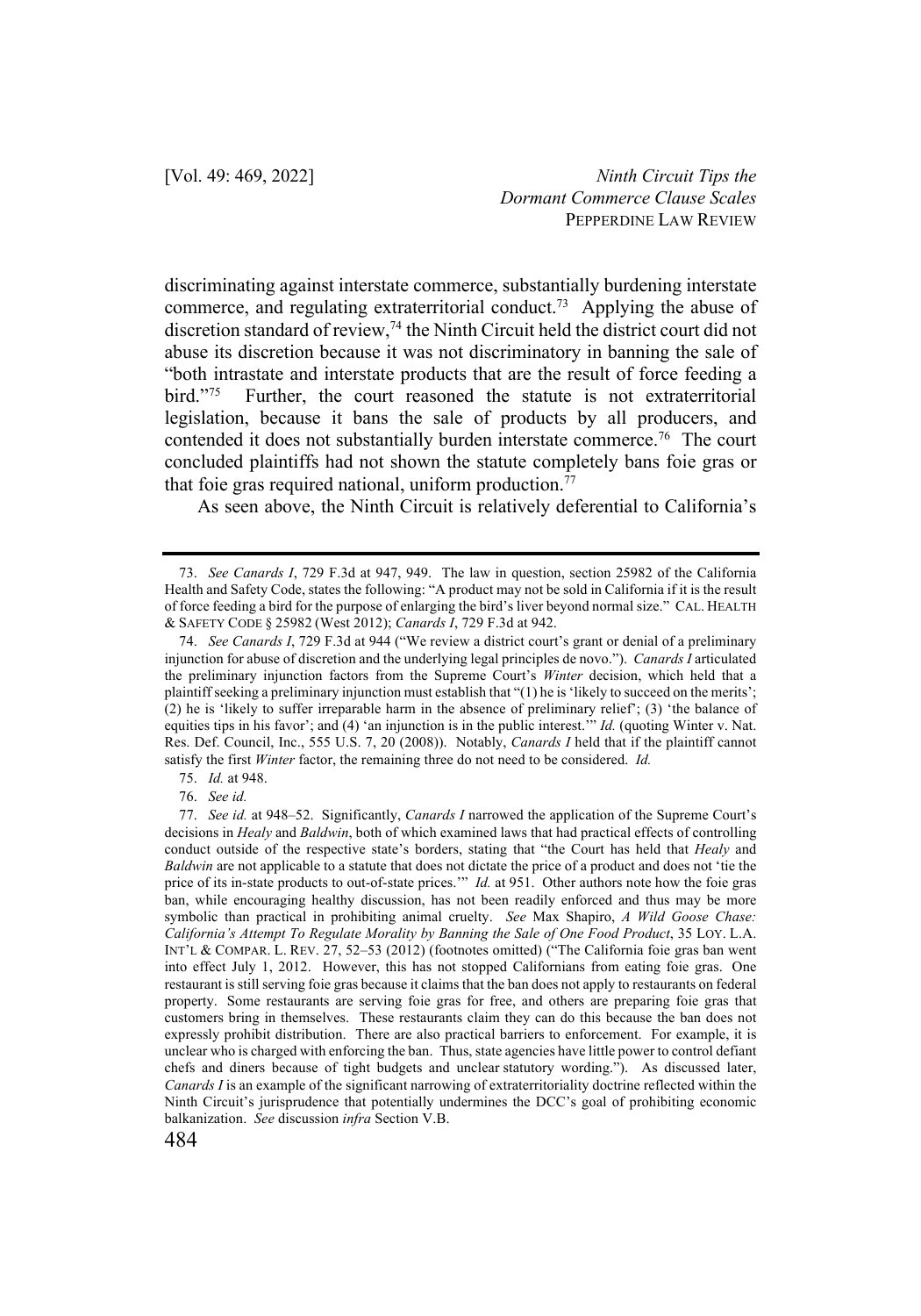legislative decisions, but it has invalidated laws on DCC grounds when California's legislation clearly attempts to regulate conduct outside of its borders.78 Nevertheless, California's legislation concerning farm animals, such as Propositions 2 and 12, continues to raise complicated questions of whether animal welfare is a legitimate local interest to burden interstate commerce.79

## *C. Animal Welfare Legislation Gives Rise to New Commerce Challenges in California*

In the past twenty years, animal welfare has become a popular topic due to the proliferation of documentaries and films exposing inhumane practices in the farming industry.<sup>80</sup>

<sup>78.</sup> *See, e.g.*, Daniels Sharpsmart, Inc. v. Smith, 889 F.3d 608, 614 (9th Cir. 2018); Sam Francis Found. v. Christies, Inc. (*Christie's*), 784 F.3d 1320, 1322 (9th Cir. 2015) (en banc). In *Christie's*, the Ninth Circuit invalidated a portion of California's Resale Royalty Act royalty provision, which requires fine art sellers to pay the artist a 5% royalty fee if the seller resides in California or the sale occurs within the state, as violating the DCC's exterritoriality principles as to the extent that the law regulates sales outside of its borders. 784 F.3d at 1322. Further, the court reasoned that under *Healy*, this portion of the Act is unconstitutional because "the Commerce Clause precludes the application of a state statute to commerce that takes place wholly outside of the [s]tate's borders." *Id.* at 1323–25 (quoting Healy v. Beer Inst., Inc., 491 U.S. 324, 336 (1989)). In *Sharpsmart*, the Ninth Circuit affirmed the district court's granting of a preliminary injunction against California's Medical Waste Management Act, which required medical waste transported outside of the state to be "consigned to a permitted medical waste treatment facility in the receiving state." 889 F.3d at 612. The court's affirmance was based on extraterritorial grounds that "California has attempted to regulate waste treatment everywhere in the country," ultimately concluding that "[California] cannot be permitted to dictate what other states must do within their own borders." *Id.* at 615–16. However, the court reversed as to the qualified immunity question for the state officials, holding that since it was not clearly established that this challenged law violated the DCC, a reasonable official could reasonably believe "that the Department could control what was done with California waste in another state." *Id.*  at 617–18. This ultimately leaves plaintiffs with no financial recourse, an important fact to the *Nami* implications below. *See* discussion *infra* Section V.B.

<sup>79.</sup> *See* CAL. PROP. 2, § 2 (2008); CAL. PROP. 12, § 2 (2018); *see also* discussion *infra* Part III.

<sup>80.</sup> *See, e.g.*, Josephine Yurcaba, *Watch This Powerful Documentary Featuring One Perdue Chicken Farmer Taking on a Cruel Industry*, ONE GREEN PLANET (2014), https://www.onegreenplanet.org/news/perdue-chicken-farmer-documentary-battles-the-industry/ (last visited Oct. 7, 2021); Mercy for Animals, *Farm to Fridge - The Truth Behind Meat Production*, YOUTUBE (Feb. 3, 2011), https://www.youtube.com/watch?v=THIODWTqx5E; POV, *Food, Inc.- Documentary Film* Trailer, YOUTUBE (Feb. 1, 2010), HTTPS://WWW.YOUTUBE.COM/WATCH?V=OQZJC-ENRL8.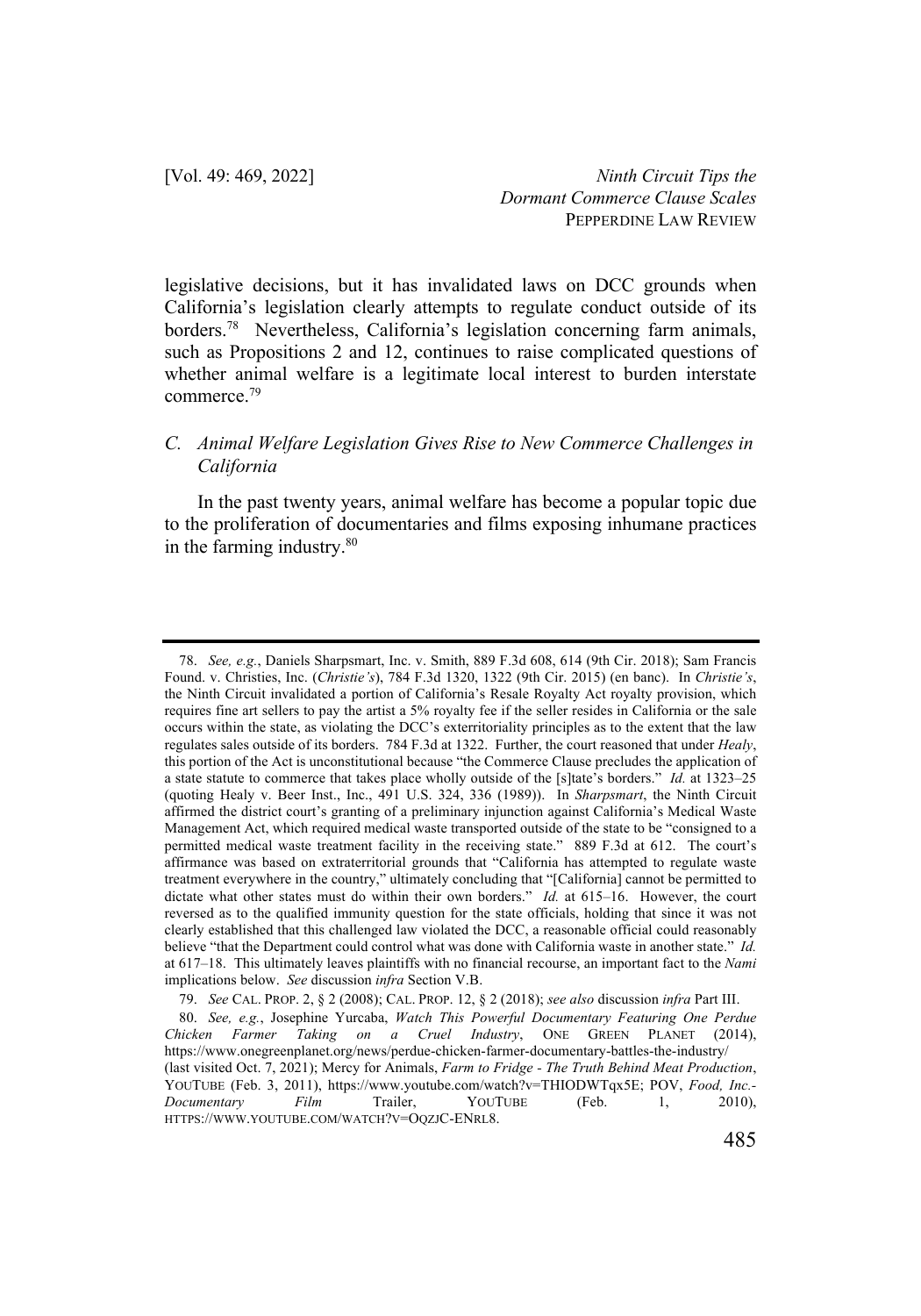#### 1. Proposition 2: California Becomes Pro-Hens

In 2008, California voters overwhelmingly passed Proposition 2, The Prevention of Farm Animal Cruelty Act, by a margin of approximately 63– 37%,81 which added Sections 25990 through 25994 to California's Health and Safety Code.<sup>82</sup> This proposition limited the cruel confinement of farm animals within California's borders, with particular protections for pigs, calves, and egg-laying hens.<sup>83</sup> On its face, Proposition 2 was purposed "to prohibit the cruel confinement of farm animals in a manner that does not allow them to turn around freely, lie down, stand up, and fully extend their limbs," and the law imposed requirements on noncompliant California farmers to restructure their current confinement practices by 2015.<sup>84</sup> While Proposition 2's fiscal impact was speculative when enacted, it was clear that this legislative proposal would have a particularly significant impact on the egg industry.85 Proposition 2 was fiercely debated, which might explain why this proposition received the highest ballot initiative voter turnout in American history.<sup>86</sup>

84. CAL. PROP. 2, § 2 (2008); *see Proposition 2 Treatment of Farm Animals*, *supra* note 83.

85. *See Proposition 2*, *supra* note 81 ("[Proposition 2] would principally apply to the state's 18 million egg-laying hens. . . . Currently 5 to 8 percent of the eggs produced in the state come from cage-free chickens. California is responsible for about 6 percent of all of the nation's table eggs, a \$330 million industry in 2007."); *see also* Valerie J. Watnick, *The Business and Ethics of Laying Hens: California's Groundbreaking Law Goes into Effect on Animal Confinement*, 43 B.C. ENV'T. AFF. L. REV. 45, 49 (2016) ("In 2013, nearly eighteen million California hens laid 5.4 billion eggs at a commercial value of \$380 million.").

<sup>81.</sup> *Proposition 2*, UNIV. OF CAL., BERKELEY INST. OF GOVERNMENTAL STUD., https://www.igs.berkeley.edu/library/elections/proposition-2 (last visited Oct. 7, 2021).

<sup>82.</sup> *See* CAL. HEALTH & SAFETY CODE §§ 25990–25994 (West 2015 & 2018).

<sup>83.</sup> *See id.*; *Proposition 2 Treatment of Farm Animals*, LEGIS. ANALYST'S OFF. (June 30, 2008, 10:40 AM), https://lao.ca.gov/ballot/2008/2\_11\_2008.pdf ("Beginning January 1, 2015, this measure prohibits with certain exceptions the confinement on a farm of pregnant pigs, calves raised for veal, and egg-laying hens in a manner that does not allow them to turn around freely, lie down, stand up, and fully extend their limbs. Under the measure, any person who violates this law would be guilty of a misdemeanor, punishable by a fine of up to \$1,000 and/or imprisonment in county jail for up to six months."). Egg-laying hens under this legislation included female domesticated chickens, turkeys, ducks, geese, and guinea fowls. *See* CAL. HEALTH & SAFETY CODE § 25991 (West 2018).

<sup>86.</sup> *See generally* Paige M. Tomaselli, *California's Proposition 2: Good for Chickens and Good for You*, CTR. FOR FEED SAFETY (Jan. 8, 2015), https://www.centerforfoodsafety.org/blog/3688/californias-proposition-2-good-for-chickens-andgood-for-you ("At the time, [Proposition 2] received more votes than any other [ballot initiative] in American history. . . . California's animal welfare laws reflect a growing concern on the part of consumers about both the welfare of farm animals and the quality of their food purchases. . . . An American Humane Association survey revealed that nearly ninety percent of the 2,600 participants were concerned about farm animal welfare and seventy-four percent of participants were willing to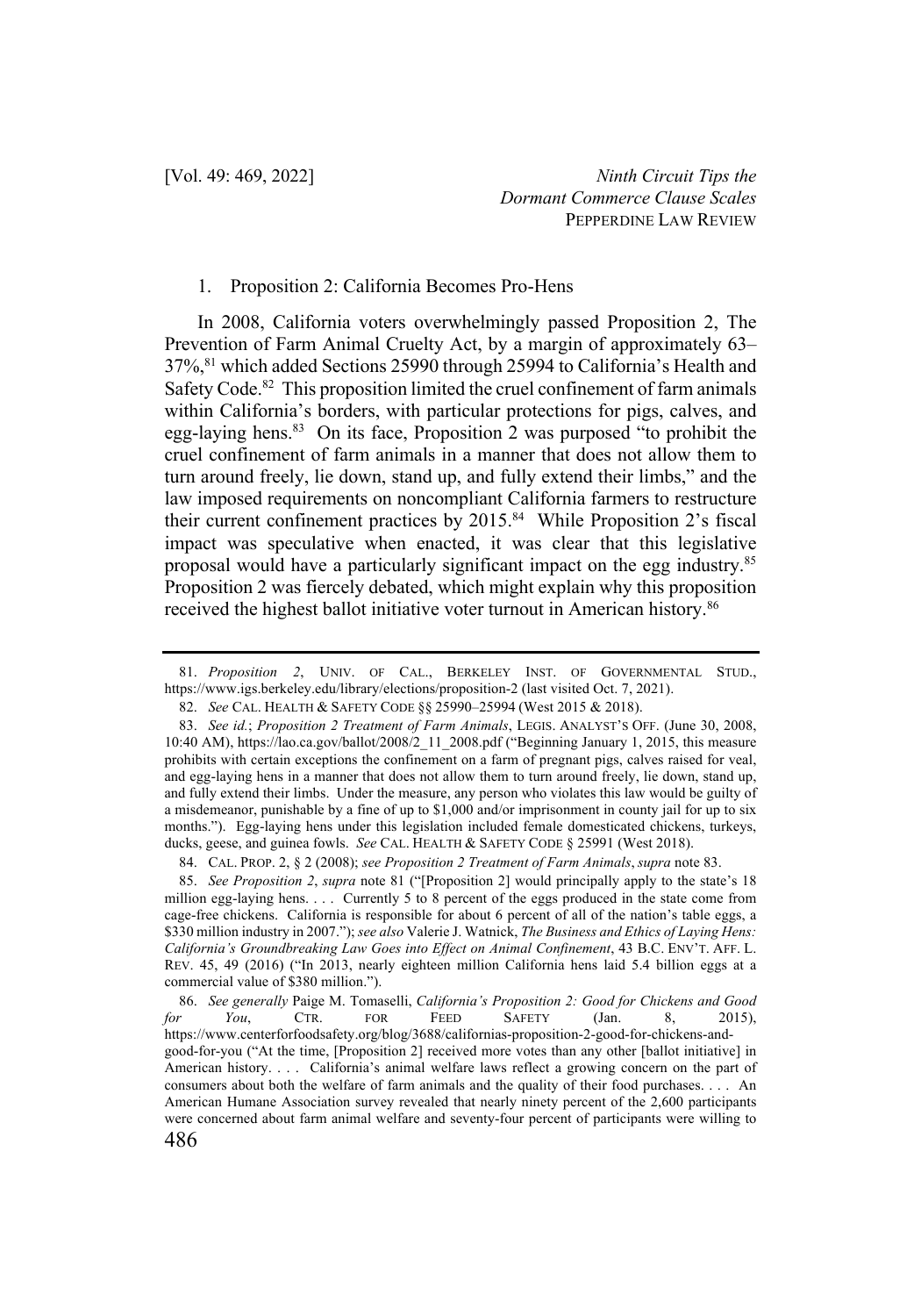Despite the widespread popularity of The Prevention of Farm Animal Cruelty Act, California legislators did not want the Golden State to simply serve as a beacon for preventing animal cruelty. $87$  In 2010, the California legislature enacted Assembly Bill 1437, which in part extended Proposition 2's confinement requirements to out-of-state farmers by banning the sale of egg-laying hens within California that were not confined in accordance with Proposition 2's standards.<sup>88</sup> Although the bill's stated purpose was to "protect" California consumers" from foodborne pathogens, $89$  its legislative history reveals its true purpose was economic in nature: "to level the playing field" so out-of-state competitors were subjected to the same confinement standards as in-state farmers.90 Given the economic ramifications of Proposition 2 and its progeny, Assembly Bill 1437, both pieces of legislation were placed under the Ninth Circuit's microscope.<sup>91</sup>

spend more for meat, dairy, and eggs that were labeled humanely-raised."). However, there were critics. *See* Daniel A. Sumner et al., *Economic Effects of Proposed Restrictions on Egg-laying Hen Housing in California*, U.C. AGRIC. ISSUES CTR. (July 2008), https://aic.ucdavis.edu/publications/eggs/egginitiative.pdf ("Based on our analysis reported above, there would be two major consequences of an effective national ban on eggs produced from hens in conventional cage housing. First, the cost of egg production would increase substantially throughout the United States. Second, the implication of higher costs for all producers would be higher farm prices and a significant increase in wholesale and retail prices facing buyers. . . . With some 18 million hens in cage housing in California, about 600 new or retrofitted buildings at about 30,000 birds each would be needed to be constructed within six years. The capital investment required to provide approved housing for those hens is between \$200 million and \$800 million dollars. Producers would also need access to more land. Further, they would face zoning and other regulations that have limited relocating or expanding facilities for animal agriculture in California."); George Skelton*, Prop. 2 Is for the Birds*, L.A. TIMES (Oct. 20, 2008, 12:00 AM), https://www.latimes.com/ archives/la-xpm-2008-oct-20-me-cap20-story.html ("Ryan Armstrong, a third-generation egg farmer in San Diego County, says he'd be forced out of business if Proposition 2 passes. He currently has 650,000 birds[,] 50,000 cage-free and 600,000 in cages. 'I don't have all my eggs in one basket.' He estimates that going completely cage-free would cost \$20 million for additional land and barns.").

87. *See Proposition 2*, *supra* note 81; *see also infra* notes 88–91 and accompanying text.

88. *See* A.B. 1437, 2010 Leg., Reg. Sess. (Cal. 2010). As mentioned in the accompanying main text, part of this enacted bill applied Proposition 2's requirements to out-of-state farmers, requiring all shelled eggs to be produced from egg-laying hens in compliance with farming practices set forth in Proposition 2. *See* CAL. HEALTH & SAFETY CODE § 25996 (West 2014).

89. CAL. HEALTH & SAFETY CODE § 25995(e) (West 2011).

90. *Bill Analysis AB 1437*, ASSEMBLY COMM. ON APPROPRIATIONS (May 13, 2009), http://www.leginfo.ca.gov/pub/09-10/bill/asm/ab\_1401 1450/ab\_1437\_cfa\_20090512\_182647\_

asm comm.html. As discussed later, there is reason to suspect that similar legislation, such as Proposition 12, was designed not to solely promote farming practices that reduce animal suffering but with an economic focus in mind. *See* discussion *infra* Section V.B.

91. *See* CAL. PROP. 2, § 2 (2008); Cal. A.B. 1437; *see also infra* notes 92–98 and accompanying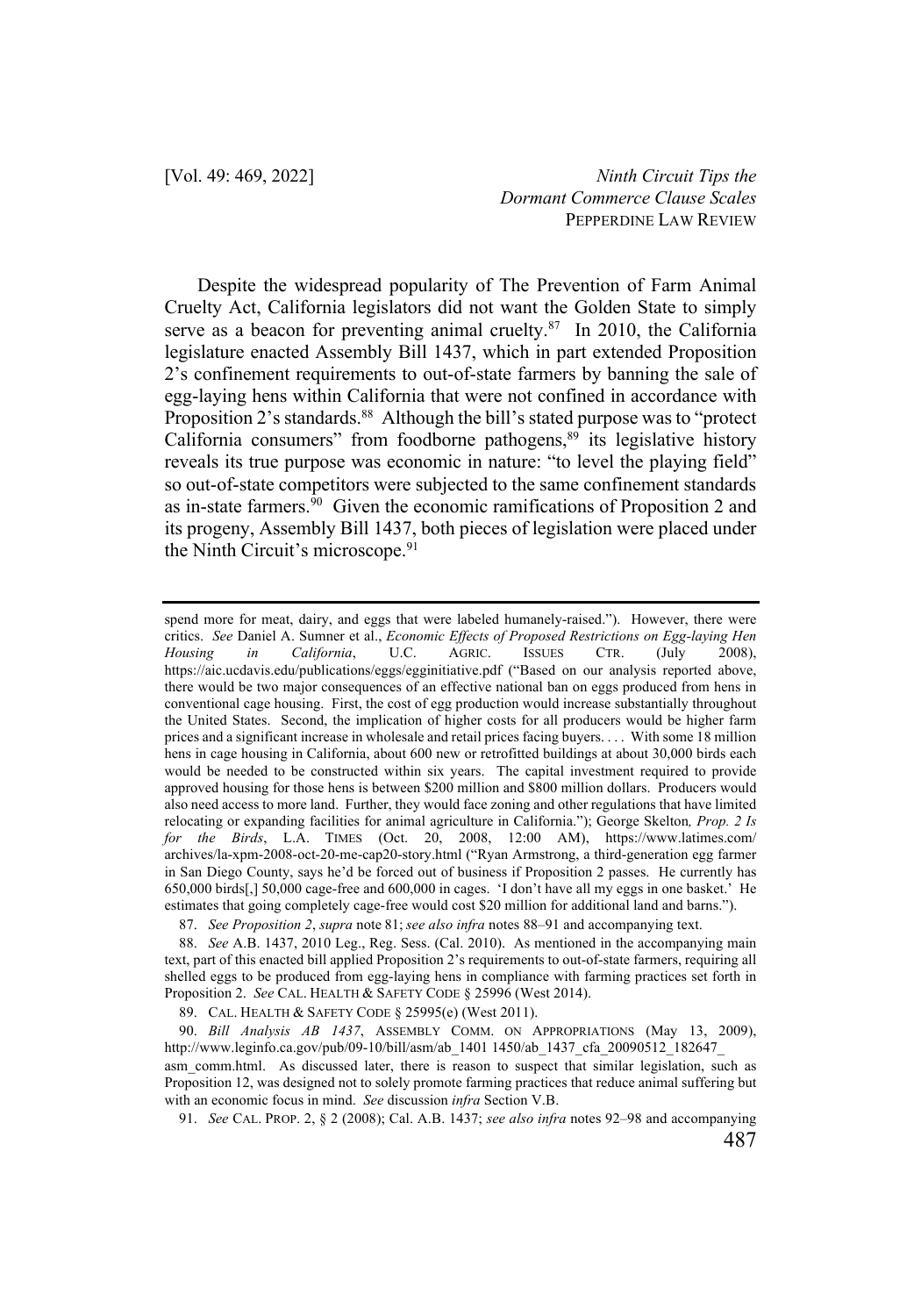In *Cramer v. Harris*, the Ninth Circuit considered an appeal from a dismissal of a complaint seeking to invalidate Proposition 2 as unconstitutionally vague for not specifically providing minimum cage specifications for egg-laying hens.<sup>92</sup> Here, the Ninth Circuit affirmed the district court's ruling dismissing the complaint, holding that Proposition 2 "give[s] people of 'ordinary intelligence' a 'reasonable opportunity' to understand its requirements."93 While Proposition 2 did not provide a specified minimum space requirement for each hen, the Ninth Circuit reasoned the law did not violate the Due Process Clause because the amount of space each hen needed for farmers to comply with Proposition 2 could be "readily discerned with objective criteria."<sup>94</sup>

text. Besides the Ninth Circuit appeals, Missouri, Nebraska, Alabama, Oklahoma, Iowa, Arkansas, Indiana, Louisiana, Nevada, North Dakota, Oklahoma, Texas, Utah, and Wisconsin filed an original jurisdiction action in the Supreme Court, alleging AB 1437 violated the DCC because it was protectionist legislation designed solely to regulate conduct outside of California. *See* Motion for Leave to File Bill of Complaint at 1–2, Missouri v. California, 138 S. Ct. 1585 (2018) (No. 22O148). While the Supreme Court invited the Solicitor General to express the government's views on the case in *Missouri v. California*, 138 S. Ct. 1585 (2018), the motion for leave to file a bill of complaint was denied, although Justice Thomas would have granted the motion. *See* Missouri v. California, 139 S. Ct. 859 (2019); Louis Cholden-Brown, *Symposium: The Commerce Clause and the Global Economy: Missouri and Indiana Lay an Egg: Why the Latest Attempt at Invalidating State Factory Farm Regulations Must Fail*, 22 CHAP. L. REV. 161, 176–77 (2019).

<sup>92.</sup> *See* Cramer v. Harris, 591 F. App'x 634, 634–35 (9th Cir. 2015) (mem.). The Ninth Circuit held the standard to be applied for a vagueness challenge was that Proposition 2 "must 'give a person of ordinary intelligence a reasonable opportunity to know what is prohibited, so that he may act accordingly.'" *Id.* at 635 (quoting Grayned v. City of Rockford, 408 U.S. 104, 108 (1972)); *see* Carla Hall, *Opinion: Egg-laying Hens in California Win Another Court Battle*, L.A. TIMES (Feb. 4, 2015, 2:25 PM), https://www.latimes.com/opinion/opinion-la/la-ol-egg-hens-california-court-20150204 story.html ("[I]nstead of retrofitting barns to insure they can comply, farmers—and state attorneys general from other states—have spent time and money in court railing against this new law (and a companion law, AB 1437, which requires eggs from out-of-state that are sold in California must come from hens housed under conditions that comply with Proposition 2). Yes, it is costly to retrofit farms, but they're being retrofitted only to a fairly modest new standard of humane treatment. The older method left hens barely able to move in tiny cages.").

<sup>93.</sup> *Cramer*, 591 F. App'x at 635.The Ninth Circuit reasoned that since the law provided clear requirements that "'a person shall not tether or confine' chickens in a manner that prevents them from either 'fully spreading both wings without touching the side of an enclosure or other egg-laying hens' or 'turning in a complete circle without any impediment, including a tether, and without touching the side of an enclosure,"" it was not unconstitutionally vague. *Id.* (quoting CAL. HEALTH & SAFETY CODE §§ 25990–25991 (West 2018)).

<sup>94.</sup> *Id.* ("All Proposition 2 requires is that each chicken be able to extend its limbs fully and turn around freely. . . . Because hens have a wing span and a turning radius that can be observed and measured, a person of reasonable intelligence can determine the dimensions of an appropriate confinement that will comply with Proposition 2.").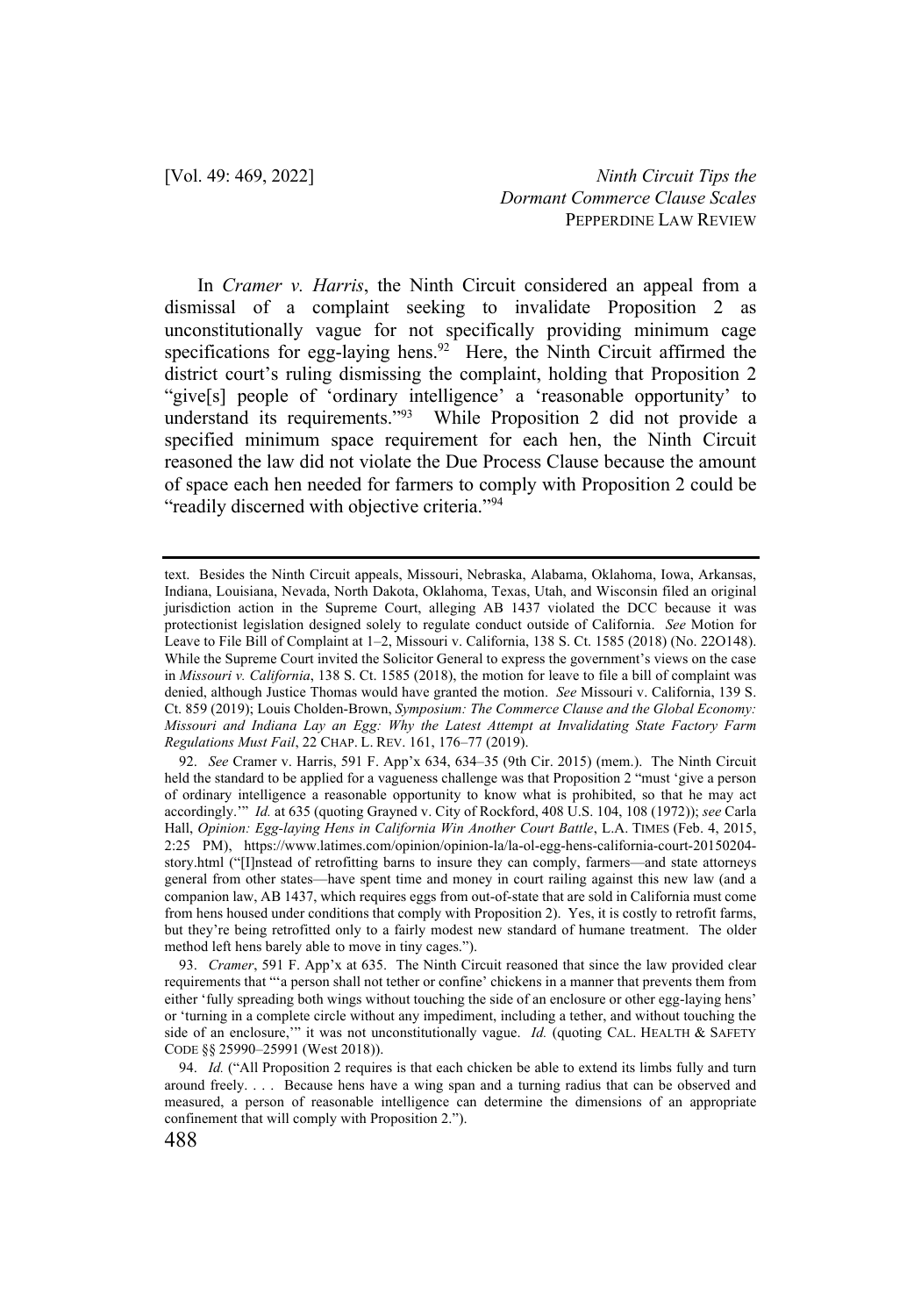Less than two years later, the Ninth Circuit considered a challenge from six states—Missouri, Nebraska, Alabama, Kentucky, Oklahoma, and Iowa seeking to prohibit the enforcement of AB 1437 and Section 1350(d)(1) of the California Code, collectively known as the "Shell Egg Laws."95 The states argued that the laws violated the DCC and were preempted by federal law.<sup>96</sup> In this case, *Missouri ex rel. Koster v. Harris*, the Ninth Circuit affirmed dismissal of the states' complaint, holding that the state actors lacked *parens patriae* standing to bring the challenged action in part because the alleged harm to egg companies could be remedied through a private suit, any fluctuations in egg prices were merely speculative, and the law was not so discriminatory as to violate the Commerce Clause.<sup>97</sup> Proposition 2's survival undoubtedly encouraged similar legislation in other states, like Massachusetts, and more extensive reform within California, to mandate more robust reform to living conditions for farm animals.<sup>98</sup>

98. *See* Cholden-Brown, *supra* note 91, at 177 (footnotes omitted) ("On November 8, 2016, Massachusetts, at a public referendum by a margin of 77.7% to 22.3%, adopted 'An Act to Prevent Cruelty to Farm Animals[,]' which prohibited the sale in Massachusetts, after January 1, 2022, of certain eggs, veal, and pork based on the conditions in which the animals were confined. The stated primary purpose of the legislation was 'to prevent animal cruelty by phasing out extreme methods of farm animal confinement which also threaten the health and safety of Massachusetts consumers, increase the risk of foodborne illness, and have negative fiscal impacts on the Commonwealth of Massachusetts.'"); David A. Lieb, *Supreme Court Won't Preside over Challenge to State Egg Laws*, WFYI INDIANAPOLIS (Jan. 8, 2019), https://www.wfyi.org/news/articles/supreme-court-wontpreside-over-challenge-to-state-egg-laws ("California voters in November approved an even more aggressive law. It will require all eggs sold in the state to come from cage-free hens by 2022. It also bans the sale of pork and veal from animals that are not raised according to new minimum living space requirements.").

<sup>95.</sup> *See* Missouri *ex rel.* Koster v. Harris, 847 F.3d 646, 650 (9th Cir. 2017); *see also infra* note 97 and accompanying text.

<sup>96.</sup> *See Koster*, 847 F.3d at 650.

<sup>97.</sup> *See id.* at 651–55. In order to establish *parens patriae* standing, petitioners needed to satisfy the three Article III standing requirements (i.e., concrete injury, traceable to the challenged action, and redressable by a favorable ruling), plus two additional requirements: the State must be more than a nominal party, meaning the State must "articulate an interest apart from the interests of particular private parties," and "must express a quasi-sovereign interest." *Id.* at 651. Because petitioners failed to articulate a distinguishable interest apart from private parties, the court did not consider issues of ripeness or a quasi-sovereign interest. *See id.* Particularly relevant for purposes of this Note, this court held that these challenged statutes were not discriminatory against interstate commerce, citing to *Canards I* for the notion that "[a] statute that treats 'both intrastate and interstate products' alike 'is not discriminatory.'" *Id.* at 655 (quoting *Canards I*, 729 F.3d 937, 948 (9th Cir. 2013)).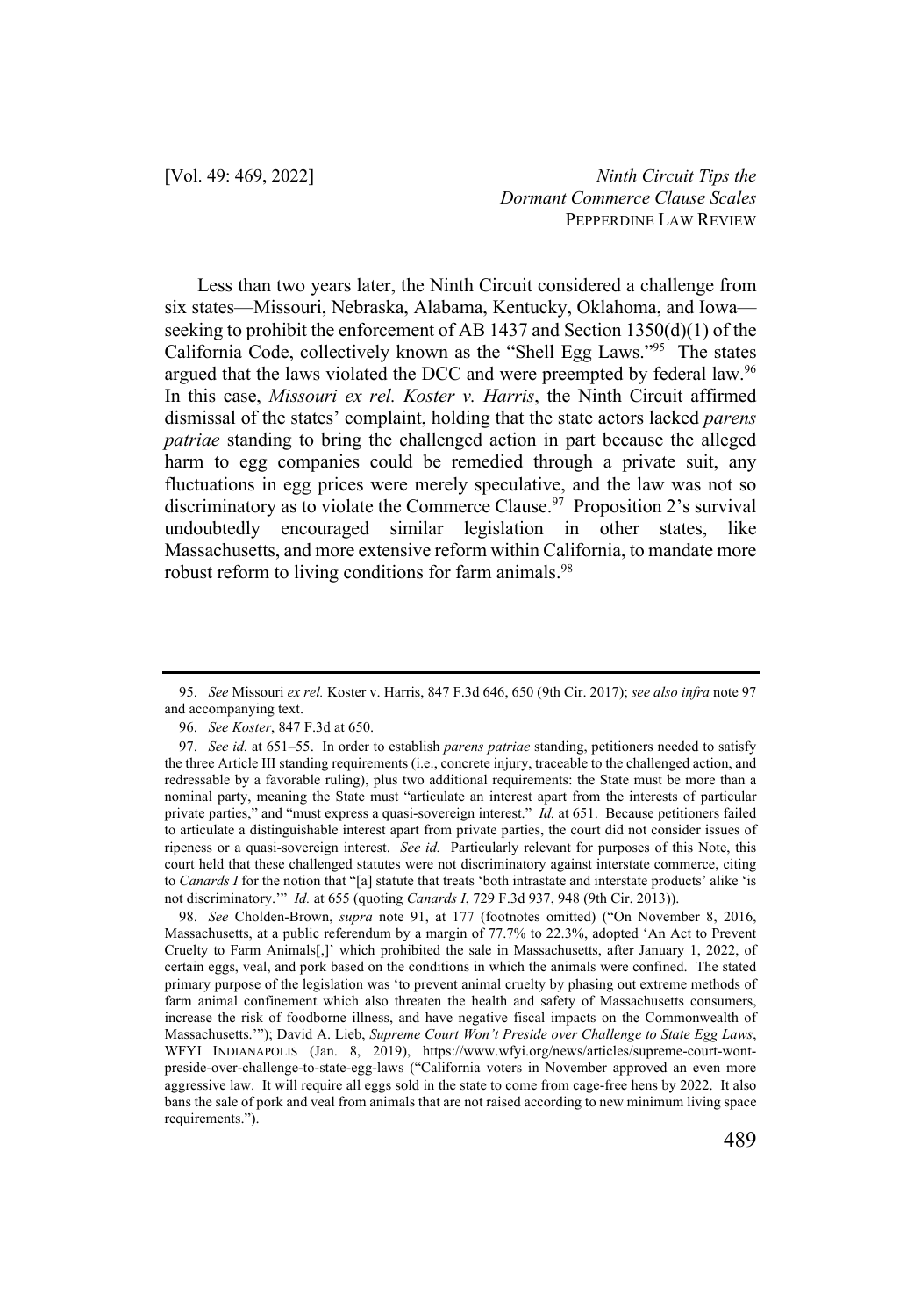#### 2. Proposition 12: Expanding Animal Protections and Problems

In 2018, California voters expanded on the provisions of Proposition 2 by passing Proposition 12, The Prevention of Cruelty to Farm Animals Act, which amended Sections 25990 through 25993 of the California Health and Safety Code and introduced Section 25993.1.99 Like Proposition 2, Proposition 12 was popular among voters, with almost 63% voting in favor of it.100 Its stated purpose was "to prevent animal cruelty by phasing out extreme methods of farm animal confinement, which also threaten the health and safety of California consumers, and increase the risk of foodborne illness and associated negative fiscal impacts on the State of California."101

Proposition 12 codified minimum space requirements based on square feet for calves raised for veal, breeding pigs, and egg-laying hens, as well as banned the sale of veal from calves, pork from breeding pigs, and eggs from hens, inside or outside of California's borders, when such animals were confined to areas below the legislation's minimum square feet requirements.102 The legislation was designed to be implemented within a two-tier system, where starting in 2020, farmers selling egg products and veal products in California were required to provide a minimum of one square foot of usable floor space for their egg-laying hens and forty-three square feet of usable floor space for calves raised for veal; starting in 2022, farmers can only sell whole pork meat in California if they provide twenty-four square feet of usable floor space for each breeding pig and egg products in California if the farmers provide cage-free housing for egg-laying hens.<sup>103</sup> However,

<sup>99.</sup> *See* CAL. PROP. 12, § 2 (2018); N. Am. Meat Inst. v. Becerra, No. 219CV08569CASFFMX, 2020 WL 919153, at \*2 (C.D. Cal. Feb. 24, 2020).

<sup>100.</sup> *See* SEC'Y OF STATE ALEX PADILLA, STATEMENT OF VOTE: NOVEMBER 6, 2018 GENERAL ELECTION 16 (2018), https://elections.cdn.sos.ca.gov/sov/2018-general/sov/2018-complete-sov.pdf.

<sup>101.</sup> CAL. PROP. 12, § 2 (2018). Despite this claim, Proposition 12 did not include any scientific studies or legislative findings demonstrating a link between these legislative changes and a reduced risk of foodborne illness in California. *See* NAMI Opening Brief, *supra* note 1, at 5–6.

<sup>102.</sup> *See* CAL. HEALTH & SAFETY CODE §§ 25990–25993.1 (West 2018). For a helpful document showing the differences between Proposition 2 and Proposition 12, see Cheri Shankar, *Request for Title and Summary for Proposed Initiative Statute*, INITIATIVE COORDINATOR ATT'Y GEN.'S OFF., (Aug. 29, 2017), https://www.oag.ca.gov/system/files/initiatives/pdfs/17-0026%20%28Animal%20 Cruelty%29\_0.pdf.

<sup>490</sup> 103. *See* CAL. HEALTH & SAFETY CODE § 25991(e) (West 2018). Under this chapter, a "cage-free housing system" must permit the hens to live in an indoor or outdoor controlled environment where they "are free to roam unrestricted" and are "provided enrichments that allow them to exhibit natural behavior," among other things. *Id.* § 25991(c). Usable floorspace is calculated by dividing the total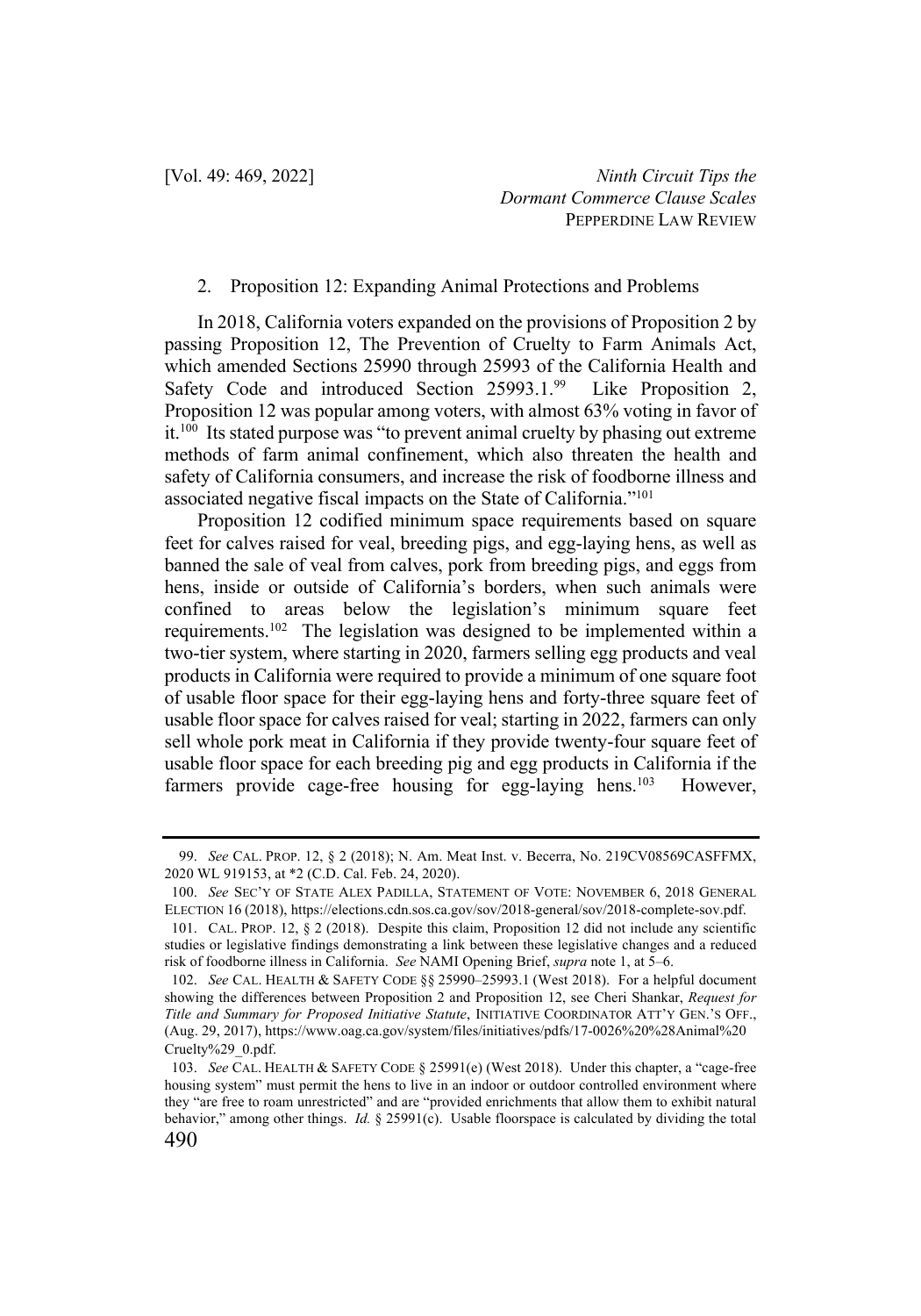California, at the time the legislation was enacted, "ha[d] yet to issue regulations implementing Proposition 12 despite the statutory deadline to do so by September 1, 2019."104 In 2021, the California Department of Agriculture finally released the proposed implementation details for Proposition 12, nearly two years after the statutory deadline.<sup>105</sup>

Proposition 12, like its Proposition 2 predecessor, was subject to fierce debate, but in this case, both sides received support from animal welfare groups.106 Although the Humane Society saw Proposition 12 as a commendable step towards improving the livelihood of farm animals, $107$ People for the Ethical Treatment of Animals (PETA) contended that Proposition 12 did not go far enough because it ultimately misleads California voters into thinking they are meaningfully improving the lives of farm animals.108 As with Proposition 2, some opponents took their disapproval with Proposition 12 further by filing lawsuits seeking to invalidate the legislation. $109$ 

On December 5, 2019, the National Pork Producers Council (NPPC) filed a declaratory judgment action against Karen Ross, California Secretary of the

square footage of floorspace by the number of animals in said enclosure. *See id.* § 25991(s). For the official language of the sales ban, which is the main component challenged in *Nami*, see discussion *infra* Part III.

<sup>104.</sup> *N. Am. Meat Inst*., 2020 WL 919153, at \*3.

<sup>105.</sup> *See* Tyne Morgan, *Report Shows California's Prop 12 Could Increase Sow Deaths, Create Costly Pork for Consumers*, AG WEB (June 8, 2021), https://www.agweb.com/news/livestock/pork/report-shows-californias-prop-12-could-increase-sowdeaths-create-costly-pork ("CDFA released the details of Prop 12 in a notice posted nearly two years after it was originally due. It goes back to a ballot initiative passed in California in 2018. The new guidelines are set to take effect in 2022. The Meat Institute said after reviewing the details, the proposed rule could not only increase mortality rates but may add nearly \$100,000 in costs per year for a typical breeding farm.").

<sup>106.</sup> *See* PROP. 12, § 2; *infra* notes 107–08 and accompanying text.

<sup>107.</sup> *See* Andrew O'Reilly, *California Ballot Measure on Cage-Free Rules Divides Activists, Farmers*, FOX NEWS (Oct. 22, 2018), https://www.foxnews.com/politics/california-ballot-measureseeks-to-define-what-it-means-to-be-cage-free ("The Humane Society, which spearheaded the push for Proposition 12, argues that minimum space standards for the chickens—along with those for breeding pigs and calves raised for veal—would mark a huge step in animal welfare.").

<sup>108.</sup> *See id.* ("More hardline animal rights groups like People for the Ethical Treatment of Animals, better known as PETA, say that the measure is a step backward at a time when more and more companies are already requiring hens to be cage-free amid a rising demand from consumers. The organization argues that the measure would only represent a small improvement over current conditions and misleads consumers who buy cage-free eggs into thinking they're doing something humane for animals.").

<sup>109.</sup> *See* PROP. 12, § 2; *infra* notes 110–16 and accompanying text.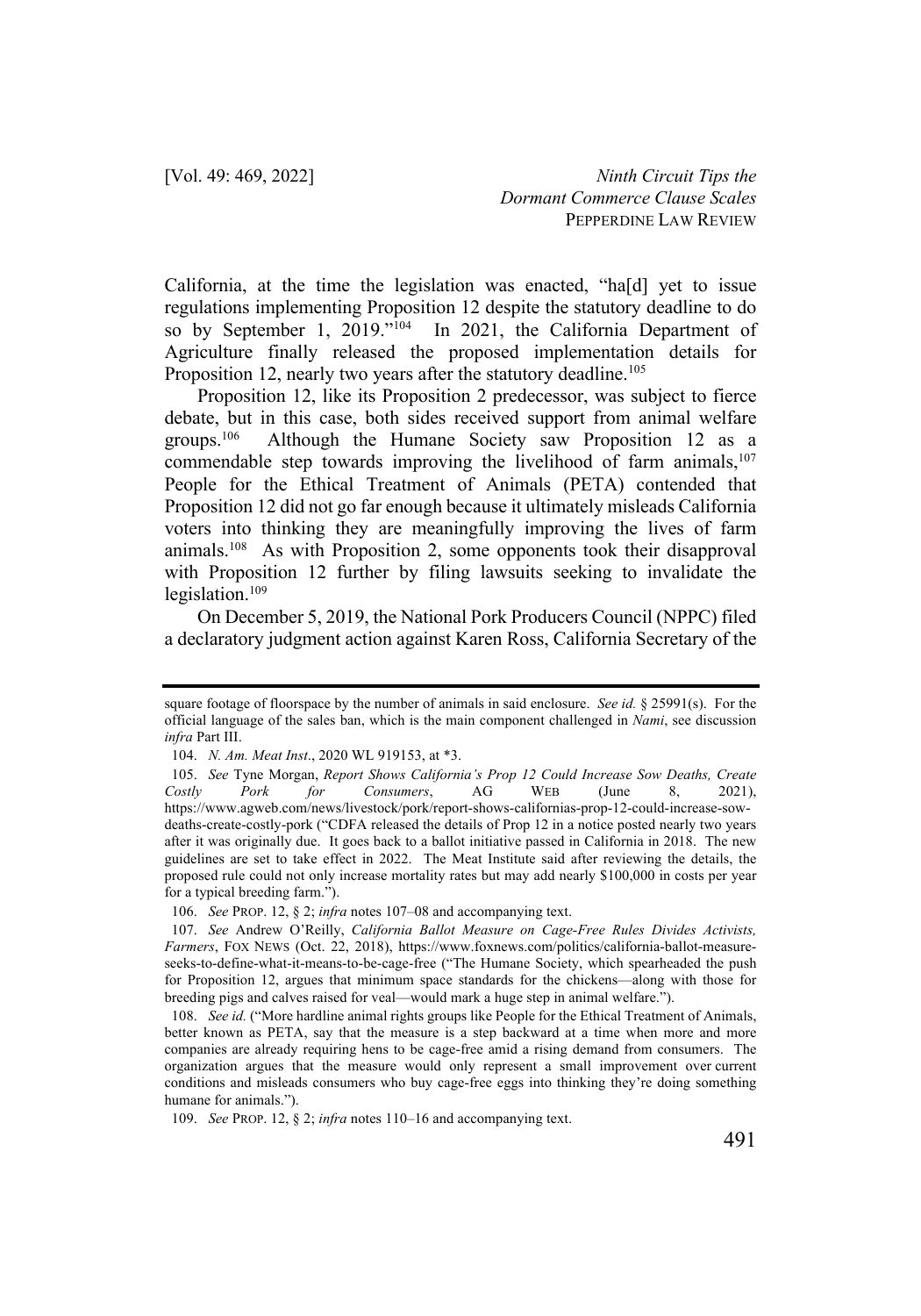Department of Food and Agriculture, among other officials.<sup>110</sup> In their complaint, NPPC alleged that Proposition 12's amendment of California's Health and Safety Code to forbid sales of pork from sows not housed in conformity with the code's requirements violates the Commerce Clause.<sup>111</sup> In response, several animal organizations, led by the Humane Society of the United States, intervened as defendants in the *National Pork* litigation.<sup>112</sup> The district court ultimately granted the Defendant's later motion to dismiss the complaint, concluding, "Proposition 12 does not regulate extraterritorially because it does not target solely interstate commerce and . . . regulates in-state and out-of-state conduct equally. Although there are upstream effects on outof-state producers, those effects are a result of regulating in-state conduct."113 The *National Pork* lawsuit was appealed to the Ninth Circuit, where appellants and several amici, including the United States and twenty state attorneys general, argued that Proposition 12 should be invalidated for violating the DCC, but the Ninth Circuit affirmed the dismissal of the complaint.114

113. *Nat'l Pork*, 456 F. Supp. 3d at 1208. The district court also held that "[p]laintiffs have failed to demonstrate that there is a substantial burden on interstate commerce. As such, the Court need not determine whether the benefits of the challenged law are illusory." *Id.* at 1210.

<sup>110.</sup> *See* Nat'l Pork Producers Council v. Ross, 456 F. Supp. 3d 1201, 1204 (S.D. Cal. 2020), *aff'd*, 6 F.4th 1021 (9th Cir. 2021), *petition for cert. filed*, No.21-468 (U.S. Sept. 29, 2021); *see also infra* note 112 and accompanying text.

<sup>111.</sup> *See* Complaint for Declaratory and Injunctive Relief at 70, *Nat'l Pork*, 456 F. Supp. 3d 1201 (No. 19-02324); *see also NPPC, AFBF File Legal Challenge to California's Proposition 12*, FARM BUREAU (Dec. 6, 2019), https://www.fb.org/newsroom/nppc-afbf-file-legal-challenge-to-californiasproposition-12 ("California represents approximately 15% of the U.S. pork market, and Proposition 12 will force hog farmers who want to sell pork into the populous state to switch to alternative housing systems, at a significant cost to their business. . . . Currently, less than 1% of U.S. pork production meets Prop 12's requirements.").

<sup>112.</sup> *See* Proposed Defendant-Intervenors' Memorandum of Points & Authorities in Support of Unopposed Motion to Intervene at 1, *Nat'l Pork*, 456 F. Supp. 3d 1201 (No. 19-02324). In their motion to intervene, the Humane Society argued that they have a "significant protectable interest" in upholding Proposition 12 as the "architects, supporters, and chief proponents of the initiative." *Id.* at 10. Further, they contended that their interests in their broader campaign to "eradicate extreme confinement practices" of animals would be impaired if the legislation was invalidated, *see id.* at 11, and argued their interests would not be adequately protected by the State defendants because their interest is solely for "prevention of cruelty to animals and the interests of their members," *id.* at 13.

<sup>492</sup> 114. *See* Nat'l Pork Producers Council v. Ross, 6 F.4th 1021, 1025 (9th Cir. 2021); *see also* Todd Neeley, *Commerce Clause on Center Stage: 20 States, Industry Groups Join Appeal Against California's Proposition 12*, PROGRESSIVE FARMER (Oct. 7, 2020, 10:50 AM), https://www.dtnpf.com/agriculture/web/ag/news/article/2020/10/07/20-states-industry-groups-join-12 ("The ag groups have been joined in the lawsuit by the states of Indiana, Alabama, Alaska, Arkansas, Georgia, Iowa, Kansas, Louisiana, Missouri, Montana, Nebraska, North Dakota, Ohio, Oklahoma, South Carolina, South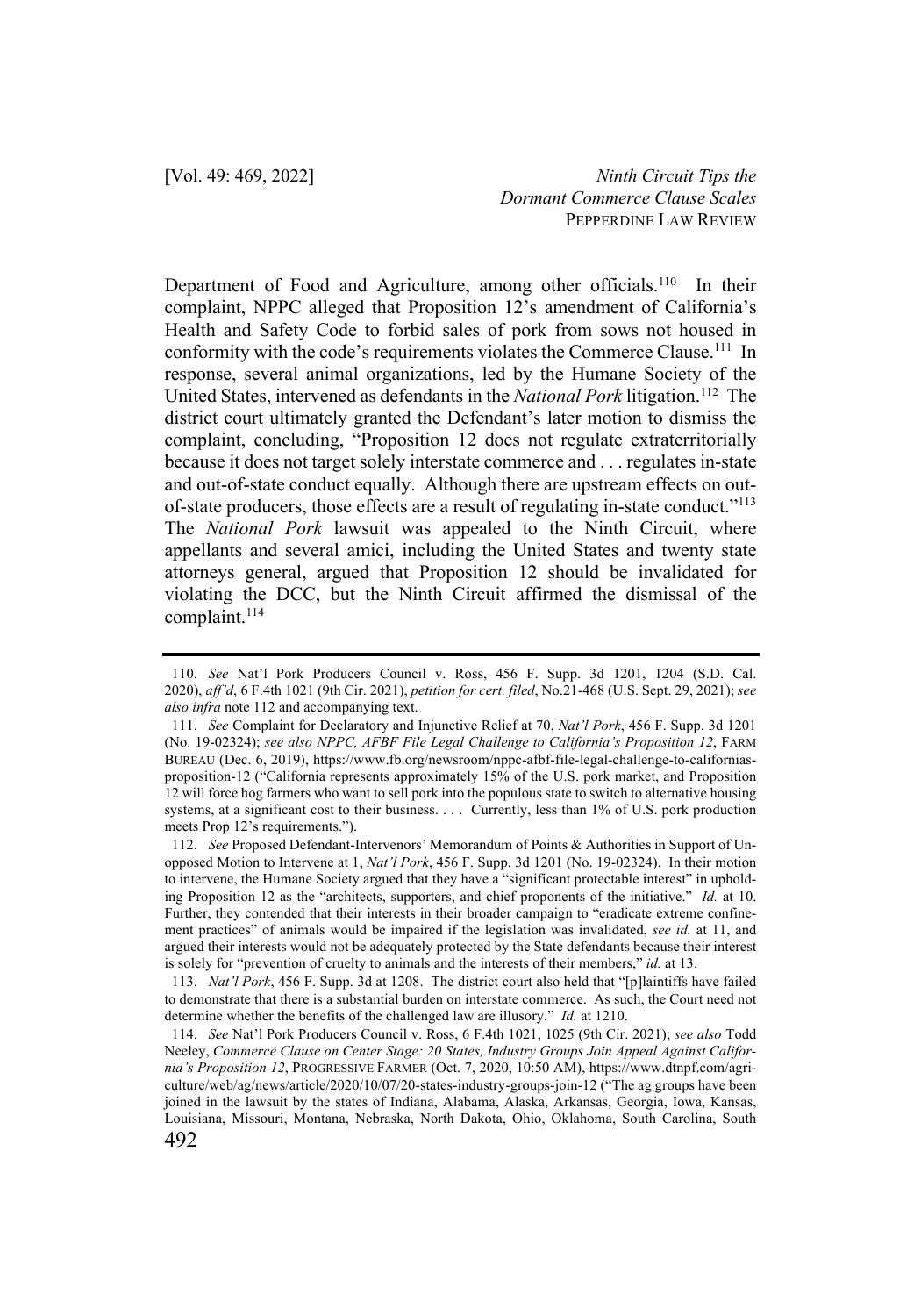Concurrently with the *National Pork* lawsuit, NAMI filed a suit that challenged the validity of Proposition 12 on multiple DCC grounds.<sup>115</sup> The *Nami* decision is significant due to its bearing on the competing interests of state sovereignty, federalism, and economic unity on an unsettled topic whether states can burden interstate commerce to promote animal welfare legislation.<sup>116</sup>

## III. NAMI: MEAT PRODUCERS SEEK TO PREEMPTIVELY GUT CALIFORNIA LEGISLATION

NAMI, an organization whose members account for more than ninetyfive percent of the United States' output of beef, pork, lamb, veal, turkey, and processed meat products, filed a lawsuit in the Central District of California.117 NAMI's complaint sought declaratory, preliminary, and permanent injunctive relief against Proposition 12 primarily on the basis that the legislation violates the DCC. 118 In its complaint, NAMI noted that while Proposition 12 was

Dakota, Texas, Utah, West Virginia[,] and Wyoming. . . . Amici have a strong interest in this case because Proposition 12 regulates the conduct of farmers, processors, wholesalers, and retailers nationwide[, as] . . . California has proposed regulations that would permit California officials to conduct on-site inspections in other states and would impose onerous record-keeping requirements on out-ofstate farmers. . . . [California] needs about 700,000 sows to satisfy its pork demand. About 1,500 out of California's 8,000 sows are used in commercial breeding housed in small farms. The NPPC has argued because the state has to import most of its sows, Proposition 12 essentially regulates farmers beyond state borders."); Ryan McCarthy, *NPPC, AFBF Head to Appeals Court Over Prop 12*, MEAT + POULTRY (Sept. 29, 2020), https://www.meatpoultry.com/articles/23861-nppc-afbf-head-to-appeals-court-over-prop-12 ("Proposition 12 . . . achieves no consumer-health benefit at all—though that was touted to voters as one of its goals—and far exceeds any right of California to determine what its own citizens eat by regulating as a practical matter how pork is produced nationwide."). In its decision, the Ninth Circuit predicted that the DCC will ultimately become a legal fiction of the past that will no longer be applicable to bind state legislative authority. *See Nat'l Pork*, 6 F.4th at 1033 ("While the [D]ormant Commerce Clause is not yet a dead letter, it is moving in that direction.").

<sup>115.</sup> *See* N. Am. Meat Inst. v. Becerra, 420 F. Supp. 3d 1014, 1017 (C.D. Cal. 2019), *aff'd*, 825 F. App'x 518 (9th Cir. 2020), *cert. denied*, 141 S. Ct. 2854 (2021); *see also infra* note 116 and accompanying text.

<sup>116.</sup> *See N. Am. Meat Inst.*, 420 F. Supp. 3d 1014; *see also* discussion *infra* Parts III, IV, V.

<sup>117.</sup> *See N. Am. Meat Inst.*, 420 F. Supp. 3d 1014; *see also infra* note 118 and accompanying text.

<sup>118.</sup> *See* Complaint for Declaratory & Preliminary & Permanent Injunctive Relief at 14, *N. Am. Meat Inst.*, 420 F. Supp. 3d 1014 . All of the Complaint's arguments were focused on the application of Proposition 12 to the sale of pork and veal from outside of California as being unconstitutional while not addressing the sales ban as applied to shelled or liquid eggs. *See id.* The specific relief requested in the Complaint was:

A declaratory judgment, pursuant to 28 U.S.C. § 2201, that Proposition 12's sales ban, as applied to veal and pork from outside California, violates the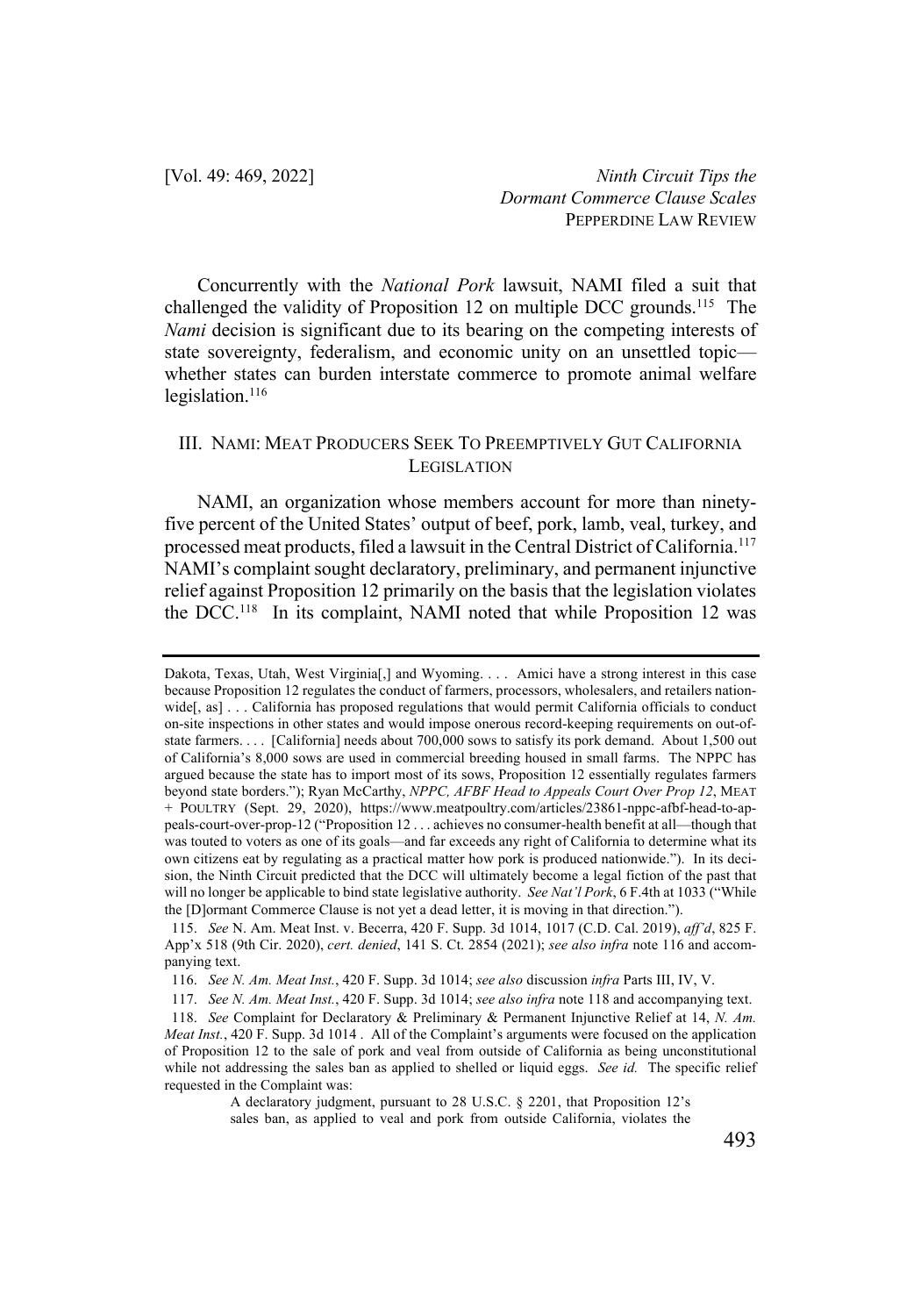framed as an attempt to prevent animal cruelty by eliminating confinement methods that threaten the health of California consumers and increase the risk of foodborne illness, the legislation was not accompanied by any supporting evidence.<sup>119</sup> The main portion of Proposition 12 under scrutiny is the "sales" ban," Section 25990(b) of the California Health and Safety Code:

> (b) A business owner or operator shall not knowingly engage in the sale within the State [of California] of any of the following: (1) Whole veal meat that the business owner or operator knows or should know is the meat of a covered animal who was confined in a cruel manner. (2) Whole pork meat that the business owner or operator knows or should know is the meat of a covered animal who was confined in a cruel manner, or is the meat of immediate offspring of a covered animal who was confined in a cruel manner. (3) Shell egg that the business owner or operator knows or should know is the product of a covered animal who was confined in a cruel manner. (4) Liquid eggs that the business owner or operator knows or should know are the product of a covered animal who was confined in a cruel manner.<sup>120</sup>

United States Constitution and is unenforceable; [a] preliminary and permanent injunction enjoining the Defendants from implementing or enforcing the sales ban as applied to veal or pork from outside of California; [a]n order awarding Plaintiff its costs and attorneys' fees pursuant to 42 U.S.C. § 1988; and [s]uch other and further relief as the Court deems just and proper.

*Id.* at 14–15. Furthermore, the complaint alleged that injunctive relief was proper because "[t]he Meat Institute [had] no adequate remedy at law." *Id.* at 12.

<sup>119.</sup> *See id.* at 4–5. Additionally, the Complaint drew a comparison between Proposition 12 and the assembly hearing for AB 1437, the Shell Egg Law, which noted that the law was seeking to apply the egg-laying hen confinements of Proposition 2 to out-of-state producers to level the economic playing field. *See id.* at 4. The purpose of this comparison was to make the subtle assertion that Proposition 12 is similarly economic protectionist legislation, rather than truly concerned with the well-being of animals. *See id.*

<sup>120.</sup> CAL. HEALTH & SAFETY CODE § 25990(b) (West 2018). Under this revision of the California Code, which is designed to avoid federal preemption, a sale refers to "a commercial sale by a business that sells any item covered by this chapter, but does not include any sale undertaken at an establishment at which mandatory inspection is provided under the Federal Meat Inspection Act," which likely reflects its desire to avoid preemption by federal law. *Id.* § 25991(o). In terms of the location of a sale, this amendment provides that a sale is "deemed to occur at the location where the buyer takes physical possession of [a covered] item." *Id.* A covered item refers to covered animals, meaning "any calf raised for veal, breeding pig, or egg-laying hen who is kept on a farm." *Id.* § 25991(f).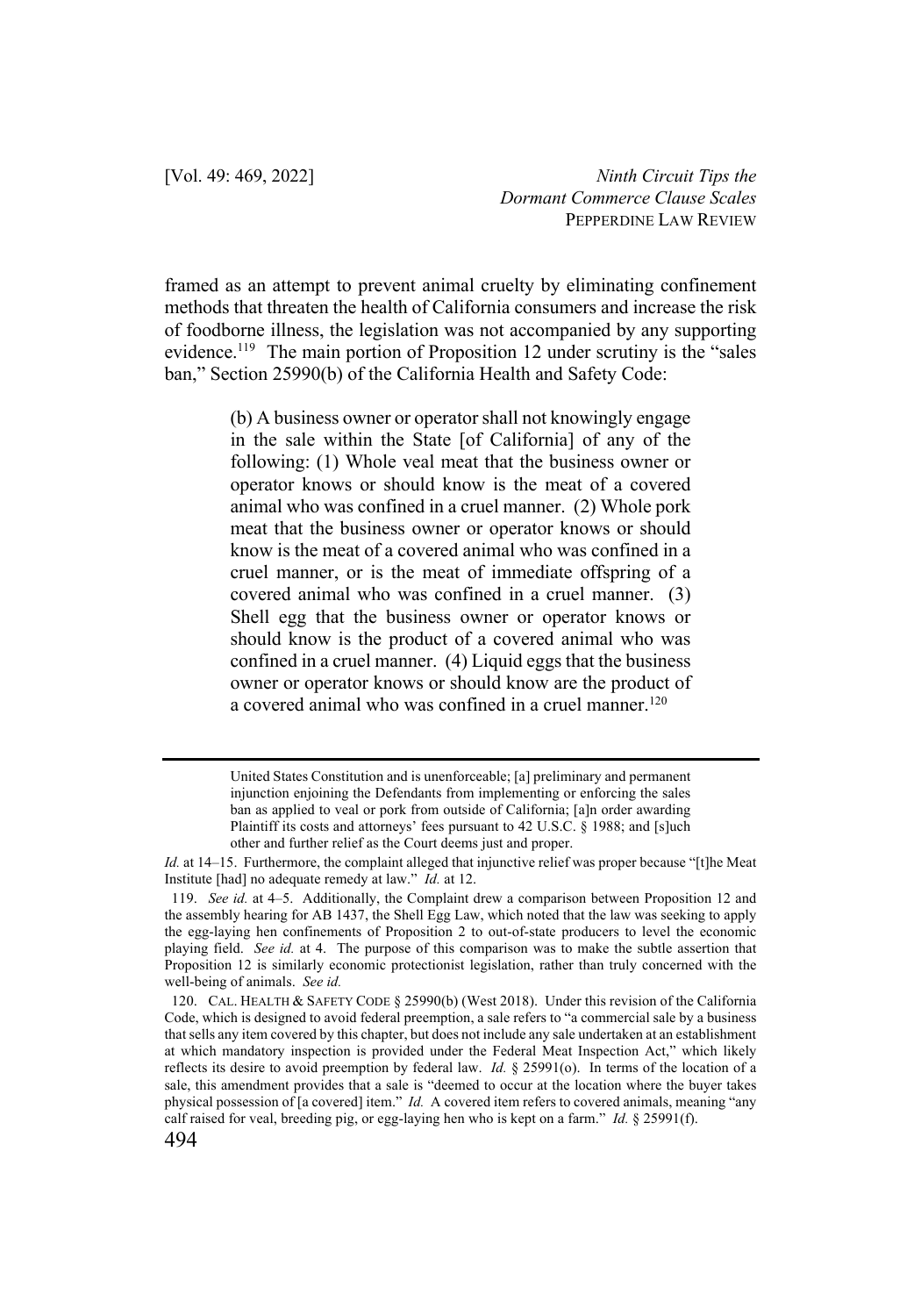NAMI contended that Proposition 12's sales ban should be rendered unconstitutional for three reasons.<sup>121</sup> First, Proposition 12 violated the DCC because it discriminates against "out-of-state producers, distributers and sellers of pork and veal."<sup>122</sup> Second, Proposition 12's sales ban violated the DCC because the legislation conflicts with the Clause's "prohibition on extraterritorial state legislation."123 Third, Proposition 12's sales ban violated the DCC by "imposing unreasonable burdens on interstate and foreign commerce that are clearly excessive when measured against any legitimate local benefits."<sup>124</sup>

Shortly after the complaint was filed, the Humane Society of the United

*Id.* at 8–11.

123. *Id.* at 11. In particular, the complaint contended that the challenged legislation constitutes impermissible extraterritorial legislation:

*Id.* at 13–14.

<sup>121.</sup> *See* Complaint for Declaratory & Preliminary & Permanent Injunctive Relief, *supra* note 118, at 8–14; *see also infra* notes 122–24 and accompanying text.

<sup>122.</sup> Complaint for Declaratory & Preliminary & Permanent Injunctive Relief, *supra* note 118, at 8. In particular, NAMI contended that the sales ban is discriminatory:

<sup>[</sup>The sales ban] operates as an impermissible protectionist trade barrier, blocking the flow of goods in interstate commerce unless out-of-state producers comply with California's regulations. . . . California has no legitimate local interest in how farm animals are housed in other [s]tates and countries. . . . If [California] is concerned that the prohibited sales pose a health and safety risk not already adequately addressed by the [Federal Meat Inspection Act], it can subject whole pork and veal meat imported into the [s]tate to additional inspection at the point of sale to consumers.

Proposition 12 dictates farming practices in other [s]tates by conditioning the sale of imported pork and veal in California on adherence to California's confinement requirements upon pain of criminal or civil penalty. . . . California cannot use the in-state sale of a product as a jurisdictional "hook" to regulate upstream commercial practices that occur in other [s]tates simply because California finds those practices objectionable. The unconstitutionality of Proposition 12's sales ban is further confirmed because if every [s]tate enacted a similar sales ban, producers would be forced to choose between complying with the most restrictive confinement regulation, segregating their operations to serve different [s]tates, or abandoning certain markets altogether.

*Id.* at 11–12.

<sup>124.</sup> *Id.* at 13. The complaint further alleged that Proposition 12's sales ban

will cost the veal and pork industries hundreds of millions of dollars . . . and may close off the California market to a large swath of integrated producers and the independent farmers upon which they rely to provide whole pork to their customers in California. . . . California has no legitimate local interest in regulating farming conditions in other [s]tates and countries.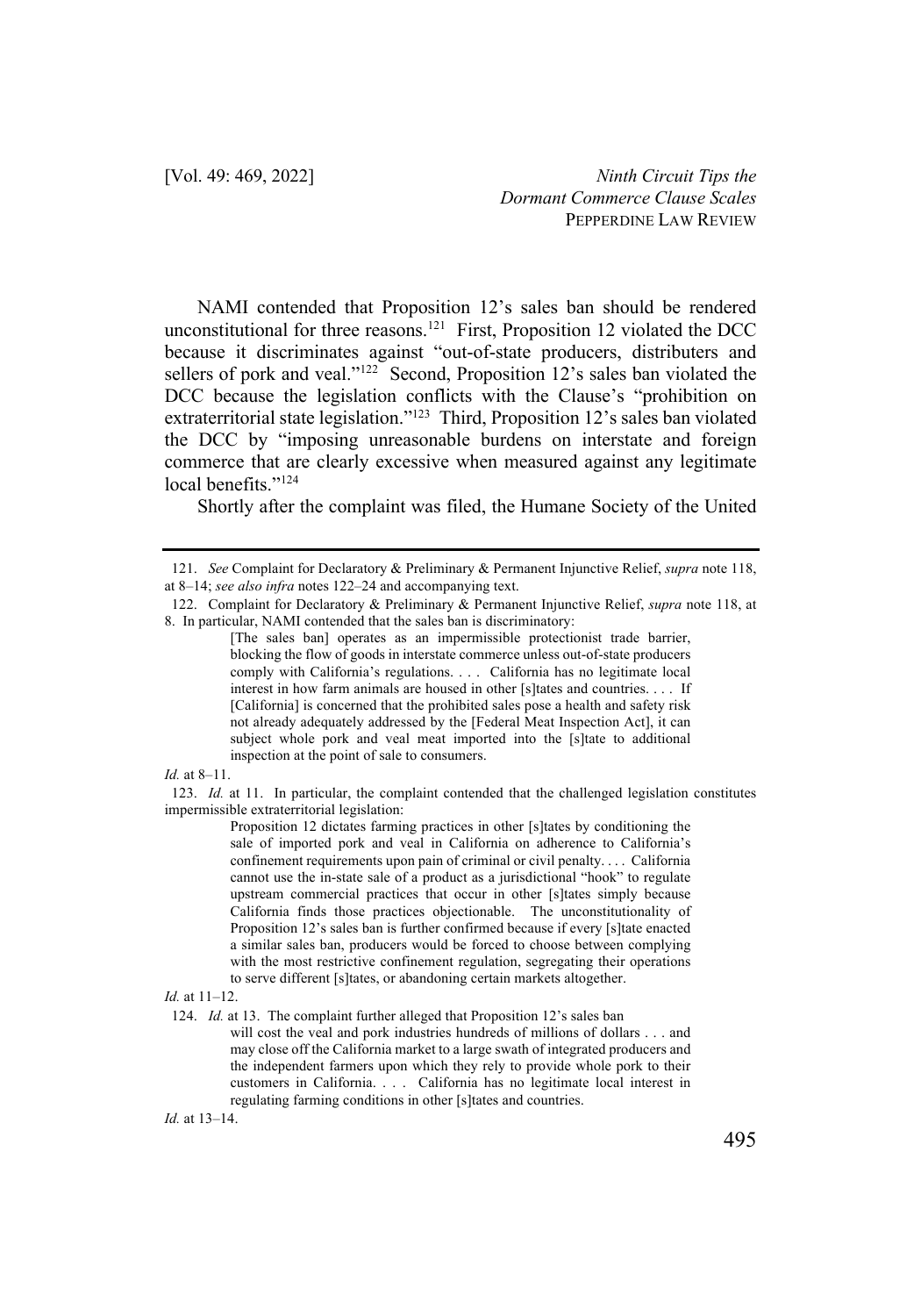States and others moved to intervene as defendant-intervenors, contending that they would be directly impacted by the outcome of the lawsuit.<sup>125</sup> At a hearing, the district court granted the Humane Society's motion to intervene, as well as addressed NAMI's motion for a preliminary injunction.126

In its opinion addressing NAMI's motion for preliminary injunctive relief, the district court articulated the applicable standard as follows: "A plaintiff seeking a preliminary injunction must establish that he is likely to succeed on the merits, that he is likely to suffer irreparable harm in the absence of preliminary relief, that the balance of equities tips in his favor, and that an injunction is in the public interest."127 Addressing the Commerce Clause arguments, the district court was unpersuaded by NAMI's argument that Proposition 12, like AB 1437, has a discriminatory purpose because it is designed to level the economic playing field.<sup>128</sup> The court noted that the committee's stated purpose is primarily to promote animal welfare and prevent foodborne bacteria.129 The district court also rejected NAMI's discriminatory effect claim that Proposition 12 operates as a protectionist trade barrier, holding that "what NAMI characteriz[ed] as a competitive advantage [was] ultimately just a preferred method of production."130

Addressing the extraterritoriality claim, the district court contended that the Supreme Court has held that the extraterritoriality principle is generally only applicable to cases involving price-setting statutes, such as in *Baldwin v. G.A.F. Seelig*, *Brown-Forman Distillers Corp. v. New York State Liquor* 

<sup>125.</sup> *See* Proposed Defendant-Intervenors' Memorandum of Points & Authorities in Support of Motion to Intervene at 1, N. Am. Meat Inst. v. Becerra, 420 F. Supp. 3d 1014, 1017 (C.D. Cal. 2019) (No. 19-08569), *aff'd*, 825 F. App'x 518 (9th Cir. 2020), *cert. denied*, 141 S. Ct. 2854 (2021).

<sup>126.</sup> *See N. Am. Meat Inst.*, 420 F. Supp. 3d at 1021.

<sup>127.</sup> *Id.* at 1020 (quoting Am. Trucking Ass'n v. City of Los Angeles, 559 F.3d 1046, 1052 (9th Cir. 2009)). As discussed in the Supreme Court's opinion concerning preliminary injunctions in *Winter v. Natural Resources Defense Council, Inc.*, 555 U.S. 7, 22 (2008), the district court noted that a preliminary injunction constitutes an "extraordinary remedy." *N. Am. Meat Inst.*, 420 F. Supp. 3d at 1020.

<sup>128.</sup> *See N. Am. Meat Inst.*, 420 F. Supp. 3d at 1024–25.

<sup>129.</sup> *See id.*

<sup>130.</sup> *Id.* at 1027. The district court also contended that NAMI's argument that Proposition 12 is discriminatory because in-state farmers had more "lead time" to make structural adjustments to their animal confinement operations is without merit. *See id.* at 1028. While conceding that Proposition 12 could be discriminatory in effect if regulations passed to implement Proposition 12 exempt "bob" veal from the sales ban because it is culled primarily from California dairy farms, the district court held this argument was premature at the preliminary injunction stage and accordingly was insufficient to warrant granting a preliminary injunction on these grounds alone. *See id.* at 1028–29.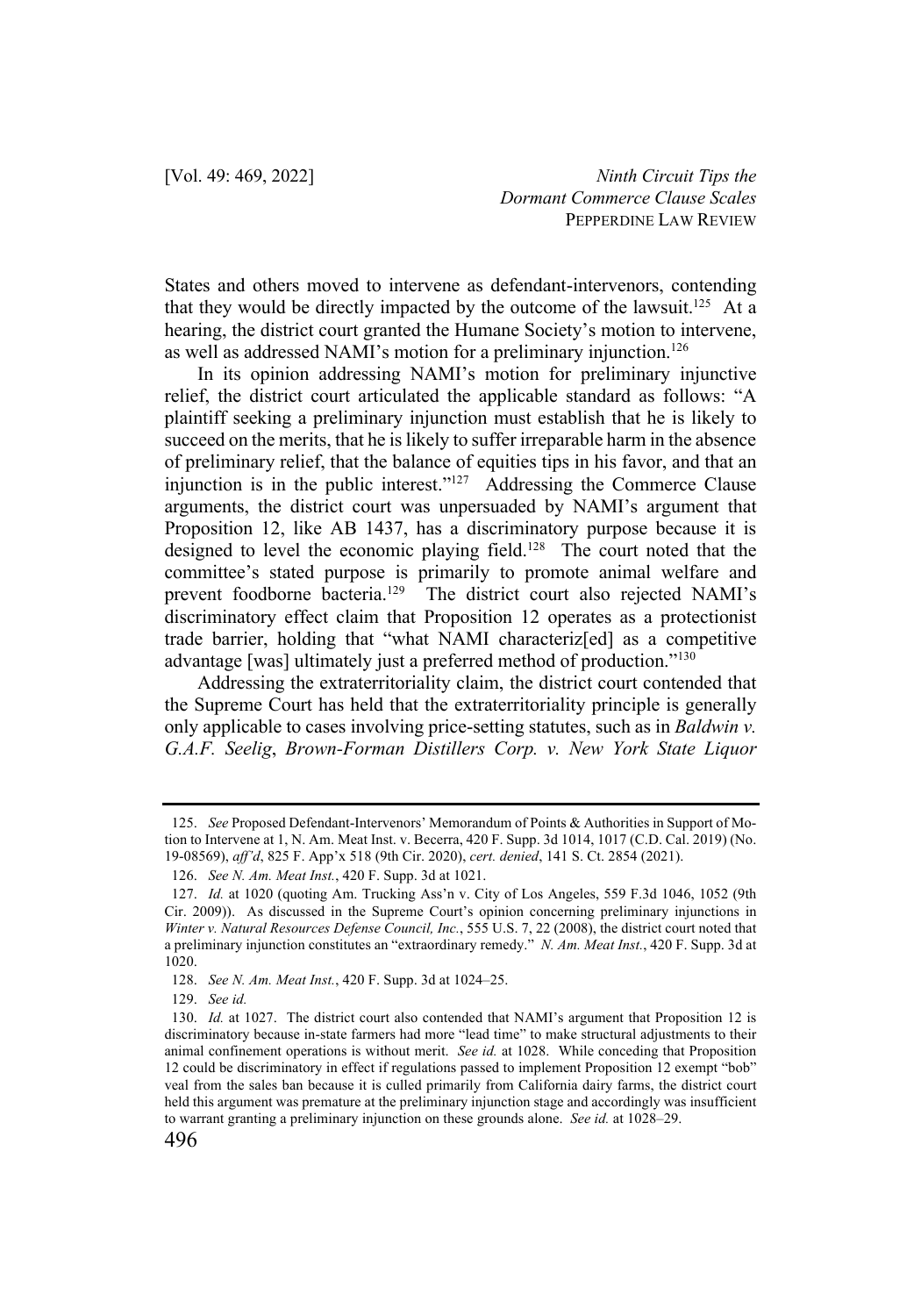*Authority*, and *Healy*. 131 However, even if the extraterritoriality principle applied in a different context, such as the Ninth Circuit had found in *Sam Francis Foundation v. Christies*, *Inc.*, <sup>132</sup> the district court concluded that its application is limited only to cases where the statute regulates conduct taking place "wholly outside" a state's borders, not in cases where a statute regulates in-state conduct with out-of-state practical effects.<sup>133</sup> Here, the district court held that since Proposition 12 is designed to regulate in-state conduct, the extraterritoriality doctrine is inapplicable.<sup>134</sup>

In response to NAMI's substantial burden on interstate commerce claim, the district court reasoned that statutes do not impose a significant burden on interstate commerce unless they are inherently discriminatory or purposed to regulate extraterritorial conduct.<sup>135</sup> Thus, NAMI needed to demonstrate Proposition 12 would create "inconsistent regulation of activities that are inherently national or require a uniform system of regulation," which is found with laws regulating transportation or sports leagues.<sup>136</sup> Since Proposition 12 had not been shown to interfere with the flow of veal or pork products, the court held it simply "preclude[d] a preferred, more profitable method of operating in a retail market" by directing how, not where, meat products are produced, and therefore does not constitute a substantial burden on interstate commerce.<sup>137</sup>

Next, turning to the other preliminary injunction factors raised in NAMI's

<sup>131.</sup> *See id.* at 1029–30. The district court further elaborated that "the Ninth Circuit has held that the [extraterritoriality] doctrine is 'not applicable to a statute that does not dictate the price of a product and does not tie the price of its in-state products to out-of-state prices.'" *Id.* at 1030 (quoting Chinatown Neighborhood Ass'n v. Harris, 794 F.3d 1136, 1146 (9th Cir. 2015)).

<sup>132.</sup> *See* Sam Francis Found. v. Christies, Inc., 784 F.3d 1320 (9th Cir. 2015) (en banc).

<sup>133.</sup> *See N. Am. Meat Inst.*, 420 F. Supp. 3d at 1031.

<sup>134.</sup> *See id.* at 1031–32.

<sup>135.</sup> *See id.* at 1032.

<sup>136.</sup> *Id.* at 1033 (quoting Nat'l Ass'n of Optometrists & Opticians v. Harris, 682 F.3d 1144, 1148 (9th Cir. 2012)).

<sup>137.</sup> *Id.* at 1033–34. The district court further stated that "[t]he gravamen of NAMI's 'substantial burden' argument is therefore ultimately a complaint about the cost of complying with Proposition 12's requirements. However, 'demonstrating that state regulations impose substantial costs on interstate operations is not sufficient to establish a burden calling for balancing under *Pike*.'" *Id.* at 1034 (quoting S. Pac. Transp. Co. v. Pub. Utilities Comm'n of Cal., 647 F. Supp. 1220, 1227 (N.D. Cal. 1986), *aff'd*, 830 F.2d 1111 (9th Cir. 1987)). While referencing declarations from NAMI members that Proposition 12 would cost millions of dollars over many months or even years to redesign animal facilities, the district court did not consider the economic costs as relevant considerations in the substantial burden analysis because "the regulation applies evenly no matter where production takes place." *Id.*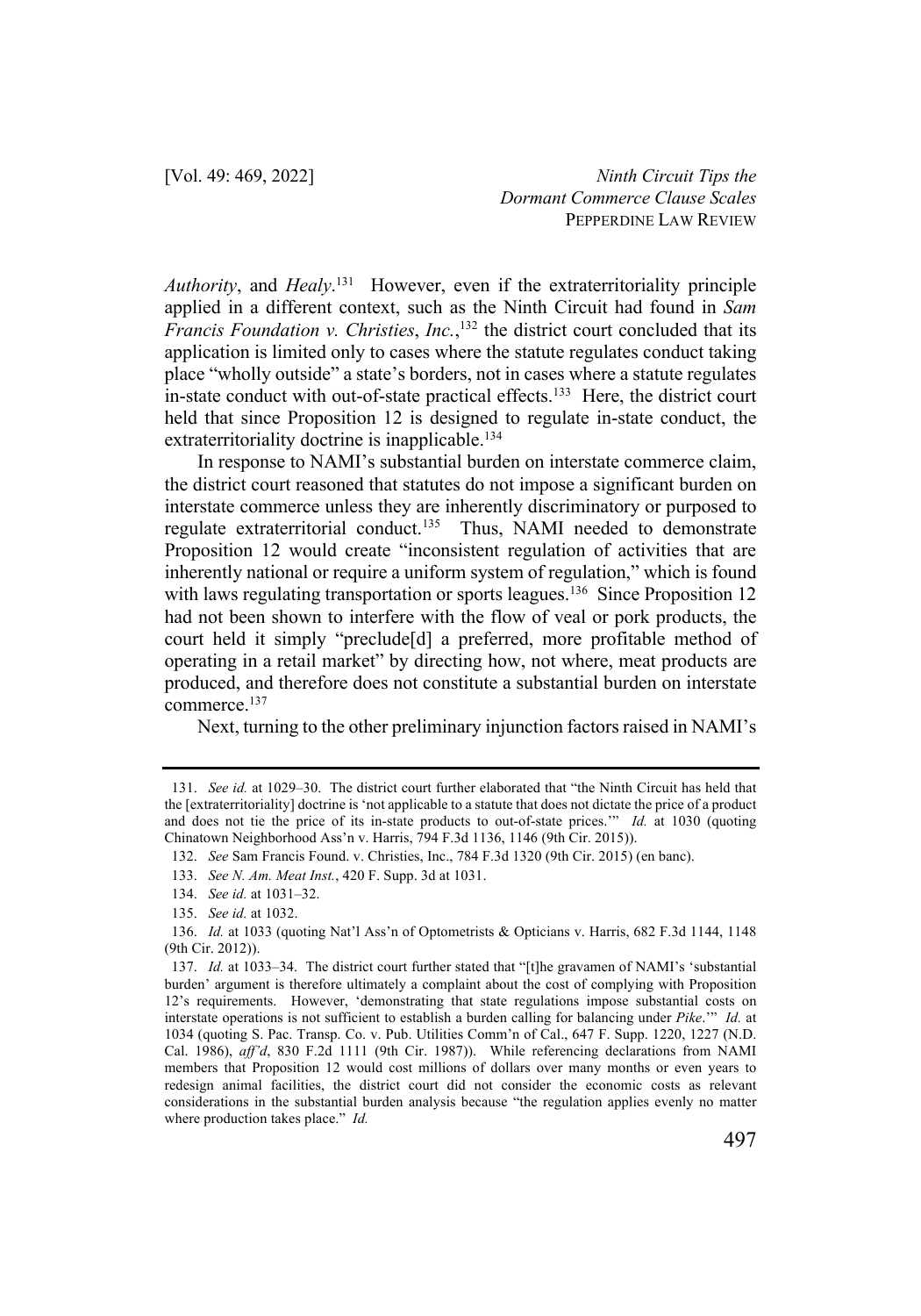complaint, the district court exercised its discretion not to evaluate them.<sup>138</sup> Although Proposition 12 could impose significant costs on some NAMI members, and despite its recognition that the Eleventh Amendment would create an irreparable injury once the legislative changes went into effect, the court reasoned that "there are no serious questions regarding the merits of NAMI's constitutional challenge."<sup>139</sup> As a result, the district court denied NAMI's motion for a preliminary injunction.<sup>140</sup> In response, NAMI decided to appeal this denial of a preliminary injunction to the Ninth Circuit.<sup>141</sup>

While the decision denying NAMI's request for a preliminary injunction was pending in the Ninth Circuit, the district court ruled on defendant Xavier Becerra's motion to dismiss NAMI's complaint and defendant-intervenor Humane Society's motion for judgment on the pleadings, which were filed shortly after the district court denied NAMI's request for injunctive relief.<sup>142</sup> Applying the "accept[ing] as true all material allegations" standard as required when considering motions to dismiss, $143$  the district court ruled NAMI alleged sufficient facts to state a plausible claim that Proposition 12 had a discriminatory purpose, discriminatory effect, and substantially burdened interstate commerce.144 The court denied the motions as to those claims and granted the defendants' motions as to the extraterritoriality claim but provided

<sup>138.</sup> *See id.* at 1034–35.

<sup>139.</sup> *Id.* The district court recognized that the Eleventh Amendment, which grants states like California sovereign immunity against monetary damages unless it waives said immunity, will bar NAMI from recovering costs should its members decide to change their animal confinement structures to align with Proposition 12's mandates while challenging its constitutionality, even if the law is later struck down as unconstitutional in the face of the DCC. *See id.* at 1034; *see, e.g.*, Cal. Pharmacists Ass'n v. Maxwell-Jolly, 563 F.3d 847, 852–53 (9th Cir. 2009), *vacated on other grounds and remanded sub nom.* Douglas v. Indep. Living Ctr. of S. Cal., Inc., 565 U.S. 606 (2012) ("[I]t is clear that it would not be equitable or in the public's interest to allow [California] to continue to violate the requirements of federal law, especially when there are no adequate remedies available to compensate . . . [p]laintiffs for the irreparable harm that would be caused by the continuing violation."). As discussed later in this Note, the difficulty with preliminary injunction cases that involve significant capital, as is the case here, is that laws that may not appear to be clearly unconstitutional and therefore survive preliminary injunction scrutiny will have a rippling effect on the national economy with no paths for recourse against the state. *See* discussion *infra* Section V.B.

<sup>140.</sup> *See N. Am. Meat Inst.*, 420 F. Supp. 3d at 1035.

<sup>141.</sup> *See* N. Am. Meat Inst. v. Becerra, 825 F. App'x 518, 519 (9th Cir. 2020), *cert. denied*, 141 S. Ct. 2854 (2021).

<sup>142.</sup> *See* N. Am. Meat Inst. v. Becerra, No. 219CV08569CASFFMX, 2020 WL 919153, at \*9 (C.D. Cal. Feb. 24, 2020).

<sup>143.</sup> *See id.* at \*3.

<sup>144.</sup> *See id.* at \*5–9.

<sup>498</sup>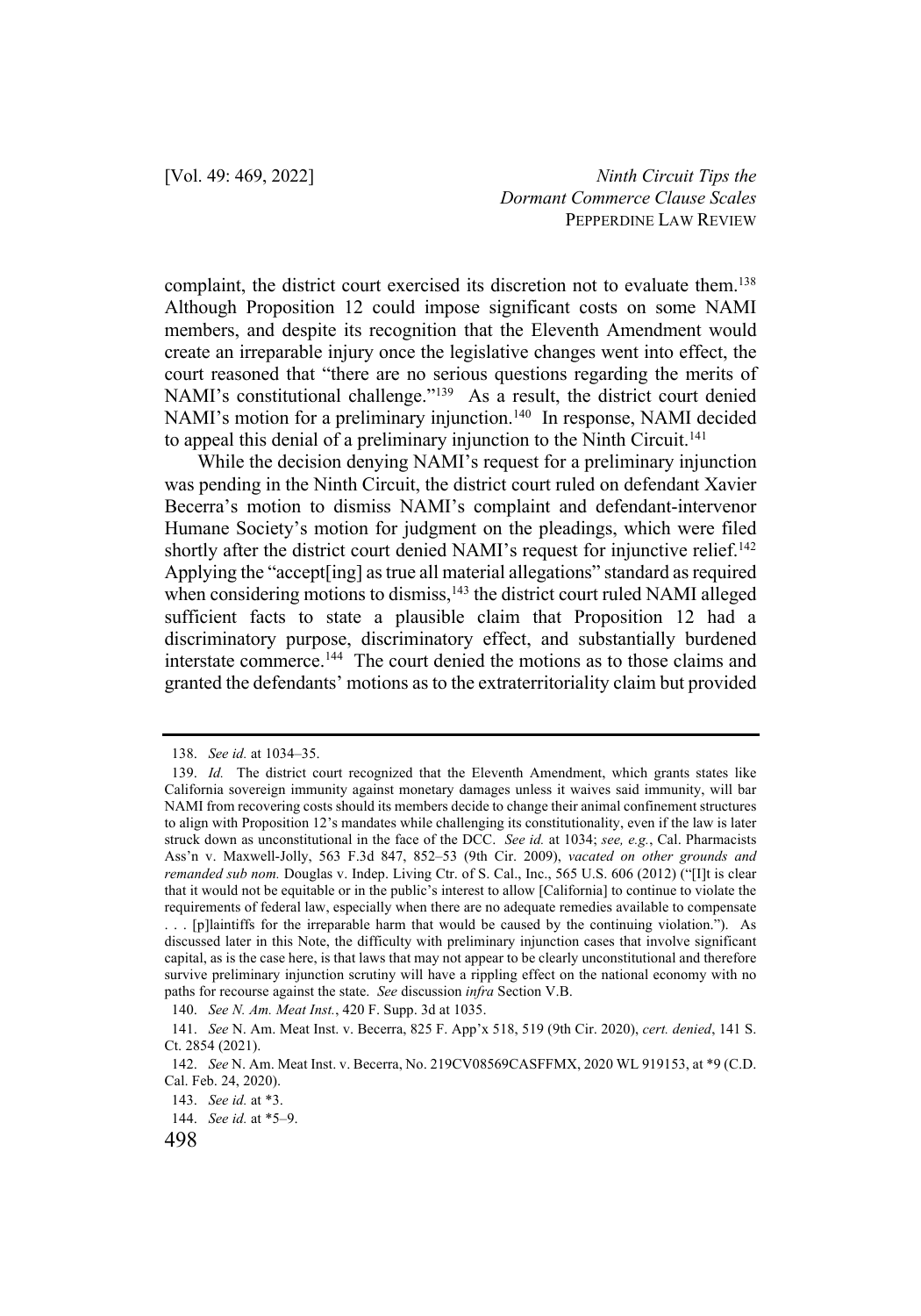#### NAMI with leave to amend.<sup>145</sup>

#### *A. NAMI Takes Its DCC Challenge to the Ninth Circuit*

On appeal, NAMI contended that the district court erred in denying its request for a preliminary injunction against Proposition 12's sales ban for four main reasons.<sup>146</sup> First, NAMI argued that the sales ban impermissibly discriminates against interstate commerce because it serves as a protectionist trade barrier without any legitimate state interest.<sup>147</sup> Indeed, NAMI alleged that the sales ban "strips away the competitive advantage that out-of-state producers have over in-state producers because their home states have not imposed the same costly confinement restrictions that California imposes on its farmers."148 Second, NAMI asserted that the sales ban constitutes impermissible extraterritorial state legislation because "[t]he express purpose and practical effect of the [s]ales [b]an are to 'phase out' farming conditions in other [s]tates and countries that California lacks power to regulate."<sup>149</sup>

<sup>145.</sup> *See id.* In its decision, the district court applied a very narrow interpretation of the extraterritoriality principle, contending that binding precedent in *Sam Francis Foundation v. Christies, Inc.*, 784 F.3d 1320 (9th Cir. 2015) (en banc), compelled the conclusion that the extraterritoriality principle only limits regulations seeking to regulate conduct wholly outside California's borders. *See N. Am. Meat Inst.*, 2020 WL 919153, at \*7. As discussed later in this Note, this narrow extraterritoriality approach continually implemented by the Ninth Circuit is problematic. *See*  discussion *infra* Section V.B. Its substantial deference to state legislative decisions continues to permit states like California to effectively regulate the entire economy without any consequence because of the sovereign immunity afforded to the state under the Eleventh Amendment. *See* discussion *infra*  Section V.B.

<sup>146.</sup> *See N. Am. Meat Inst.*, 825 F. App'x at 519; *see also infra* notes 147–51 and accompanying text.

<sup>147.</sup> *See* NAMI Opening Brief, *supra* note 1, at 10.

<sup>148.</sup> *Id.* In essence, NAMI argued that the sales ban is discriminatory because its intended effect is to insulate California producers from competition by blocking the flow of goods into the state unless out-of-state producers make the same costly regulations as in-state producers. *See id.* at 17–18. Further, NAMI argued that the sales ban imposes no incremental burden on California producers, since they are already confined to these prohibitions under Section 25990(a) of the California Health and Safety Code. *See id.* at 21. Seeking to distinguish *Canards I* on the basis that the Ninth Circuit did not address whether a facially neutral statute complies with the DCC if its "practical and intended effect is to burden and discriminate against out-of-state competitors," NAMI argued that when subjecting the sales ban to scrutiny, California failed to show that the sales ban promotes any legitimate local interest because the State has no interest in out-of-state animal practices and failed to show any consumer health interests are actually served. *See id.* at 22–29.

<sup>149.</sup> *Id.* at 10. NAMI contended, contrary to the district court's ruling, that the extraterritoriality doctrine retains vitality and is not limited to price-control contexts or legislation seeking to wholly regulate conduct outside of a state's borders, given that the Supreme Court has not held anything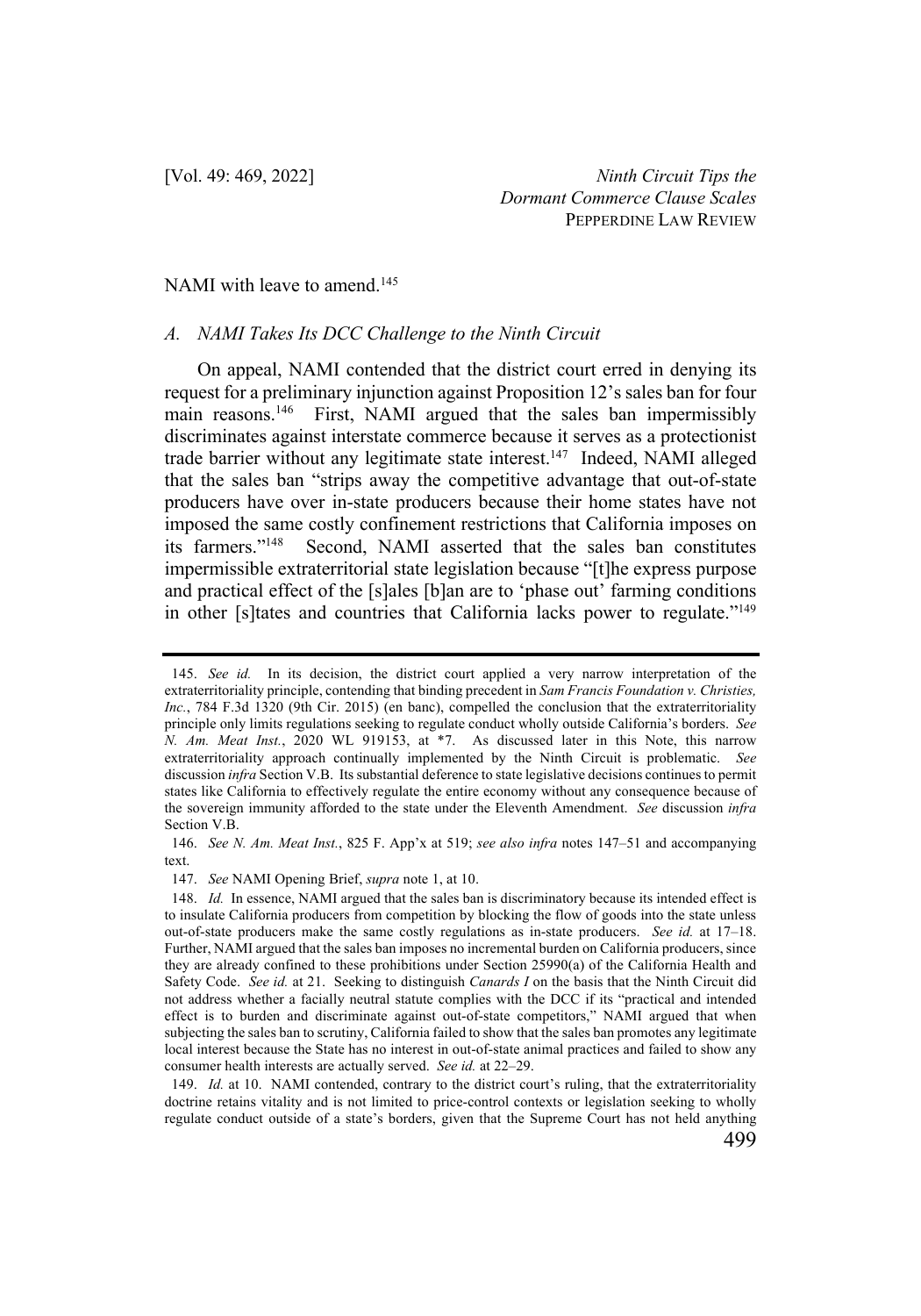Third, NAMI alleged that the district court abused its discretion in holding the sales ban does not unduly burden interstate commerce because its express purpose is to control interstate commerce by compelling out-of-state competitors to make costly changes to their confinement operations without any evidence showing the legislation produces a legitimate local benefit.<sup>150</sup> Finally, NAMI contended that the district court erred in denying a preliminary injunction given the irreparable financial harm that accompanies the legislation, and as a result, the public interest favored granting a preliminary injunction.151

If California can assert legal control over out-of-[s]tate meat production to benefit in-[s]tate producers, then North Carolina can do the same when it comes to Washington's apple production, and New York can regulate Vermont's milk production. And that protectionist impulse is not limited to food. States could rely on a similar theory to regulate supply chains in virtually any industry.

*See* Amici Commerce Brief, *supra* note 5, at 24–25.

151. *See* NAMI Opening Brief, *supra* note 1, at 51–52. NAMI illuminated the significant weight of California's economic market, noting that:

California is an important market for pork products, with more than 39 million consumers, or 12% of the U.S. market. . . . NAMI's members and thousands of independent veal and pork farmers throughout the nation are caught on the horns of a dilemma. Whichever alternative they select—comply with

indicating otherwise. *See id.* at 35–39. As discussed in greater detail later in this Note, this author contends that the most significant problem of the *Nami* decision is what NAMI foreshadows could occur if their appeal of the denial of a preliminary injunction is affirmed: "A contrary conclusion would allow California and other [s]tates to export their regulatory standards throughout the nation, balkanize the national economy, and foment trade wars and friction among the [s]tates that the Constitution was enacted to prevent." *Id.* at 10; *see* discussion *infra* Section V.B. The States Amici Brief focuses primarily on this argument as well, contending that Proposition 12 runs contrary to the intent of the Founding Fathers to prohibit economic balkanization and ultimately violates state sovereignty by usurping the sovereign police powers of other states. *See* Amici States Brief, *supra* note 4, at 12–14. The National Association of Manufacturers amicus brief raises similar arguments, contending that:

<sup>150.</sup> *See* NAMI Opening Brief, *supra* note 1, at 39–40. NAMI contended the sales ban burdens interstate commerce because it will significantly impair "the free flow of . . . products across state borders." *Id.* at 41 (quoting Nat'l Ass'n of Optometrists & Opticians v. Harris, 682 F.3d 1144, 1154– 55 (9th Cir. 2012)). In terms of fiscal costs, NAMI alleged that its members will have to spend millions of dollars to comply with this legislation, and unless they engage in a complete overhaul of their barn spacing, they will have to segregate animals based on compliance and non-compliance with California's legislation, which is also burdensome. *See id.* at 40–42. Additionally, NAMI contended that the district court erred in dismissing its burden claims as irrelevant because California producers account for a small portion of the veal and hog market, thereby causing the burden to be placed most acutely on out-of-state producers. *See id.* at 42–43. Given these significant economic burdens, the exemptions for "bob" veal, of which California is a leading producer, and the minimal interest of California in animal welfare outside of its borders, NAMI contended that the sales ban should be struck down as violating the DCC. *See id.* at 42–45.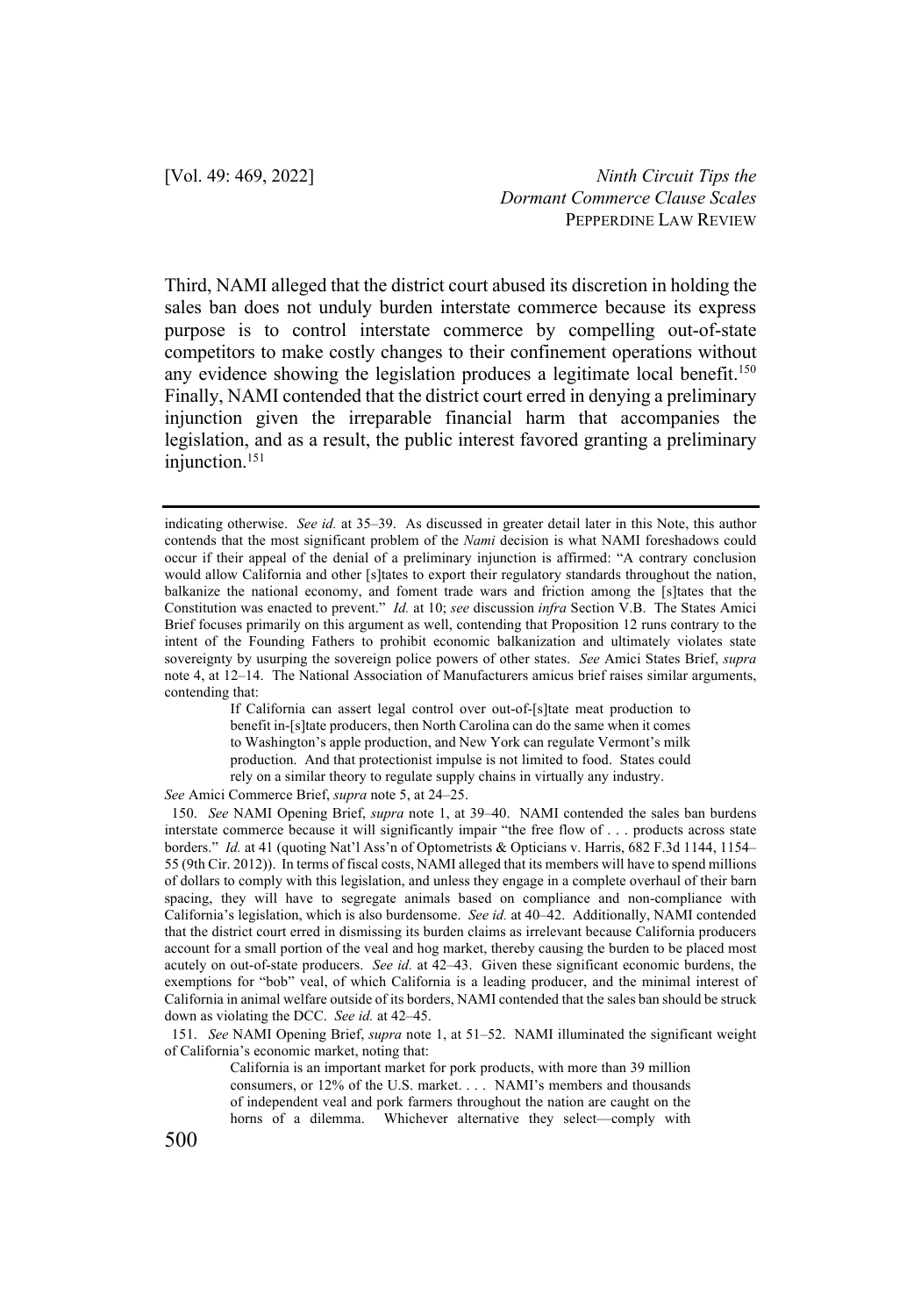In response to NAMI's contentions, the state defendants asserted that the district court did not abuse its discretion in denying NAMI's request for a preliminary injunction for three main reasons.<sup>152</sup> First, the state defendants contended that Proposition 12 does not have a discriminatory purpose because it applies the same confinement standards to veal and pork sales within its borders without consideration of the product's origin.<sup>153</sup> Second, the state defendants argued that Proposition 12 does not constitute impermissible extraterritorial regulation because the Ninth Circuit holds that state laws designed to regulate in-state product sales with out-of-state effects are permissible.154 Third, the state defendants alleged that Proposition 12 does not regulate activities requiring a uniform system of regulation, and under *Pike* balancing, the legislation does not substantially burden interstate

152. *See* State Defendants Brief, *supra* note 9, at 7–8; *see also infra* notes 153–56 and accompanying text. The Humane Society made similar arguments as the state defendants but also asserted that NAMI's "claims of impending doom [were] hyperbolic" because, according to the Humane Society, their profits might grow by filling the market demand for cruelty-free products, and Proposition 12 will not create irreparable harm because NAMI members failed to allege any concrete percentage of business losses as a result of compliance that warranted granting a preliminary injunction. *See* Humane Society Brief, *supra* note 8, at 37–39.

153. *See* State Defendants Brief, *supra* note 9, at 7. The state defendants noted that NAMI had abandoned its argument that Proposition 12 has a discriminatory purpose on appeal and therefore argued that NAMI had a higher burden to prove the legislation has a discriminatory effect since it is not "facially discriminatory []or motivated by an impermissible purpose." *See id.* at 13 (quoting Int'l Franchise Ass'n v. City of Seattle, 803 F.3d 389 (9th Cir. 2015)). The state defendants further argued NAMI's assertion that Proposition 12 has a discriminatory effect by "purportedly neutralizing advantages of favorable regulatory treatment held by producers in other states" [was] without merit, and since the law is not discriminatory, the Ninth Circuit did not need to decide whether the legislation survives strict scrutiny. *See id.* at 16, 21. The state defendants also contended NAMI's argument that Proposition 12 has a discriminatory effect by exempting bob veal producers was without merit because they are not similarly situated to veal producers, and since the exemption is equally applied to all producers, it is not discriminatory. *See id.* at 20 n.5.

154. *See id.* at 8. The state defendants not only asserted that binding intra-circuit precedent only strikes down laws that seek to regulate conduct that occurs wholly outside of the state's borders as impermissible extraterritorial regulation, *see id.* at 21, but they also discredited NAMI's arguments raising concerns about other states responding to Proposition 12 by imposing more stringent requirements, arguing that this outcome is too speculative to deserve serious attention, *see id.* at 29– 30.

Proposition 12 or exit the California market—will inflict significant financial and other injuries, none of which are compensable through a damages action because of California's sovereign immunity.

*Id.* at 50–51. Further, NAMI stressed the need for a preliminary injunction to provide additional time to assess the constitutionality of Proposition 12 in part because the "multi-layered efforts to satisfy Proposition 12's requirements would need to begin immediately because producers cannot 'simply flip a switch' and come into compliance." *Id.* at 49.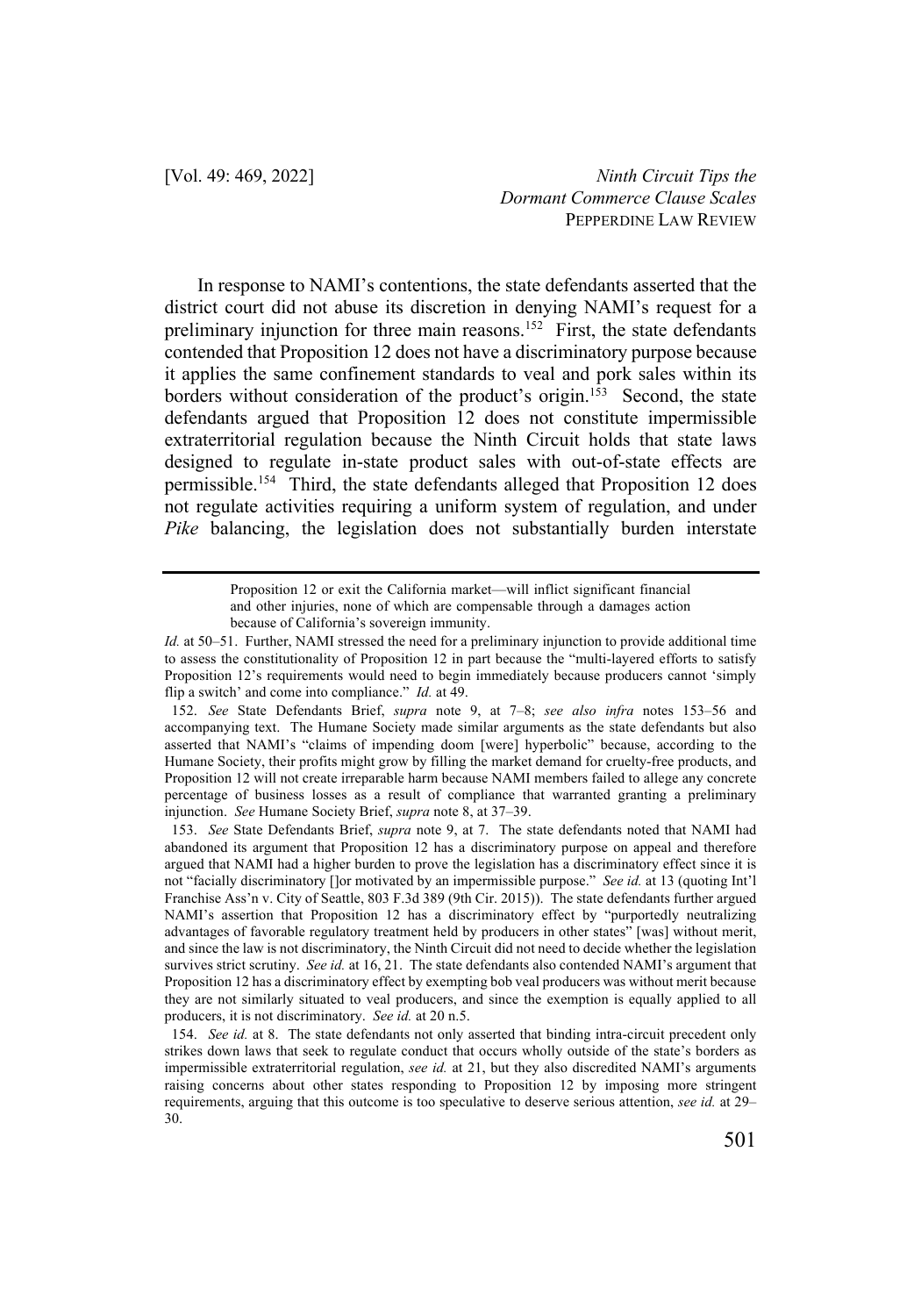commerce.155 Even if it did, the state defendants argued that California's considerable interest in preventing animal cruelty outweighs any alleged burden.156

### *B. Ninth Circuit Affirms the Denial of a Preliminary Injunction*

In its decision, *Nami* applied the abuse of discretion standard of review, which limits the Ninth Circuit's review of the district court's denial of a preliminary injunction and is deferential to the district court's determinations.<sup>157</sup> In practice, the Ninth Circuit does the following:

> We begin by identifying how little we can assist in the final resolution of the critical issues before the district court. Until a permanent injunction is granted or denied, we are foreclosed from fully reviewing the important questions presented. Review of an order granting or denying a preliminary injunction is much more limited than review of an order granting or denying a permanent injunction. At the preliminary injunction stage, the substantive law aspects of the district court's order will be reversed only if the order rests on an erroneous legal premise and, thus, constitutes an abuse of discretion; at the permanent injunction stage, we freely review all conclusions of law. Review of factual findings at the preliminary injunction stage is, of course, restricted to the limited and often nontestimonial record available to the district court when it granted or denied the injunction motion. The district court's findings supporting its order granting or denying a permanent injunction may differ from its findings at the preliminary injunction stage because by then presentation of all the evidence has been

<sup>155.</sup> *See id.* at 8; *see also infra* note 156 and accompanying text.

<sup>156.</sup> *See* State Defendants Brief, *supra* note 9, at 8. The state defendants asserted that given the Ninth Circuit precedent in *Canards I*, 729 F.3d 937, 952 (9th Cir. 2013), which allows states to exercise their police powers to prevent practices deemed cruel to animals, the Ninth Circuit should not second-guess California's legislative decision-making and accordingly should find that even if Proposition 12 is burdensome under the *Pike* test, the State's interest in preventing animal cruelty clearly outweighs the alleged burdens. *See id.* at 33–34.

<sup>157.</sup> *See* N. Am. Meat Inst. v. Becerra, 825 F. App'x 518, 519 (9th Cir. 2020), *cert. denied*, 141 S. Ct. 2854 (2021).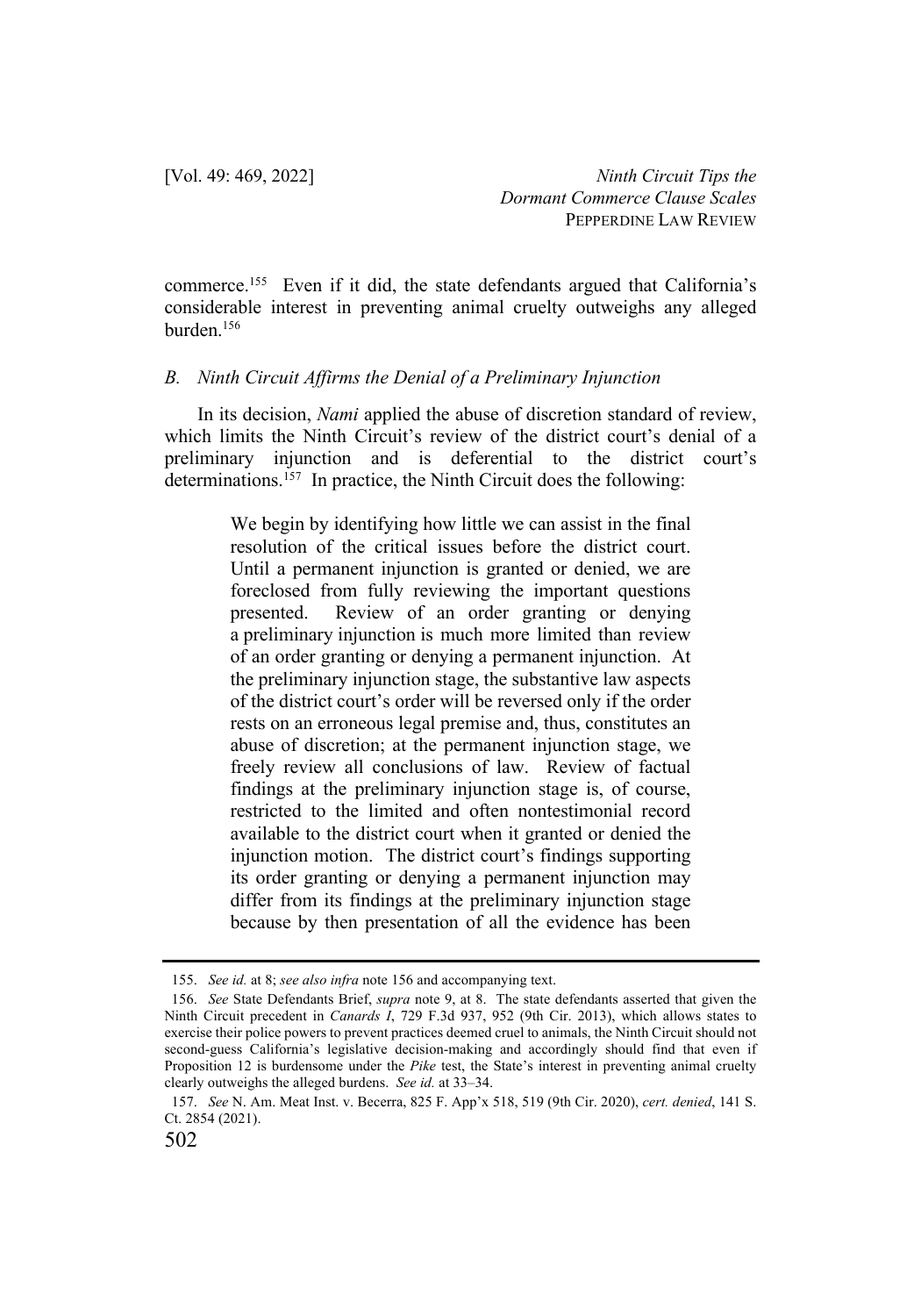> completed. Then too, our determination whether its subsequent findings are clearly erroneous may differ from our view taken at the preliminary stage.<sup>158</sup>

In *Nami*, the court affirmed the district court's denial of NAMI's request for a preliminary injunction against the enforcement of Proposition 12.159 Ultimately, *Nami* reasoned that the district court "did not abuse its discretion in holding that NAMI was unlikely to succeed on the merits of its [D]ormant Commerce Clause claim" and therefore did not err in denying the injunction.<sup>160</sup>

First addressing NAMI's claim that Proposition 12 was not discriminatory in purpose or effect, *Nami* held the district court did not abuse its discretion in finding that Proposition 12 lacked a discriminatory purpose because of the lack of evidence suggesting that the legislation was protectionist in nature.161 Further, *Nami* reasoned that the district court did not abuse its discretion in holding Proposition 12 lacked a discriminatory effect because it "treats in-state meat producers the same as out-of-state meat producers."162 Addressing NAMI's extraterritoriality claim, *Nami* held that

*Id.* at 724.

160. *Id.* 

<sup>158.</sup> Zepeda v. U.S. Immigr. & Naturalization Servs., 753 F.2d 719, 723–24 (9th Cir. 1983) (citation omitted). The *Zepeda* court went further in articulating the review framework for whether a district court abuses its discretion:

A district judge may abuse his discretion in any of three ways: (1) he may apply incorrect substantive law or an incorrect preliminary injunction standard; (2) he may rest his decision to grant or deny a preliminary injunction on a clearly erroneous finding of fact that is material to the decision to grant or deny the injunction; or (3) he may apply an acceptable preliminary injunction standard in a manner that results in an abuse of discretion.

<sup>159.</sup> *See N. Am. Meat Inst.*, 825 F. App'x at 519.

<sup>161.</sup> *Id. Nami* also contended that even NAMI did not argue that Proposition 12 is clearly discriminatory, stating, "NAMI acknowledges that Proposition 12 is not facially discriminatory." *See id.* 

<sup>162.</sup> *Id.* It is worth noting that the *Nami* panel conceded that the case law concerning the DCC is inconsistent, citing to Justice Gorsuch's concurring opinion in *South Dakota v. Wayfair, Inc.*, 138 S. Ct. 2080, 2100–01 (2018), when it deferred to the district court's decision to rely on *Canards I*, 729 F.3d 937 (9th Cir. 2013), for the proposition that state legislation has a discriminatory effect only if it does not treat in-state producers in the same manner as out-of-state producers. *See N. Am. Meat Inst.*, 825 F. App'x at 519. Although *Nami* does not provide the text it relies on from Justice Gorsuch's concurrence, given the citation provided in its decision, *Nami* was likely referring to the following portion of his concurrence:

My agreement with the Court's discussion of the history of our [D]ormant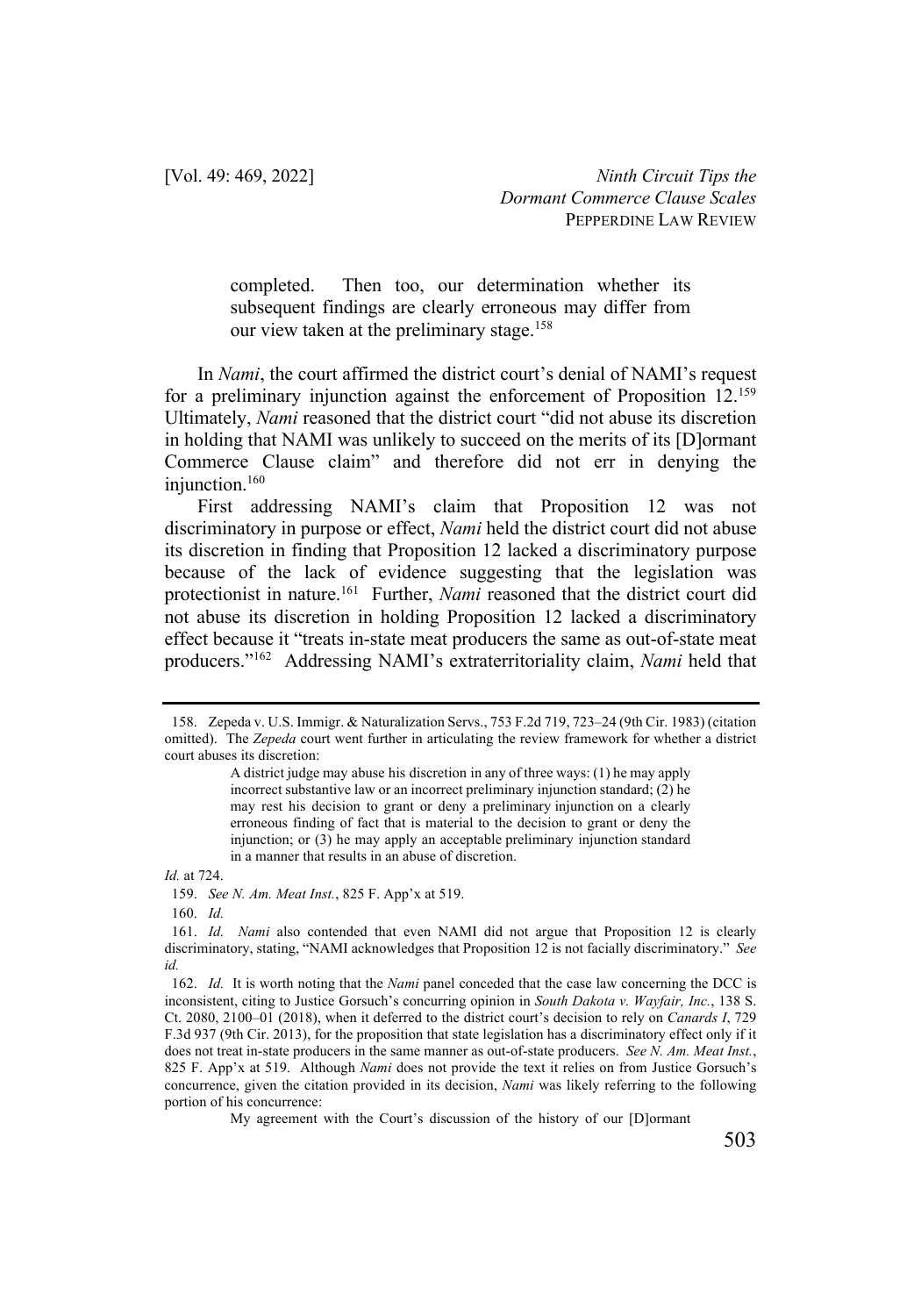"[t]he district court did not abuse its discretion in concluding that Proposition 12 does not directly regulate extraterritorial conduct because it is not a price control or price affirmation statute."163

The *Nami* panel further reasoned that the district court "did not abuse its discretion in holding that Proposition 12 does not substantially burden interstate commerce" for two reasons.164 First, *Nami* reasoned that "Proposition 12 does not impact an industry that is inherently national or requires a uniform system of regulation."165 Second, *Nami* held that Proposition 12 does not substantially burden interstate commerce "because the law precludes sales of meat products produced by a specified method, rather than imposing a burden on producers based on their geographical

*Wayfair*, 138 S. Ct. at 2100–01 (Gorsuch, J., concurring).

<sup>[</sup>C]ommerce [C]lause jurisprudence, however, should not be mistaken for agreement with all aspects of the doctrine. The Commerce Clause is found in Article I and authorizes *Congress* to regulate interstate commerce. Meanwhile our dormant commerce cases suggest Article III *courts* may invalidate state laws that offend no congressional statute. Whether and how much of this can be squared with the text of the Commerce Clause, justified by *stare decisis*, or defended as misbranded products of federalism or antidiscrimination imperatives flowing from Article IV's Privileges and Immunities Clause are questions for another day.

<sup>163.</sup> *N. Am. Meat Inst.*, 825 F. App'x at 520. Due to the confining nature of the panel's scope of review for preliminary injunction appeals, *Nami*'s decision regarding the extraterritoriality issue is unsurprisingly in alignment with previous intra-circuit decisions that implemented a narrow version of the extraterritoriality doctrine. *See generally Canards I*, 729 F.3d at 951. This interpretation confined the doctrine's application to a narrow context that reflects a faulty understanding of the Supreme Court's decision in *Walsh*. *See id.* ("[T]he [Supreme] Court has held that *Healy* and *Baldwin* are not applicable to a statute that does not dictate the price of a product and does not 'tie the price of its instate products to out-of-state prices.'" (quoting Pharm. Rsch. & Mfrs. of Am. v. Walsh, 538 U.S. 644, 669 (2003))). As discussed later in this Note, the continued trend within the Ninth Circuit of permitting a narrow reading of the extraterritoriality principle is inherently problematic. *See* discussion *infra*  Section V.B.

<sup>164.</sup> *N. Am. Meat Inst.*, 825 F. App'x at 520 (citing Healy v. Beer Inst., 491 U.S. 324 (1989) and Pharm. Rsch. & Mfrs. of Am. v. Walsh, 538 U.S. 644, 669–70 (2003)); *see infra* notes 165–66 and accompanying text.

<sup>165.</sup> *N. Am. Meat Inst.*, 825 F. App'x at 520 (citing Pac. Nw. Venison Producers v. Smitch, 20 F.3d 1008, 1014–15 (9th Cir. 1994)). While *Venison Producers* was a challenge to Washington State's ban of private ownership and exchange of certain exotic wildlife, including certain species of deer, 20 F.3d at 1010–11, *Nami* presents a different issue in that the former was concerned with the preservation of wildlife within its borders against certain documented infectious diseases, while the sales ban here was concerned with farming practices taking place outside of its borders, which places doubt on the true purposes of Proposition 12 since it was not accompanied by any scientific findings showing it promotes public health. *See* NAMI Opening Brief, *supra* note 1, at 5–6.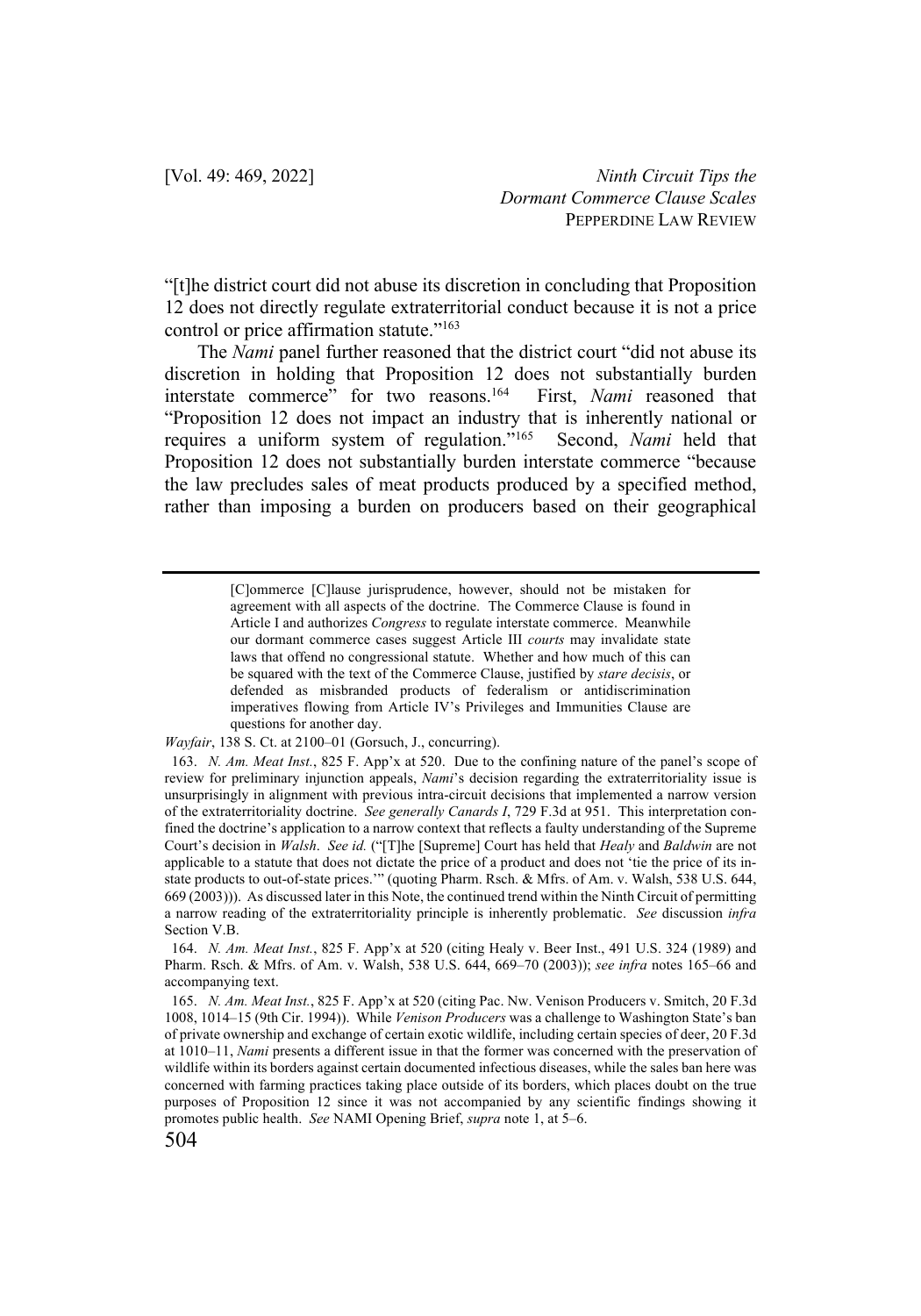origin."166 Accordingly, *Nami* reasoned that NAMI was unlikely to "succeed on the merits."167 Therefore, *Nami* held that "the district court did not err when it refused to consider the other preliminary injunction factors" and affirmed the denial of a preliminary injunction.<sup>168</sup>

#### IV. NAMI GOES TWO FOR THREE ON THE DCC ISSUES

## *A. Nami Is Correct Regarding the Discrimination and Undue Burden Claims*

*Nami* correctly held that the district court did not abuse its discretion by concluding that Proposition 12 is not facially discriminatory in purpose or effect and that it does not substantially burden interstate commerce.<sup>169</sup> In this respect, *Nami* aligns with earlier circuit decisions in *Canards I* and *Chinatown*, which were deferential to the state legislatures' determinations.<sup>170</sup>

Importantly, NAMI did not meaningfully argue Proposition 12 is discriminatory in purpose apart from contending that it follows in the footsteps of AB  $1437<sup>171</sup>$  That legislation applied Proposition 2's egg-laying hen requirements solely to out-of-state producers, which NAMI argued is the

<sup>166.</sup> *N. Am. Meat Inst.*, 825 F. App'x at 520 (citing Pike v. Bruce Church, Inc., 397 U.S. 137, 145 (1970)).

<sup>167.</sup> *Id.*

<sup>168.</sup> *Id.* (citing Glob. Horizons, Inc. v. U.S. Dep't of Labor, 510 F.3d 1054, 1058 (9th Cir. 2007)).

<sup>169.</sup> *See id.* at 519–20. These holdings might have been different if *Nami* was reviewing the district court's granting of summary judgment de novo, but the "abuse of discretion" standard applied on appeals from denials of preliminary injunctions only compels reversing the district court's findings when it relies on an erroneous legal premise. *See* Zepeda v. U.S. Immigr. & Naturalization Servs., 753 F.2d 719, 723–24 (9th Cir. 1983). Close call cases, such as the discrimination and undue burden claims presented here, do not compel reversing, which *Nami* recognized when it acknowledged "the inconsistencies in [D]ormant Commerce Clause jurisprudence." *N. Am. Meat Inst.*, 825 F. App'x at 519.

<sup>170.</sup> *See Canards I*, 729 F.3d 937 (9th Cir. 2013); Chinatown Neighborhood Ass'n v. Brown, 539 F. App'x 761 (9th Cir. 2003). These two decisions align with the Supreme Court jurisprudence concerning preliminary injunctions because the Court has stated that a preliminary injunction is an "extraordinary and drastic remedy . . . [It] is never awarded as of right." Munaf v. Geren, 553 U.S. 674, 689–90 (2008) (citation omitted). However, even if preliminary injunctions are rarely granted, this recognition does not provide helpful guidance as to when they should be. *See* Anthony DiSarro, *Freeze Frame: The Supreme Court's Reaffirmation of the Substantive Principles of Preliminary Injunctions*, 47 GONZ. L. REV. 51, 68 (2012) ("The term 'likelihood of success on the merits' has not always been free of ambiguity." (quoting Roland Mach. Co. v. Dresser Indus., Inc., 749 F.2d 380, 384 (7th Cir. 1984))).

<sup>171.</sup> *See* NAMI Opening Brief, *supra* note 1; *see also infra* note 172 and accompanying text.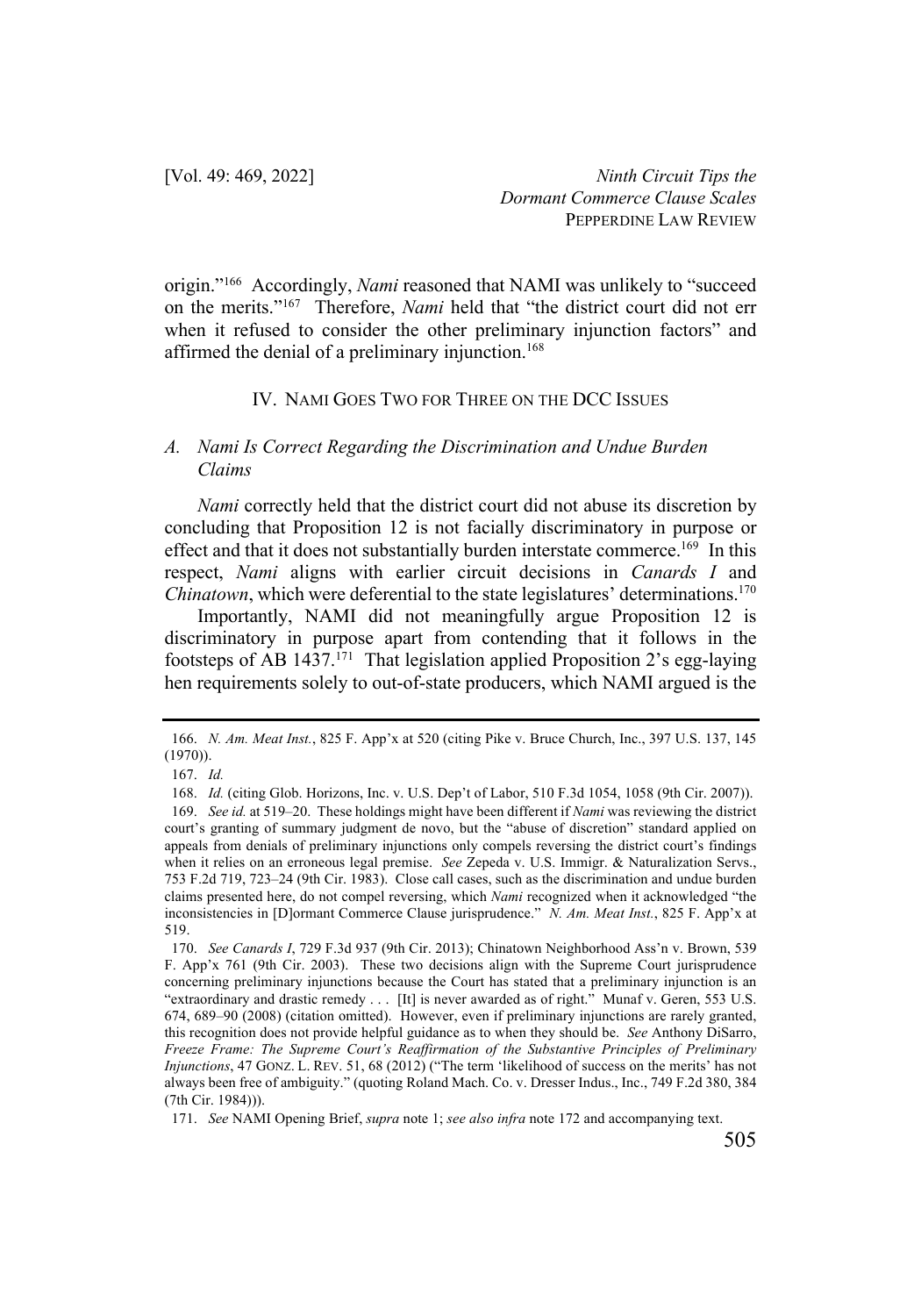same case here: the sales ban was designed to discriminate against out-of-state competitors.172 However, the district court was not convinced that Proposition 12 had a discriminatory purpose given that Proposition 12, like AB 1437, cited to public health goals.<sup>173</sup> Further, the district court reasoned that NAMI provided insufficient evidence of a discriminatory purpose given that NAMI failed to point to any evidence from the Proposition 12 initiative campaign showing a discriminatory purpose.<sup>174</sup> The district court was "obligated to 'assume that the objectives articulated by the legislature are actual purposes of the statute.'"175 Accordingly, *Nami* was correct when concluding the district court did not abuse its discretion in holding NAMI provided insufficient evidence of a discriminatory purpose to warrant a preliminary injunction.176

Further, the district court did not abuse its discretion in holding that Proposition 12 lacks a discriminatory effect "because it treats in-state meat producers the same as out-of-state meat producers."<sup>177</sup> NAMI's main argument was that the sales ban is discriminatory in effect because it operates as a protectionist trade barrier that strips away the competitive advantage of out-of-state producers, which cannot be justified on animal welfare or consumer-health grounds.178 In its holding, the district court drew support

174. *See id.* at 1024.

<sup>172.</sup> *See* NAMI Opening Brief, *supra* note 1, at 2–5, 7, 10; NAMI Reply Brief, *supra* note 7, at 4 n.1.

<sup>173.</sup> *See* N. Am. Meat Inst. v. Becerra, 420 F. Supp. 3d 1014, 1024–25 (C.D. Cal. 2019), *aff'd*, 825 F. App'x 518 (9th Cir. 2020), *cert. denied*, 141 S. Ct. 2854 (2021). The district court noted that Proposition 2, Section 25995 of the California Health and Safety Code, was driven by legislative findings based on public health reports and, given similar reasons cited for Proposition 12, NAMI failed to provide sufficient evidence to compel a contrary conclusion warranting a preliminary injunction. *See id.* at 1024–25.

<sup>175.</sup> *Id.* (quoting Minnesota v. Clover Leaf Creamery Co., 449 U.S., 463 n.7 (1981)); *see also infra* note 176 and accompanying text.

<sup>176.</sup> *See N. Am. Meat Inst.*, 420 F. Supp. 3d at 1024–25. This is not to say that Proposition 12 does not have a discriminatory purpose, as the district court acknowledged that assuming NAMI's complaint was true, "NAMI has alleged facts sufficient to state a claim that Proposition 12 has a discriminatory purpose" to deny the state defendants' motion to dismiss. N. Am. Meat Inst. v. Becerra, No. 219CV08569CASFFMX, 2020 WL 919153, at \*6 (C.D. Cal. Feb. 24, 2020).

<sup>177.</sup> N. Am. Meat Inst. v. Becerra, 825 F. App'x 518, 519 (9th Cir. 2020) (citing South Dakota v. Wayfair, Inc., 139 S. Ct. 2080, 2100–01 (2018) (Gorsuch, J., concurring)). *Nami* cited to Justice Gorsuch's concurrence from *Wayfair* to shed doubt on the proposition that Article III courts validly have the power to invalidate state laws absent controlling federal legislation. *Wayfair*, 139 S. Ct. at 2100–01 (Gorsuch, J., concurring).

<sup>178.</sup> *See* NAMI Opening Brief, *supra* note 1, at 15–29.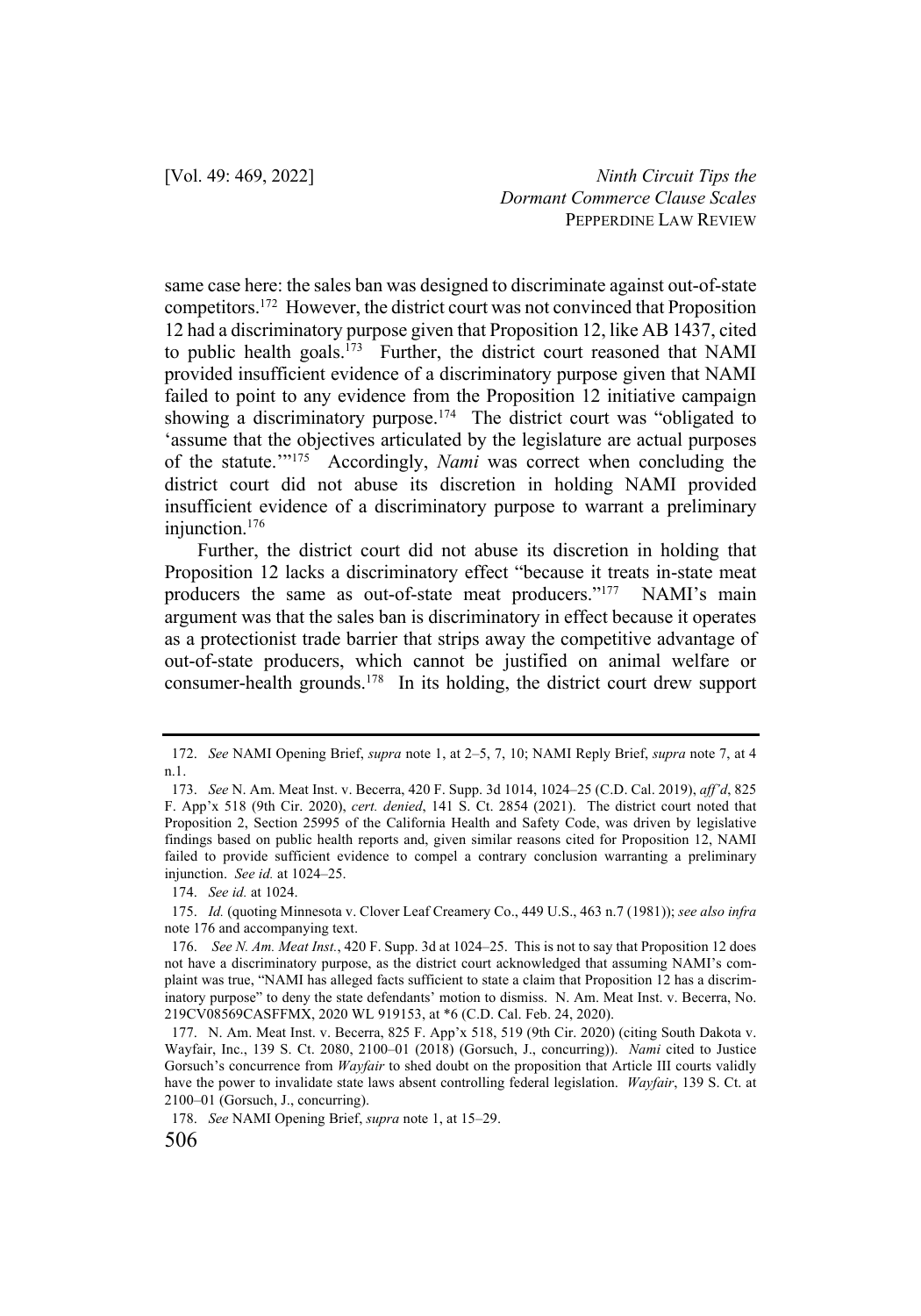from *Canards I* for the notion that Proposition 12 is not discriminatory in effect by prohibiting how certain items are produced.179 *Canards I* similarly held that the "facially neutral" statute in question did not discriminate against out-of-state foie gras producers because the statute restricted methods applicable to all producers.<sup>180</sup> Additionally, the district court correctly distinguished NAMI's reference to *Hunt* from the present challenge.181 *Hunt* invalidated North Carolina's law, which deliberately stripped away Washington State's apple grading system reflecting its superior quality over USDA grading.<sup>182</sup> In contrast, Proposition 12 only stripped away a standard production method available to any meat processor.<sup>183</sup>

The district court correctly reasoned that the Ninth Circuit's decision in *National Optometrists* supported the conclusion that Proposition 12 was not discriminatory by placing an equal economic burden on in-state and out-ofstate businesses.184 In *National Optometrists*, the Ninth Circuit held California's ban on a particular eyewear sales method did not strip out-of-state sellers of a competitive advantage because all compliant sellers were permitted to operate in California.185 While recognizing the costs of retrofitting facilities may be expensive, the district court held Proposition 12 was not protectionist because it was "an equal-opportunity burden."<sup>186</sup> Addressing NAMI's lead time and potential "bob veal" exemption arguments, the district court further reasoned that these arguments were premature and too speculative to warrant granting an injunction since "California ha[d] yet to issue any regulations implementing Proposition 12."187 Given the uniform

<sup>179.</sup> *See N. Am. Meat Inst.*, 420 F. Supp. 3d at 1026 n.4; *see also infra* note 180 and accompanying text. *See generally Canards I*, 729 F.3d 937 (9th Cir. 2013).

<sup>180.</sup> *See N. Am. Meat Inst.*, 420 F. Supp. 3d at 1026 n.4. *See generally Canards I*, 729 F.3d at 948. 181. *See N. Am. Meat Inst.*, 420 F. Supp. 3d at 1027. *See generally* Hunt v. Wash. State Apple Advert. Comm'n, 432 U.S. 333 (1977).

<sup>182.</sup> *See N. Am. Meat Inst.*, 420 F. Supp. 3d at 1026–27; *Hunt*, 432 U.S. at 351–52.

<sup>183.</sup> *See N. Am. Meat Inst.*, 420 F. Supp. 3d at 1026–27.

<sup>184.</sup> *See id.* at 1027; *see also infra* note 187 and accompanying text; *see generally* Nat'l Ass'n of Optometrists & Opticians v. Harris, 682 F.3d 1144 (9th Cir. 2012).

<sup>185.</sup> *See N. Am. Meat Inst.*, 420 F. Supp. 3d at 1027; *Nat'l Optometrists*, 682 F.3d at 1151.

<sup>186.</sup> *N. Am. Meat Inst.*, 420 F. Supp. 3d at 1027–28 (quotation marks omitted).

<sup>187.</sup> *See id.* at 1028–29 (quotation marks omitted). The district court also did not abuse its discretion regarding this claim because NAMI failed to cite to any case law showing that additional lead time to in-state providers is held to be discriminatory or that bob veal exemptions, if implemented in the manner in which NAMI hypothesizes, would likewise be discriminatory in effect. *See id.* at 1029 n.8. However, the district court did leave open the door that this could be proven when it considered the defendants' motion to dismiss. *See* N. Am. Meat Inst. v. Becerra, No.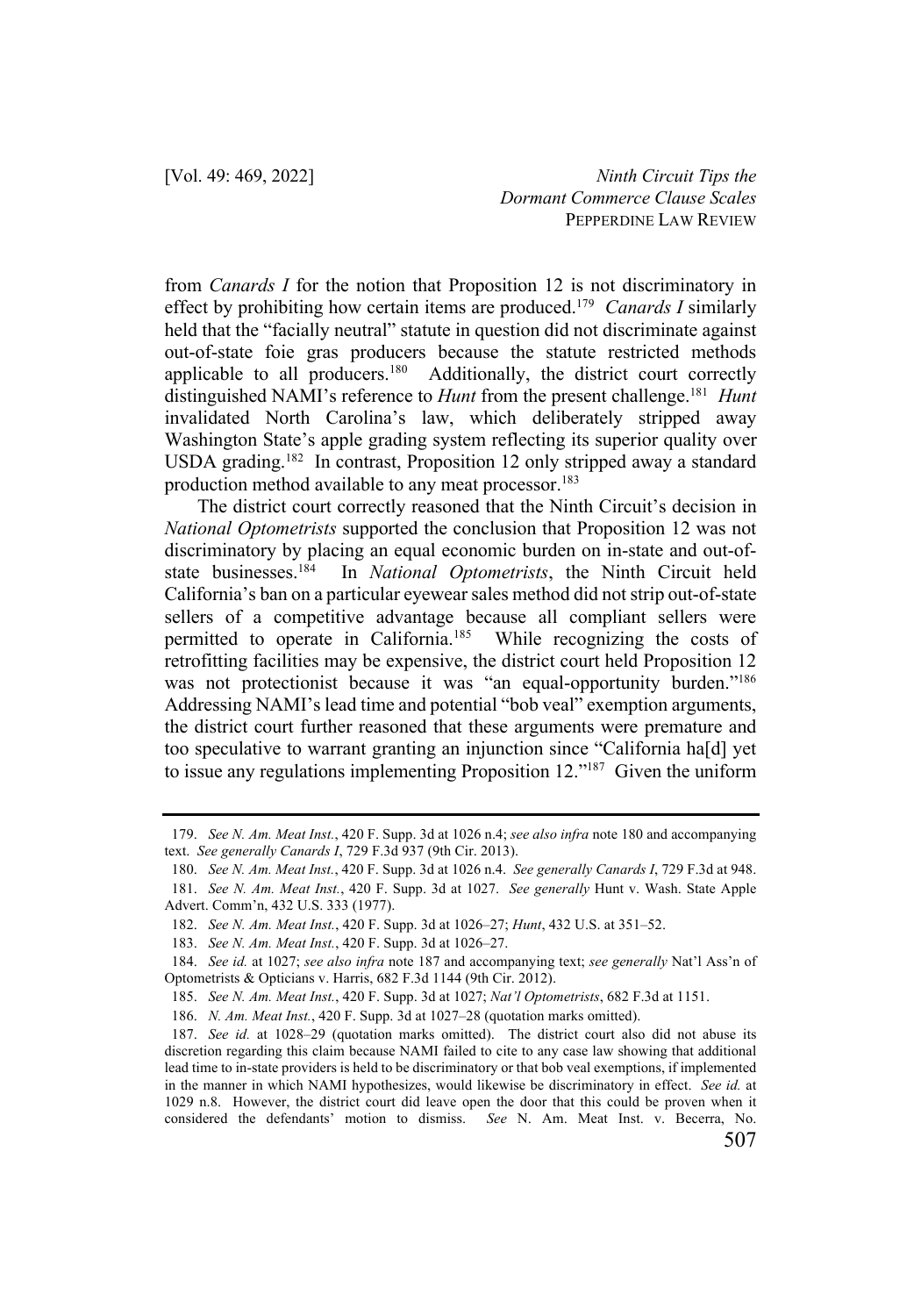precedent supporting the district court's determination, *Nami* correctly held that the district court did not abuse its discretion regarding the discriminatory effect claim.<sup>188</sup> The district court's adherence to Ninth Circuit precedent was not in error at this stage.<sup>189</sup>

Further, the *Nami* court was not compelled to find an abuse of discretion when the district court held "Proposition 12 does not substantially burden interstate commerce" because (1) it concluded that NAMI's industry is not inherently national and does not require uniform regulations, and (2) *Pike* does not hold laws are substantially burdensome if they preclude specific production methods.190 The district court reasoned that *Canards I*, *Venison Producers*, and *National Optometrists* foreclose the argument that Proposition 12 creates a substantial burden impairing the flow of goods.<sup>191</sup> This is because only laws involving "transportation" or "professional sports leagues" typically impair the free flow of goods enough to cause a substantial burden.<sup>192</sup> While Proposition 12 has a significant impact on the national economy, the analysis under *Pike* does not focus on whether Proposition 12 imposes significant costs.<sup>193</sup> Rather, the proper inquiry is whether the law restricts the production of meat products on the basis of geographic origin versus the specific production method.<sup>194</sup> Since Proposition 12 falls in the latter

<sup>219</sup>CV08569CASFFMX, 2020 WL 919153, at \*6–7 (C.D. Cal. Feb. 24, 2020) ("NAMI has therefore alleged facts sufficient to state a claim that Proposition 12 has a discriminatory effect. The motions challenging the discrimination against out of state commerce claims are, accordingly, DENIED.").

<sup>188.</sup> *See* N. Am. Meat Inst. v. Becerra, 825 F. App'x 518, 519 (9th Cir. 2020), *cert. denied*, 141 S. Ct. 2854 (2021).

<sup>189.</sup> *See id.*

<sup>190.</sup> *See id.* at 520.

<sup>191.</sup> *See N. Am. Meat Inst.*, 420 F. Supp. 3d at 1033. *See generally Canards I*, 729 F.3d 937 (9th Cir. 2013); Nat'l Ass'n of Optometrists & Opticians v. Harris, 682 F.3d 1144 (9th Cir. 2012); Pac. Nw. Venison Producers v. Smitch, 20 F.3d 1008 (9th Cir. 1994).

<sup>192.</sup> *See N. Am. Meat Inst.*, 420 F. Supp. 3d at 1033.

<sup>193.</sup> *See id.* at 1033–34; Pike v. Bruce Church, Inc., 397 U.S. 137, 145–46 (1970); *see also infra* note 194 and accompanying text.

<sup>194.</sup> *See N. Am. Meat Inst.*, 420 F. Supp. 3d at 1033–34. While the district court held NAMI correctly identified the burden of Arizona's order, it reasoned the order in *Pike* interfered with interstate commerce by effectively requiring cantaloupe producers to consolidate their business operations within the state to engage in interstate commerce. *See id.* at 1034 (citing *Pike*, 397 U.S. at 145). The district court held the situation in *Pike* was distinguishable because California does not require businesses to move in-state. *See id.* Ultimately, NAMI's argument by analogy that *Pike*'s conclusion that a \$200,000 cost was substantially burdensome, which means the multi-million dollar restructuring costs imposed by Proposition 12 are burdensome, misconstrues *Pike*'s holding because restricting interstate commerce through economic costs without something more, such as causing a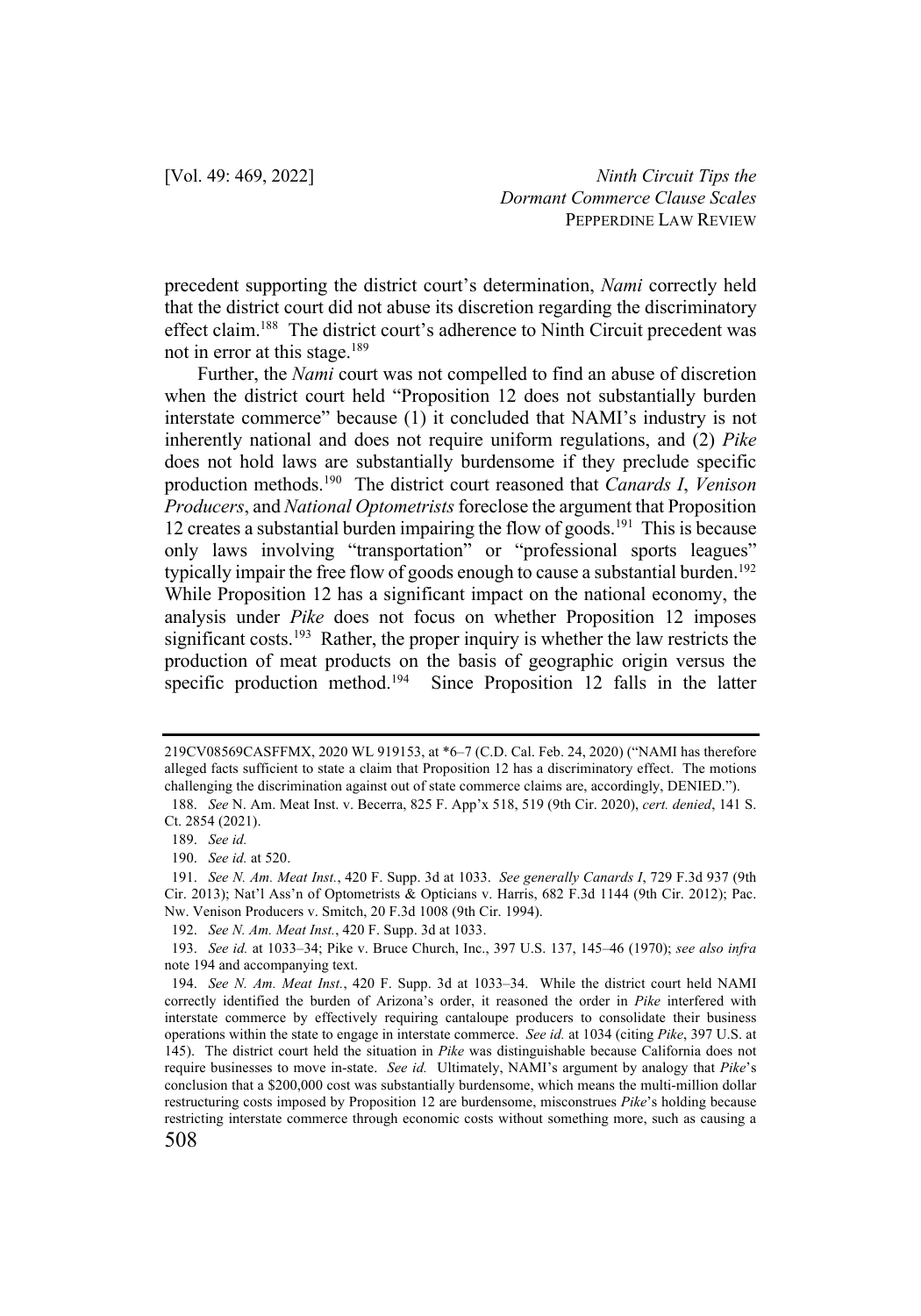category, and other Supreme Court cases have held similar restrictions can be permissible,195 NAMI's argument that Proposition 12 is overly burdensome on economic grounds did not compel reversal.196

When recognizing *Nami*'s standard of review on appeal, NAMI failed to explain how the district court abused its discretion by relying on *Canards I*, *Venison Producers*, or *National Optometrists* to hold that NAMI's substantial burden argument did not warrant a preliminary injunction.<sup>197</sup> If the court accepted NAMI's argument that out-of-state interests bearing the economic brunt of Proposition 12 causes it to be unduly burdensome, any law impacting the national economy would fall into the same trap.<sup>198</sup> One state's population will always be less than that of the other forty-nine states combined, which under NAMI's argument, would result in most legislative decisions being invalidated under DCC challenges.<sup>199</sup> Therefore, NAMI's failure to meaningfully distinguish these three cases supports *Nami*'s holding that the district court did not abuse its discretion by denying a preliminary injunction on substantial burden grounds.200

business to consolidate operations with a particular state, does not demonstrate a substantial burden on interstate commerce. *See id.* 

<sup>195.</sup> *See, e.g.*, Minnesota v. Clover Leaf Creamery Co., 449 U.S. 456, 473–74 (1981) (holding that Minnesota's law requiring milk producers selling within the state to use pulpwood instead of plastic resin for their milk containers did not violate the Commerce Clause because "[a] nondiscriminatory regulation serving substantial state purposes is not invalid simply because it causes some business to shift from a predominantly out-of-state industry to a predominantly in-state industry").

<sup>196.</sup> *See* N. Am. Meat Inst. v. Becerra, 825 F. App'x 518 (9th Cir. 2020), *cert. denied*, 141 S. Ct. 2854 (2021). However, it is worth noting that neither the district court nor the Ninth Circuit decision address NAMI's arguments questioning the legitimacy of California's alleged in-state interests in preventing animal cruelty or purporting that Proposition 12 has public health benefits in their substantial burden analysis, likely because the district court held Proposition 12 does not substantially burden the national economy. *See N. Am. Meat. Inst.*, 420 F. Supp. 3d at 1032–34. This leaves the question of whether preventing animal cruelty outside of one's borders is a legitimate in-state interest open for another day, which the Supreme Court should address, particularly when animal welfare legislation impacts out-of-state entities. *See* discussion *infra* Section V.D.

<sup>197.</sup> *See* NAMI Opening Brief, *supra* note 1, at 39–45 (mentioning the three cases in its substantial burden analysis but not explaining how the district court erred in relying on them to deny a preliminary injunction).

<sup>198.</sup> *See id.* at 45.

<sup>199.</sup> *See id.* Under NAMI's reasoning, if Delaware, for example, banned the use of all plastic for all food products sold within its borders, despite this legitimate health and safety interest, these laws would always be invalidated because other businesses that have any dealings in Delaware could argue that this substantially burdens their business because they now have to switch over to a nonplastic business plan. *See id.*; *see also supra* note 198 and accompanying text.

<sup>200.</sup> *See N. Am. Meat Inst.*, 825 F. App'x at 520.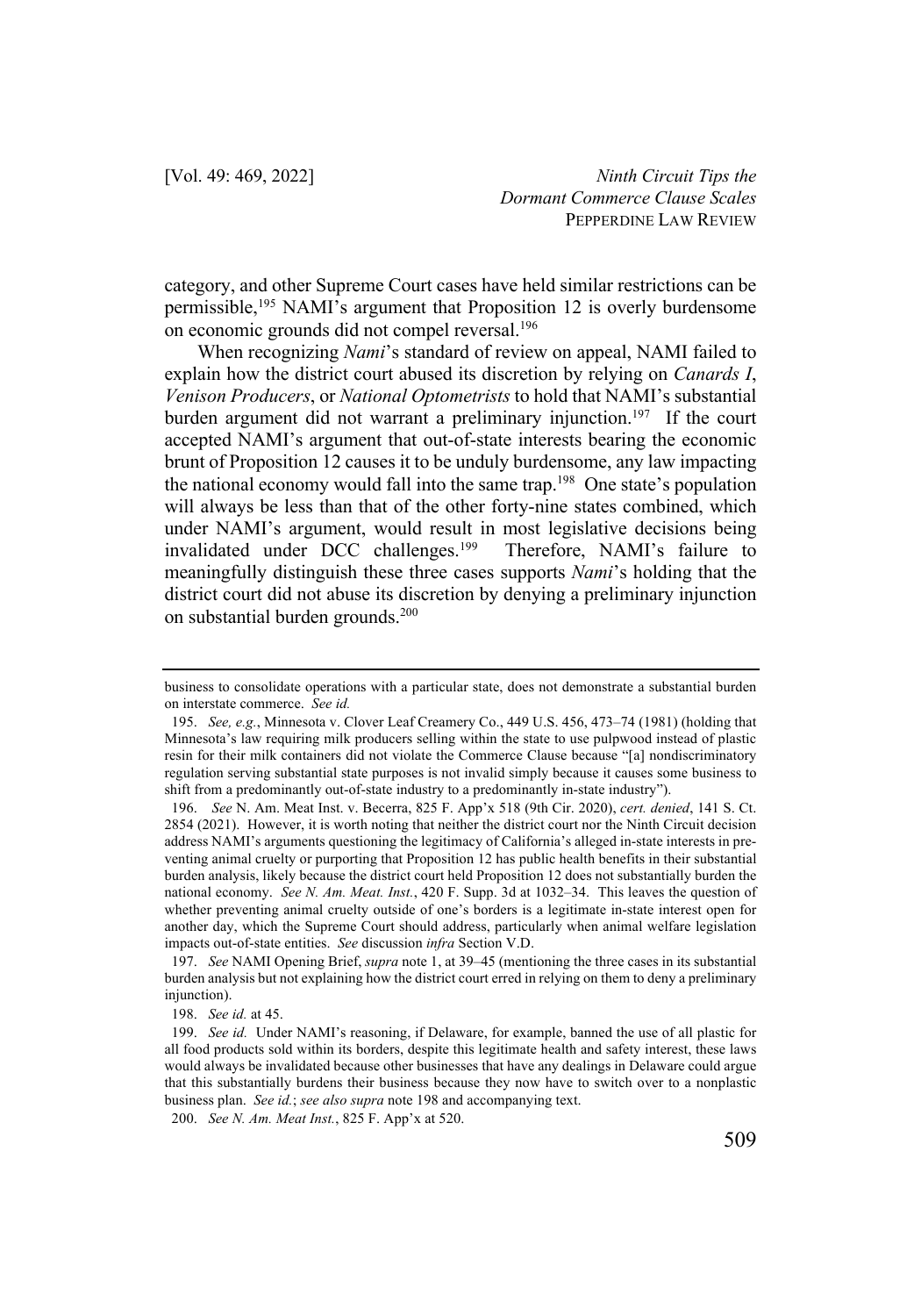## *B. Nami Conflicts with Supreme Court Prohibition of Extraterritorial Legislation*

Although *Nami* was correct on the first two issues, the district court abused its discretion in holding that Proposition 12's sales ban does not constitute impermissible extraterritorial regulation "because it is not a price control or price affirmation statute."201 Ultimately, *Nami* erred in affirming the district court's holding on the extraterritoriality claim for two primary reasons.202

First, the district court abused its discretion regarding the extraterritoriality claim because its holding rested on the erroneous legal premise that *Walsh* limited the extraterritoriality doctrine to price control or price affirmation contexts.203 In *Walsh*, the Court considered whether the Maine Act—a state program negotiating rebates from drug manufacturers to primarily reduce prices for uninsured residents—was unconstitutional extraterritorial and discriminatory legislation.<sup>204</sup> The petitioner representing the out-of-state drug manufacturers cited to both *Baldwin* and *Healy* for the premise that the Maine Act was impermissibly regulating transactions outside of its borders.205

The Supreme Court rejected this argument, holding that the extraterritoriality principles in *Baldwin* and *Healy* were not applicable here only because "the Maine Act does not regulate the price of any out-of-state transaction, either by its express terms or by its inevitable effect."206 However, *Walsh* did not expressly or impliedly confine *Healy* or *Baldwin* to price control or price affirmative contexts because that would have required the Court to overrule its prior holding in *C & A Carbone, Inc. v. Town of* 

<sup>201.</sup> *See id.* (citing Healy v. Beer Inst., Inc., 491 U.S. 324, 336 (1989)).

<sup>202.</sup> *See infra* notes 203–31 and accompanying text.

<sup>203.</sup> *See* N. Am. Meat Inst. v. Becerra, 420 F. Supp. 3d 1014, 1017 (C.D. Cal. 2019), *aff'd*, 825 F. App'x 518 (9th Cir. 2020), *cert. denied*, 141 S. Ct. 2854 (2021) ("The Supreme Court has since indicated that the extraterritoriality doctrine's application is essentially limited to cases involving the sorts of price-setting statutes that [*Healy*, *Baldwin*, and *Brown-Forman*] addressed." (citing Pharm. Rsch. & Mfrs. of Am. v. Walsh, 538 U.S. 644, 669 (2003))).

<sup>204.</sup> *See Walsh*, 538 U.S. at 649.

<sup>205.</sup> *See id.* at 668–69.

<sup>206.</sup> *Id.* at 669 (quoting Pharm. Rsch. & Mfrs. of Am. v. Concannon, 249 F.3d 66, 81 (5th Cir. 2001)). *Walsh* did not hold that *Baldwin* and *Healy* only apply to price control statutes, but rather that regulations which do not expressly or inevitably regulate interstate commerce based on the law's design or implementation may be valid despite *Baldwin* and *Healy*. *See id.*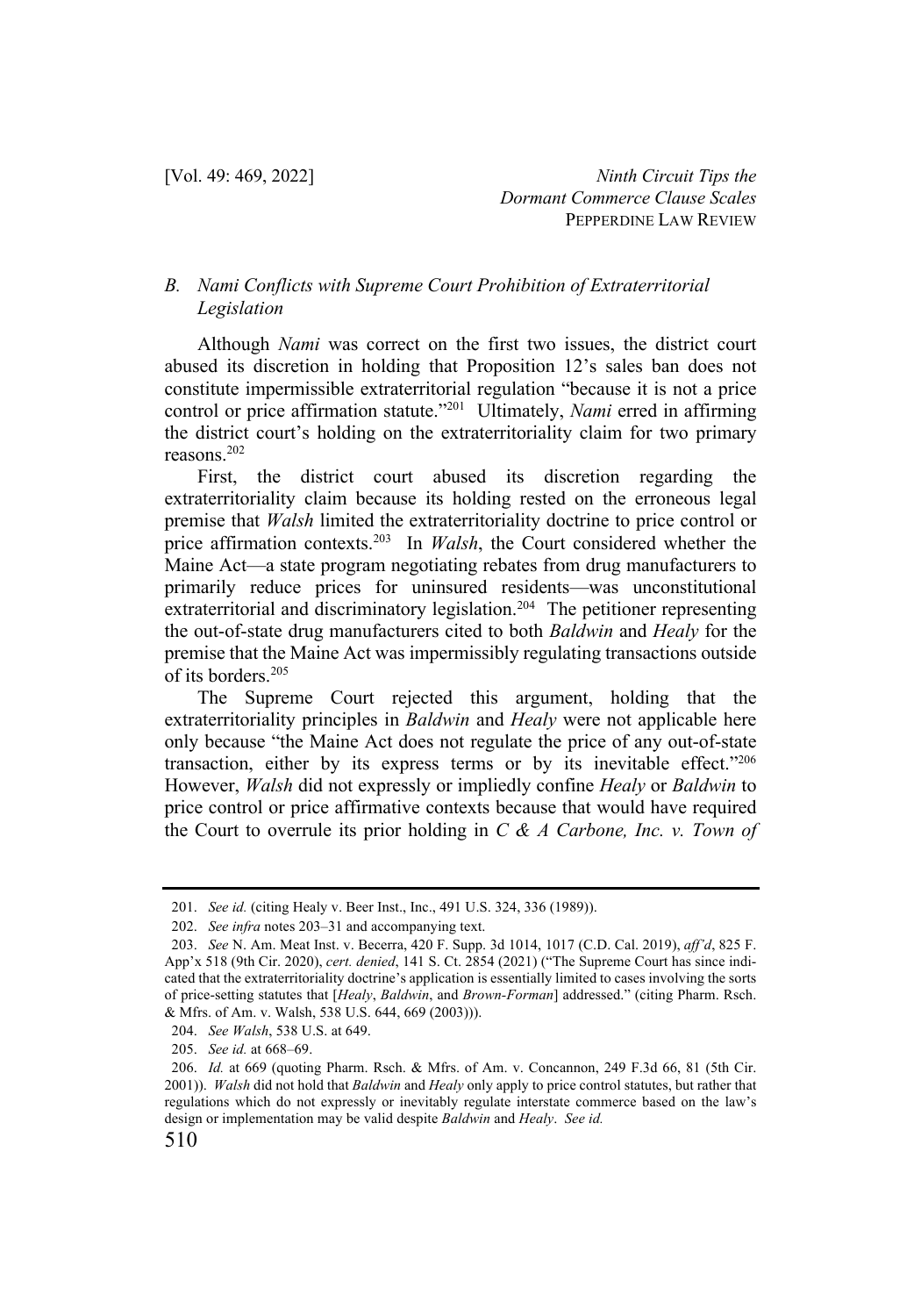*Clarkstown*, which it did not do. 207 Just as the town in *Carbone* was not permitted to steer away solid waste from neighboring disposal sites because it believed the practice was harmful to the environment, California does not have the national authority to steer away animal products because it disproves of the confinement methods used.208 Accordingly, the district court in *Nami* undermined the Supreme Court's mandate that the Commerce Clause's ultimate purpose is to prevent "economic [b]alkanization" promulgated by California's sales ban.<sup>209</sup>

<sup>207.</sup> *See* C & A Carbone, Inc. v. Town of Clarkstown, 511 U.S. 383 (1994). *Carbone* applied extraterritoriality principles to invalidate a local ordinance that was not a price setting or price affirmation statute but required all solid waste within the town to be processed at a designated transfer station to pay off the facility's building costs. *See id.* at 393 ("Nor may Clarkstown justify the flow control ordinance as a way to steer solid waste away from out-of-town disposal sites that it might deem harmful to the environment. To do so would extend the town's police power beyond its jurisdictional bounds. States and localities may not attach restrictions to exports or imports in order to control commerce in other [s]tates." (citing Baldwin v. G.A.F. Seelig, Inc., 294 U.S. 511 (1935))); *see also id.* at 406 (O'Connor, J., concurring) ("In addition, the practical effect of Local Law 9 must be evaluated not only by considering the consequences of the statute itself, but also by considering how the challenged statute may interact with the legitimate regulatory regimes of the other states and what effect would arise if not one, but many or every, jurisdiction adopted similar legislation." (citing Healy v. Beer Inst., Inc., 491 U.S. 324, 336 (1989))). Further, the Supreme Court has also applied extraterritoriality principles to legislation impermissibly seeking to regulate transactions occurring across state lines. *See* Edgar v. MITE Corp., 457 U.S. 624, 626–27, 642 (1982) (plurality opinion) (holding that the Illinois Act requiring parties making a takeover offer for a target company to engage in a substantive disclosure process if 10% of the target company's shares were owned by in-state shareholders carried a "sweeping extraterritorial effect"). The Supreme Court is the sole determinant of whether its precedents are no longer binding law. *See* State Oil Co. v. Khan, 522 U.S. 3, 20 (1997) (holding that it is the "[Supreme] Court's prerogative alone to overrule one of its precedents").

<sup>208.</sup> *See Carbone*, 511 U.S. at 393; *see also supra* note 207 and accompanying text.

<sup>209.</sup> *See* South Dakota v. Wayfair, Inc., 138 S. Ct. 2080, 2089 (2018) ("The Commerce Clause 'reflect[s] a central concern of the Framers that was an immediate reason for calling the Constitutional Convention: the conviction that in order to succeed, the new Union would have to avoid the tendencies toward economic [b]alkanization that had plagued relations among the [c]olonies and later among the [s]tates under the Articles of Confederation." (quoting Hughes v. Oklahoma, 441 U.S. 322, 325–26 (1979))); *Healy*, 491 U.S. at 336 (citations omitted) ("[O]ur cases concerning the extraterritorial effects of state economic regulation stand at a minimum for the following propositions: First, the 'Commerce Clause . . . precludes the application of a state statute to commerce that takes place wholly outside of the [s]tate's borders, whether or not the commerce has effects within the [s]tate,' and, specifically, a [s]tate may not adopt legislation that has the practical effect of establishing 'a scale of prices for use in other states.' Second, a statute that directly controls commerce occurring wholly outside the boundaries of a [s]tate exceeds the inherent limits of the enacting [s]tate's authority and is invalid regardless of whether the statute's extraterritorial reach was intended by the legislature. The critical inquiry is whether the practical effect of the regulation is to control conduct beyond the boundaries of the [s]tate. Third, the practical effect of the statute must be evaluated not only by considering the consequences of the statute itself, but also by considering how the challenged statute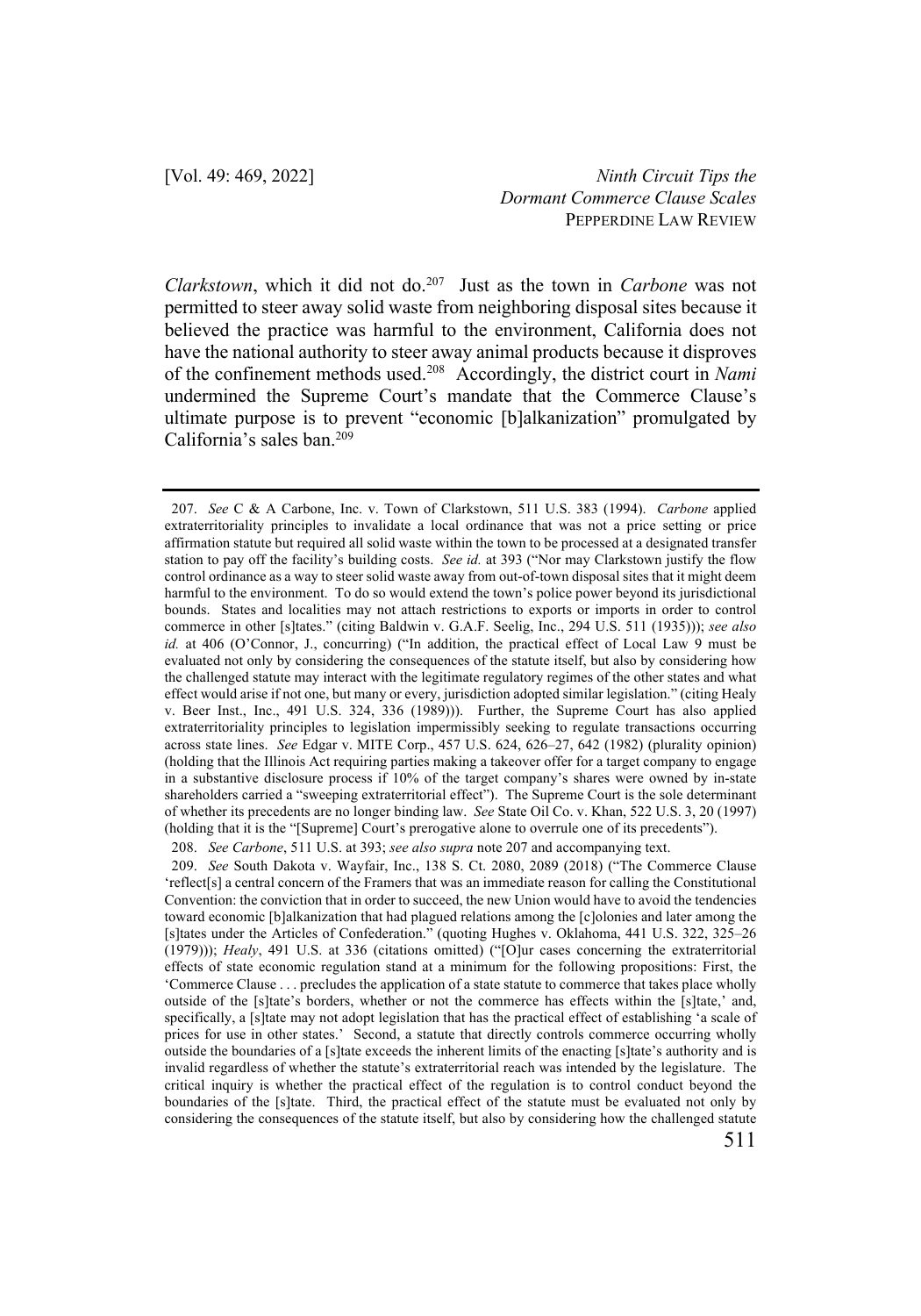The district court's decision in *Nami* borrowed language from the Ninth Circuit's holdings in *Canards I* and *Chinatown*, which erroneously construed a narrow interpretation of the extraterritoriality doctrine by holding that *Walsh* confined *Healy* and *Baldwin* to price setting and affirmation contexts.<sup>210</sup> However, setting that error aside, neither *Chinatown* nor *Canards I* directly controlled regarding the extraterritoriality claim given the factual differences in those cases.211 *Chinatown* concerned a law completely banning shark fins from the California market based on a legitimate in-state interest of preventing animal cruelty occurring within its borders, while the *Nami* sales ban prohibits specific confinement practices outside of its borders that impact interstate commerce, without any comparable findings showing how the sales ban was pursuant to a legitimate state interest.212 *Canards I* is factually distinguishable from *Nami* as well.<sup>213</sup> The law in *Canards I* practically banned one niche product (foie gras) and included findings discussing California's interests in preventing animal cruelty, while Proposition 12 carries a national impact among veal and pork producers but lacked findings purporting any

may interact with the legitimate regulatory regimes of other [s]tates and what effect would arise if not one, but many or every, [s]tate adopted similar legislation. Generally speaking, the Commerce Clause protects against inconsistent legislation arising from the projection of one state regulatory regime into the jurisdiction of another [s]tate."); Brown-Forman Distillers Corp. v. N.Y. State Liquor Auth., 476 U.S. 573, 580 (1986) ("While a [s]tate may seek lower prices for its consumers, it may not insist that producers or consumers in other [s]tates surrender whatever competitive advantages they may possess."); *see also* Baldwin v. G.A.F. Seelig, Inc., 294 U.S. 511, 528 (1935) ("It is a very different thing to establish a wage scale or a [scale] of prices for use in other states, and to bar the sale of the products, whether in the original packages or in others, unless the scale has been observed.").

<sup>210.</sup> *See* N. Am. Meat Inst. v. Becerra, 420 F. Supp. 3d 1014, 1030 (C.D. Cal. 2019), *aff'd*, 825 F. App'x 518 (9th Cir. 2020), *cert. denied*, 141 S. Ct. 2854 (2021). *But see* W. Lynn Creamery, Inc. v. Healy, 512 U.S. 186, 201 (1994) ("Our Commerce Clause jurisprudence is not so rigid as to be controlled by the form by which a [s]tate erects barriers to commerce."). Ninth Circuit cases since *Nami*  have recognized that the extraterritoriality principle is not so limited. *See* Nat'l Pork Producers Council v. Ross, 6 F.4th 1021, 1028 (9th Cir. 2021) ("[W]e have recognized a 'broad[er] understanding of the extraterritoriality principle' may apply outside this context." (quoting Ward v. United Airlines, Inc., 986 F.3d 1234, 1240–41 (9th Cir. 2021))).

<sup>211.</sup> *See* Chinatown Neighborhood Ass'n v. Harris, 794 F.3d 1136 (9th Cir. 2015); *Canards I*, 729 F.3d 937 (9th Cir. 2013); *see also* discussion *infra* notes 212–15 and accompanying text.

<sup>212.</sup> *Compare Chinatown*, 794 F.3d at 1139 ("California's 'Shark Fin Law' makes it 'unlawful for any person to possess, sell, offer for sale, trade, or distribute a shark fin' in the state." (quoting CAL. FISH & GAME CODE § 2021(b))), *with N. Am. Meat Inst.*, 525 F. App'x at 520 ("It was not an abuse of discretion to conclude that Proposition 12 does not create a substantial burden because the law precludes sales of meat products produced by a specified method, rather than imposing a burden on producers based on their geographical origin.").

<sup>512</sup> 213. *See Canards I*, 729 F.3d 937 (9th Cir. 2013); *see also infra* note 214 and accompanying text.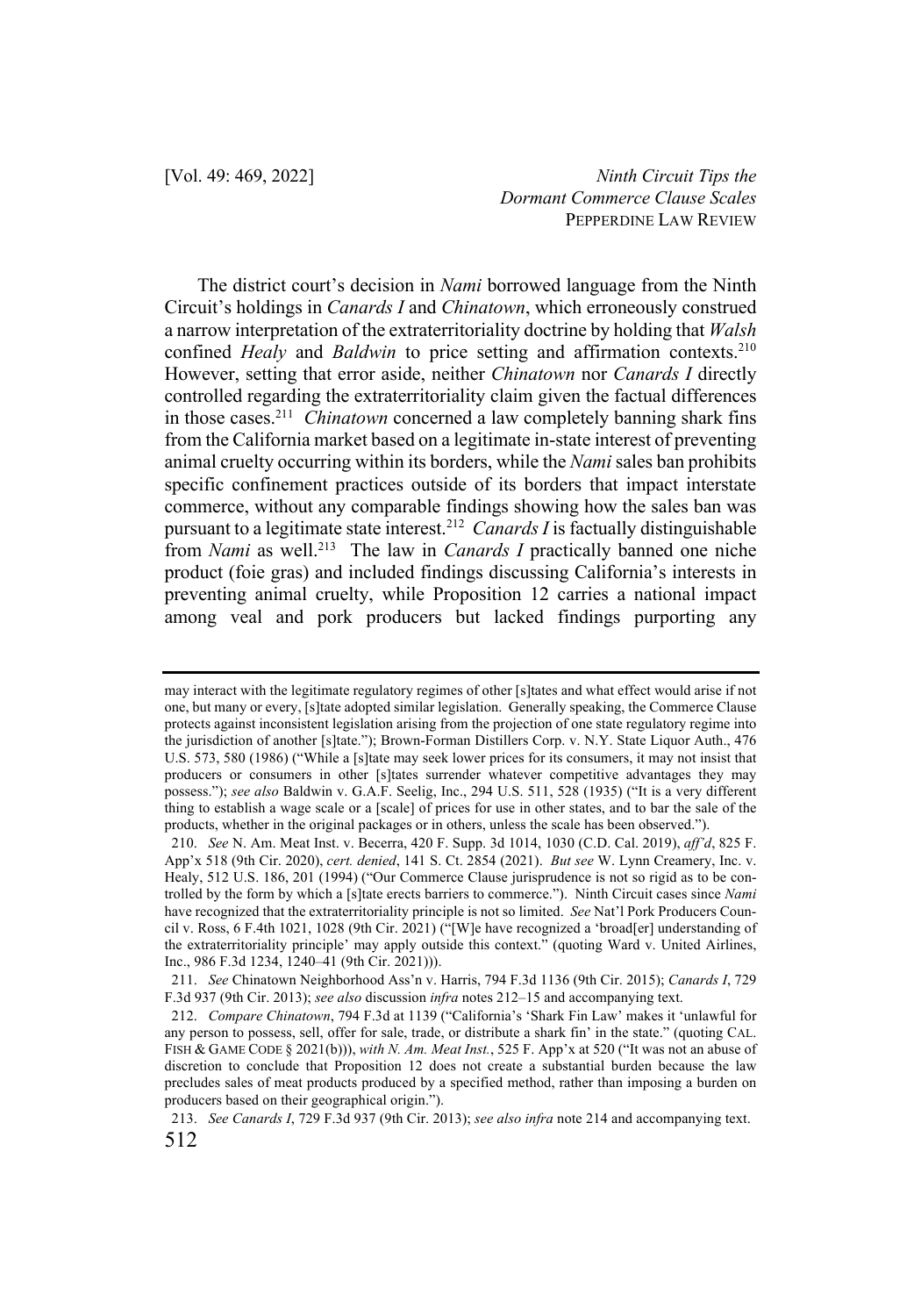comparable benefits.<sup>214</sup> The district court erred in relying on these cases, misconstrued the Supreme Court's decision in *Walsh*, and ignored its applicable decision in *Carbone*. 215

Second, the district court abused its discretion regarding the extraterritoriality claim because it ignored the fact that the Ninth Circuit applied the extraterritoriality doctrine post-*Walsh* in *Christie's*, *Rocky Mountain I*, and *Sharpsmart*, none of which involved price control or price affirmation statutes.216 In *Christie's*, the en banc Ninth Circuit invalidated a portion of California's Resale Royalty Act.<sup>217</sup> The challenged legislation was not a price setting or affirmation statute, but an act requiring payment of royalties to an artist if the seller resides in California.218 *Christie's* reasoned that the legislation was impermissible extraterritorial legislation: "[T]he

218. *See id.* at 1322.

<sup>214.</sup> *Compare Canards I*, 729 F.3d at 945 ("Specifically, the Bill Analyses discuss the background of foie gras; countries that have banned force feeding to produce foie gras; grocers who have refused to purchase foie gras; whether there are alternative methods of producing foie gras; and support for, and against, the foie gras industry."), *with* NAMI Opening Brief, *supra* note 1, at 5–6 ("Proposition 12 was not accompanied by any legislative findings or evidence that meat from veal calves or breeding sows (or their offspring) not housed in compliance with Proposition 12 poses any increased risk of foodborne illness. In the district court, neither defendants nor their intervenors attempted to defend the law as a food-safety measure or responded to NAMI's showing that any food-safety interest is illusory.").

<sup>215.</sup> *See N. Am. Meat Inst.*, 420 F. Supp. 3d at 1029–31, 1032 n.11; *see also supra* notes 210–14 and accompanying text.

<sup>216.</sup> *See N. Am. Meat Inst.*, 420 F. Supp. 3d at 1029–32; *see also infra* notes 217–24 and accompanying text. Additionally, other circuits have held that *Walsh* did not limit extraterritoriality principles to the price contexts. *See* Ass'n for Accessible Meds. v. Frosh, 887 F.3d 664, 670 (4th Cir. 2018) (citations omitted) ("Maryland's reading of [the *Walsh*] language, while adopted by two of our sister circuits, is too narrow. The Supreme Court's statement does not suggest that '[t]he rule that was applied in *Baldwin* and *Healy*' applies *exclusively* to 'price control or price affirmation statutes.' Instead, the Court's statement emphasizes that the extraterritoriality principle is violated if the state law at issue 'regulate[s] the price of any out-of-state transaction, either by its express terms or by its inevitable effect.'" (quoting Pharm. Rsch. & Mfrs. of Am. v. Walsh, 538 U.S. 644, 669 (2003))); North Dakota v. Heydinger, 825 F.3d 912, 919 (8th Cir. 2016) ("The State and its supporting amici argue that only price-control and price-affirmation laws can violate the extraterritoriality doctrine, an argument that would seemingly insulate all environmental prohibitions from this Commerce Clause scrutiny. This categorical approach to the Commerce Clause would be contrary to well-established Supreme Court jurisprudence."). *But see* Energy & Env't Legal Inst. v. Epel, 793 F.3d 1169, 1174 (10th Cir. 2015) ("[T]he Supreme Court has emphasized as we do that the *Baldwin* line of cases concerns only 'price control or price affirmation statutes' that involve 'tying the price of . . . in-state products to out-of-state prices.'" (quoting *Walsh*, 538 U.S. at 669)). The Supreme Court needs to resolve this growing confusion as to whether extraterritoriality principles apply outside of *Baldwin*  and *Healy*. *See* discussion *infra* Section V.D.

<sup>217.</sup> *See* Sam Francis Found. v. Christies, Inc., 784 F.3d 1320, 1326 (9th Cir. 2015) (en banc).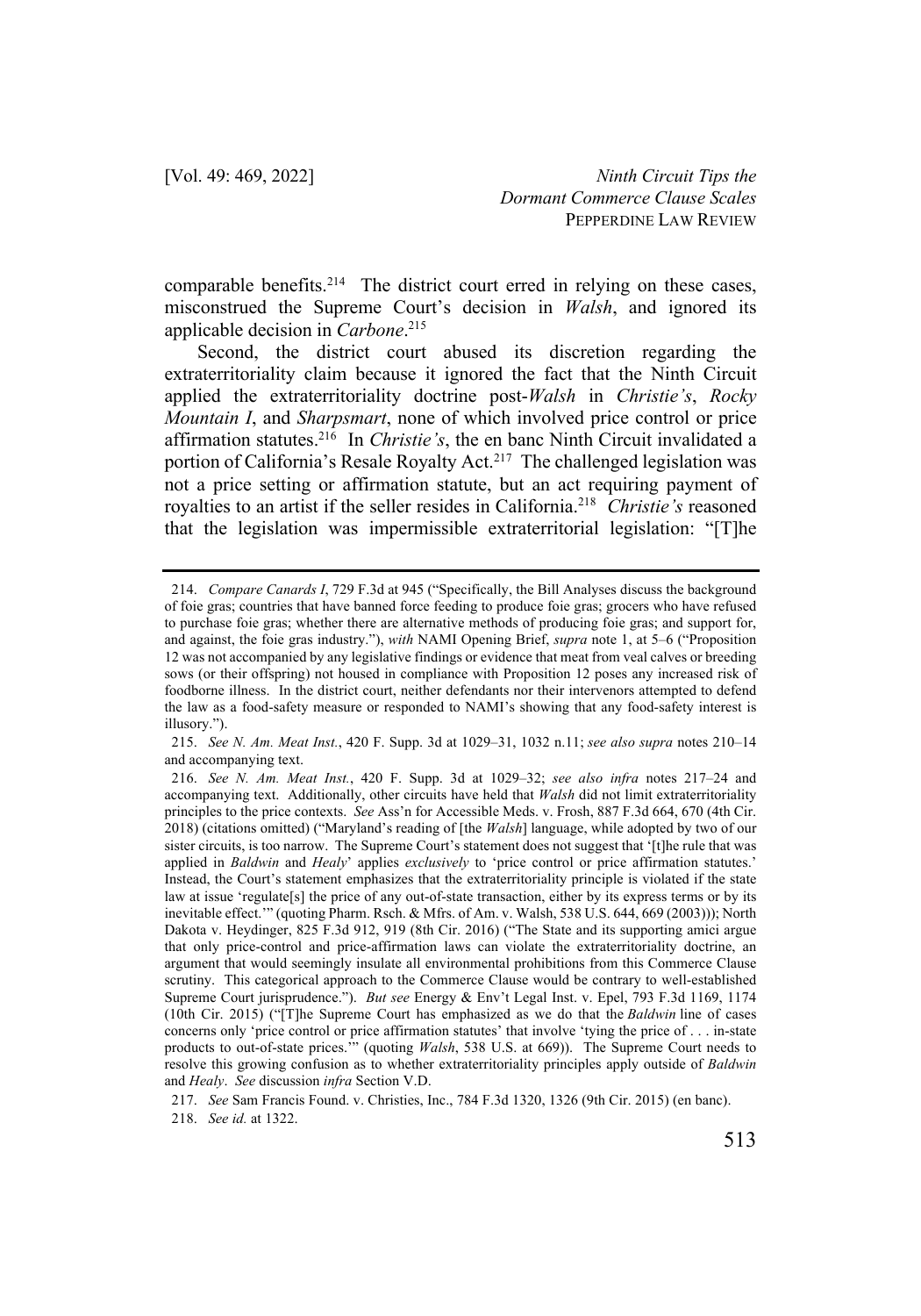Commerce Clause precludes the application of a state statute to commerce that takes place wholly outside of the [s]tate's borders, whether or not the commerce has effects within the [s]tate."219 This is strikingly similar to the effect of Section 25900(b) of the sales ban, which regulates animal confinement practices outside of California by forcing out-of-state businesses to change their operating structures if they want to enter the California market, regardless of their present intentions.<sup>220</sup>

In *Rocky Mountain I*, the Ninth Circuit applied extraterritoriality principles to California's Fuel Standard legislation and upheld the law because the legislation did not seek to control extraterritorial conduct but simply provided credits and caps that encouraged cleaner fuels to impede global warming, a legitimate in-state interest.221 Similarly, in *Sharpsmart*, the Ninth Circuit affirmed the district court's grant of a preliminary injunction against California's Medical Waste Management Act, which required medical waste transported outside of the state to be "consigned to a permitted medical waste treatment facility in the receiving state."<sup>222</sup> The court based the injunction on extraterritorial grounds because "California has attempted to regulate waste treatment everywhere in the country" and ultimately concluded that California "cannot be permitted to dictate what other states must do within their own borders."223 This is exactly what occurred in *Nami*: California is "dictating" that farmers update their confinement practices to align with its standards to push its animal regulatory regime on all other states in the country.224

While the district court seemingly acknowledged that the Ninth Circuit has applied the extraterritoriality doctrine to non-price regulations post-

<sup>219.</sup> *Id.* at 1323 (quoting Healy v. Beer Inst., Inc., 491 U.S. 324, 336 (1989)).

<sup>220.</sup> *See* CAL. HEALTH & SAFETY CODE § 25990(b) (West 2018); *see also infra* note 236 and accompanying text.

<sup>221.</sup> *See Rocky Mountain I*, 730 F.3d 1070, 1103, 1107 (9th Cir. 2013).

<sup>222.</sup> *See* Daniels Sharpsmart, Inc. v. Smith, 889 F.3d 608, 617–18 (9th Cir. 2018).

<sup>223.</sup> *Id.* at 615–16. In *Sharpsmart*, the Ninth Circuit directly relied upon *Healy* for its applicable guiding principles, contending that the proposition that "the practical effect of the statute must be evaluated not only by considering the consequences of the statute itself, but also by considering how the challenged statute may interact with the legitimate regulatory regimes of other [s]tates and what effect would arise if not one, but many or every, [s]tate adopted similar legislation." *Id.* at 614–15 (quoting *Healy*, 491 U.S. at 336).

<sup>224.</sup> *See* N. Am. Meat Inst. v. Becerra, 420 F. Supp. 3d 1014, 1017, 1030 (C.D. Cal. 2019), *aff'd*, 825 F. App'x 518 (9th Cir. 2020), *cert. denied*, 141 S. Ct. 2854 (2021); *supra* note 223 and accompanying text; *see also* discussion *infra* Section V.B.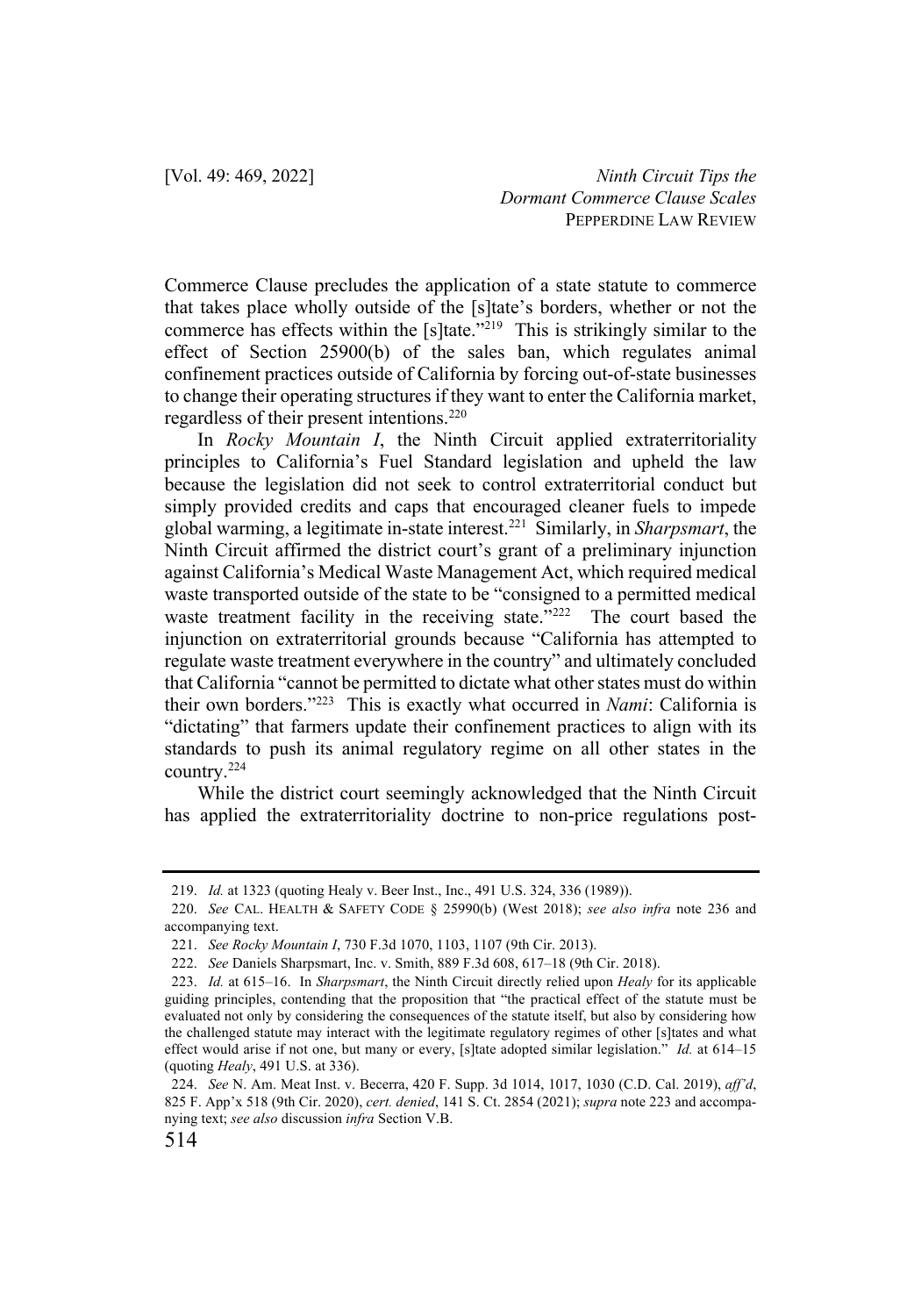*Walsh*, the opinion reflected its hesitancy to apply it here.<sup>225</sup> The district court held that even if the extraterritoriality doctrine applied to Proposition 12, it would not be a basis for invalidation because it applies to in-state conduct sales of meat products within California—which is permissible under California's state sovereignty.<sup>226</sup> However, the court incorrectly assumed that Proposition 12 was based on a legitimate in-state interest.<sup>227</sup> California did not argue this point besides contending that it has an interest in preventing all animal cruelty that could affect California consumers.<sup>228</sup> Moreover, the district court's interpretation of "regulat [ing] ... wholly out-of-state conduct" was legal error.<sup>229</sup> Both the Supreme Court and the Ninth Circuit interpret this phrase not as focusing on whether the statute only regulates out-of-state conduct, but on whether the statute regulates conduct occurring entirely outside of the state, regardless of its in-state effects.<sup>230</sup> This error was an abuse

<sup>225.</sup> *See N. Am. Meat Inst.*, 420 F. Supp. 3d at 1031 ("Whether or not *Christie's* implicitly revived the extraterritoriality doctrine's application to non-price regulations—a proposition the Court hesitates to accept given the en banc panel's silence, . . . NAMI arguably has, at the very least, raised an argument that the doctrine *could* apply to Proposition 12.").

<sup>226</sup>*. See id.* (citing *Rocky Mountain II*, 913 F.3d 940, 952 (9th Cir. 2019)).

<sup>227.</sup> *See id.* at 1031–32; *see also infra* note 228 and accompanying text.

<sup>228.</sup> *See N. Am. Meat Inst.*, 420 F. Supp. 3d at 1031–32; State Defendants Brief, *supra* note 9, at 33. The district court cited to *Rocky Mountain II* for the proposition that states have a traditional power to ensure a regulatory scheme applies to out-of-state entities to ensure "consistent . . . standards," *N. Am. Meat. Inst.*, 420 F. Supp. 3d at 1031, but the district court conveniently left out the word "environmental." *See id.*; *Rocky Mountain II*, 913 F.3d at 952. This omission matters because upholding environmental standards through incentives, rather than forced coercion, is a traditional use of a state's police power, *see Rocky Mountain II*, 913 F.3d at 952, while practically regulating the way that businesses confine animals outside of their borders must be examined under more rigorous scrutiny because California does not meaningfully have a sovereign interest in those animals unless the state imposes a blanket ban, such as with shark fins in the *Chinatown* case, *see* Chinatown Neighborhood Ass'n v. Harris, 794 F.3d 1136 (9th Cir. 2015). Preventing animal cruelty within one's borders is a legitimate state interest, and the Supreme Court has held as much. *See* Church of Lukumi Babalu Aye, Inc. v. City of Hialeah, 508 U.S. 520, 521–22 (1993). However, the Supreme Court did not hold that a state has a legitimate interest in preventing cruelty to animals outside of their borders by imposing economic regulations that spread across the nation. *See id.*

<sup>229.</sup> *See N. Am. Meat. Inst.*, 420 F. Supp. 3d at*.* 1031 (quoting Sam Francis Foundation v. Christies, Inc., 784 F.3d 1320, 1324 (9th Cir. 2015) (en banc)); *see also infra* note 230 and accompanying text.

<sup>230.</sup> *See* C & A Carbone, Inc. v. Town of Clarkstown, 511 U.S. 383, 388, 393–95 (1994) (holding that a local ordinance impermissibly extended the town's police power beyond its jurisdictional bounds, which in effect controlled commerce in other states even though the legislation also impacted intrastate movements of waste products); Baldwin v. G.A.F. Seelig, Inc., 294 U.S. 511, 528 (1935) (invalidating New York's law mandating certain minimum prices of milk products sold within its borders as violating the DCC by impermissibly attempting to control out-of-state commerce); Daniels Sharpsmart, Inc. v. Smith, 889 F.3d 608, 612, 616 (9th Cir. 2018) (affirming the granting of a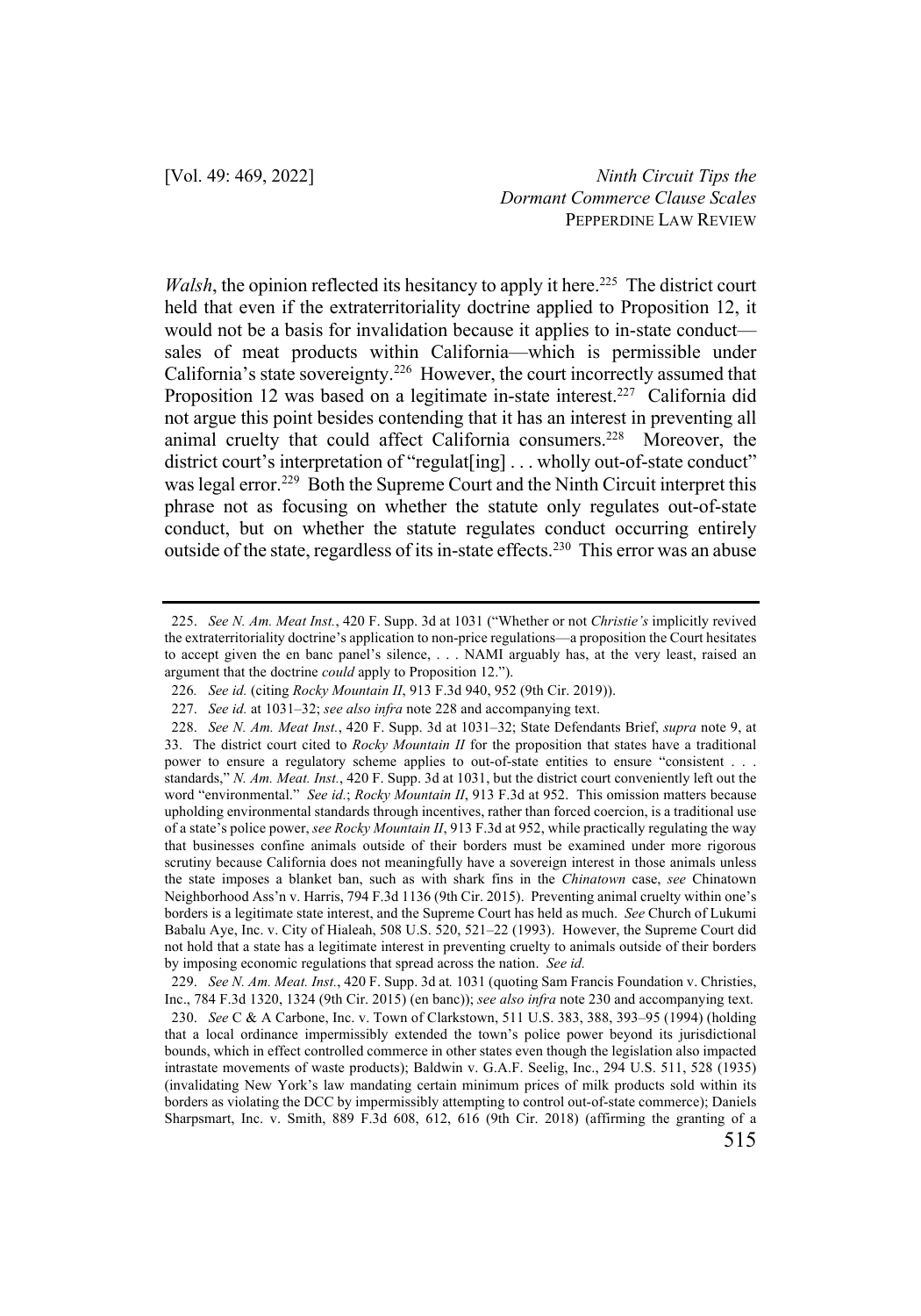of discretion.231

When properly applying Supreme Court precedent from *Healy*, *Carbone*, and *Baldwin*, it is clear NAMI was likely to have success on the merits in proving the sales ban constitutes impermissible extraterritorial legislation.<sup>232</sup> The Supreme Court prohibits legislation controlling conduct occurring wholly outside of a state's borders or that has the practical effect of controlling conduct beyond the state's boundaries. 233 The first component of Proposition 12, Section 25990(a) of the California Health and Safety Code, requires California farmers to comply with the new spacing requirements, which does not regulate extraterritorially.234 The sales ban, Section 25990(b), however, carries an inevitable effect of forcing other states to comply with the requirements imposed on California farmers if they wish to continue business within the state. $235$ 

As in *Healy*, where the Supreme Court held that state laws with the practical effect of regulating commerce wholly outside of the state's borders are invalid under the Commerce Clause, and in *Carbone*, where the Court held that the town could not attach restrictions to imports or exports outside of its borders to control commerce in other states, Section 25990(b) attempts to do what *Healy* and *Carbone* expressly forbid: regulate interstate commerce by attaching restrictions to animal products brought into California.236 Therefore, *Nami* should have reversed the district court's holding on the extraterritoriality claim and remanded the case with instructions that the district court consider the other preliminary injunction factors in light of this determination.<sup>237</sup>

preliminary injunction on extraterritoriality grounds where California's statute attempted to govern the disposal of medical waste within California and across the nation); *Christie's*, 784 F.3d at 1323, 1325–26 (invalidating a portion of California's Resale Royalty Act as impermissible extraterritorial legislation even though the same statute also regulated "in-state sales of fine art").

<sup>231.</sup> *See supra* note 230 and accompanying text.

<sup>232.</sup> *See* Healy v. Beer Inst., Inc., 491 U.S. 324, 332–36 (1989); *Carbone*, 511 U.S. at 393–95; *Baldwin*, 294 U.S. at 528; *see also supra* note 230 and accompanying text; *infra* notes 233–37 and accompanying text.

<sup>233.</sup> *See Healy*, 491 U.S. at 336; *see also supra* note 232 and accompanying text.

<sup>234.</sup> *See* CAL. HEALTH & SAFETY CODE § 25990(a) (West 2018).

<sup>235.</sup> *See id.* § 25990(b).

<sup>236.</sup> *See id.*; *Healy*, 491 U.S. at 332; *Carbone*, 511 U.S. at 393 ("States and localities may not attach restrictions to exports or imports in order to control commerce in other [s]tates." (citing *Baldwin*, 294 U.S. 511)).

<sup>516</sup> 237. *See* N. Am. Meat Inst. v. Becerra, 825 F. App'x 518 (9th Cir. 2020), *cert. denied sub nom.* N. Am. Meat Inst. v. Bonta, 141 S. Ct. 2854 (2021). The district court recognized its denial of a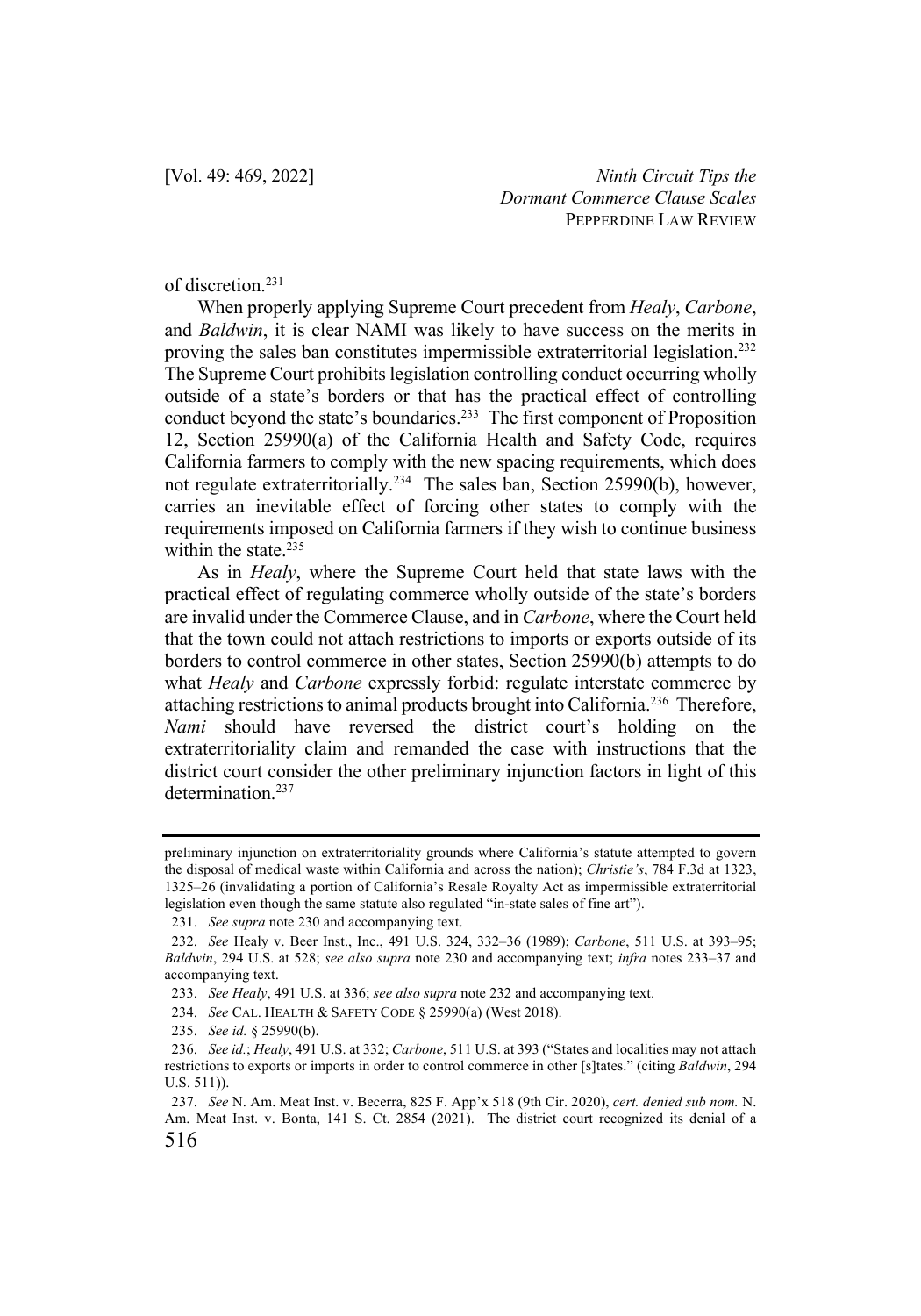Though the district court abused its discretion and the error was affirmed on appeal, the *Nami* litigation is not over.238 As seen with *Chinatown*, *Rocky Mountain I* and *Rocky Mountain II*, and *Canards*, this legal battle will likely continue at the district court level until it rules on whether to grant California's inevitable summary judgment motion, which would then be reviewed de novo once it is reconsidered by the Ninth Circuit.<sup>239</sup> Given this likely reality, NAMI members will be stuck in a difficult situation as this battle continues over the next several years.<sup>240</sup>

*See* NAMI Opening Brief, *supra* note 1, at 11.

preliminary injunction could constitute irreparable injury since the Eleventh Amendment would bar financial recovery to NAMI members, so it is likely if the district court found for NAMI on the first factor, it might have on the remaining factors. *See id.* (citing Cal. Pharmacists Ass'n v. Maxwell-Jolly, 563 F.3d 847, 852 (9th Cir. 2009), *vacated on other grounds and remanded sub nom.* Douglas v. Indep. Living Ctr. of S. Cal., Inc., 565 U.S. 606 (2012)); *Maxwell-Jolly*, 563 F.3d at 847 (holding that money damages are irreparable where a plaintiff can "obtain no remedy in damages against the state because of the Eleventh Amendment"). Further, NAMI persuasively argued that a preliminary injunction should be granted:

Absent a preliminary injunction, NAMI's members and countless farmers throughout the country will suffer severe irreparable harm. . . . [T]he [s]ales [b]an irreparably harms veal and pork producers by putting them to a Hobson's choice: either spend millions of dollars to comply with California's confinement requirements . . . or be excluded from the California market and suffer the resulting loss of revenues and customer goodwill. Either way, Proposition 12 subjects veal and pork producers to tremendous costs, none of which can be recovered post-trial because California's sovereign immunity precludes a damages action against the State.

<sup>238.</sup> *See N. Am. Meat Inst.*, 825 F. App'x 518; *see also infra* notes 239–40 and accompanying text. However, it is worth noting that while NAMI petitioned for rehearing en banc, their petition was denied. *See* N. Am. Meat Inst. v. Becerra, No. 19-56408, 2020 U.S. App. LEXIS 40287, at \*2 (9th Cir. Dec. 23, 2020).

<sup>239.</sup> *See* Chinatown Neighborhood Ass'n v. Harris, 794 F.3d 1136, 1139–41 (9th Cir. 2015) (noting that the plaintiffs moved for a preliminary injunction against the Shark Fin Law in August 2012, which was denied and affirmed on appeal in 2013, which caused the plaintiffs to file an amended complaint in December 2013, which was dismissed with prejudice in March 2014 and affirmed by this court in July 2015). The *Rocky Mountain I* and *II* cases were fiercely litigated from 2009 through 2019. *See*  Rocky Mountain Farmers Union v. Corey, No. 09-CV-02234 (E.D. Cal. 2009); *Rocky Mountain II*, 913 F.3d 940 (9th Cir. 2019). The *Canards* cases began in 2012 and several decisions are currently pending within the Ninth Circuit. *See* Ass'n des Eleveurs de Canards et d'Oies du Quebec v. Harris, No. 12-CV-05735-SVW-RZ, 2012 WL 12842942 (C.D. Cal. Sept. 28, 2012); *Canards District*, No. 12-cv-05735-SVW-RZ, 2020 WL 5049182 (E.D. Cal. July 14, 2020), *appeal docketed*, No. 20-55944 (9th Cir. Sept. 10, 2020).

<sup>240.</sup> *See* discussion *infra* Section V.B.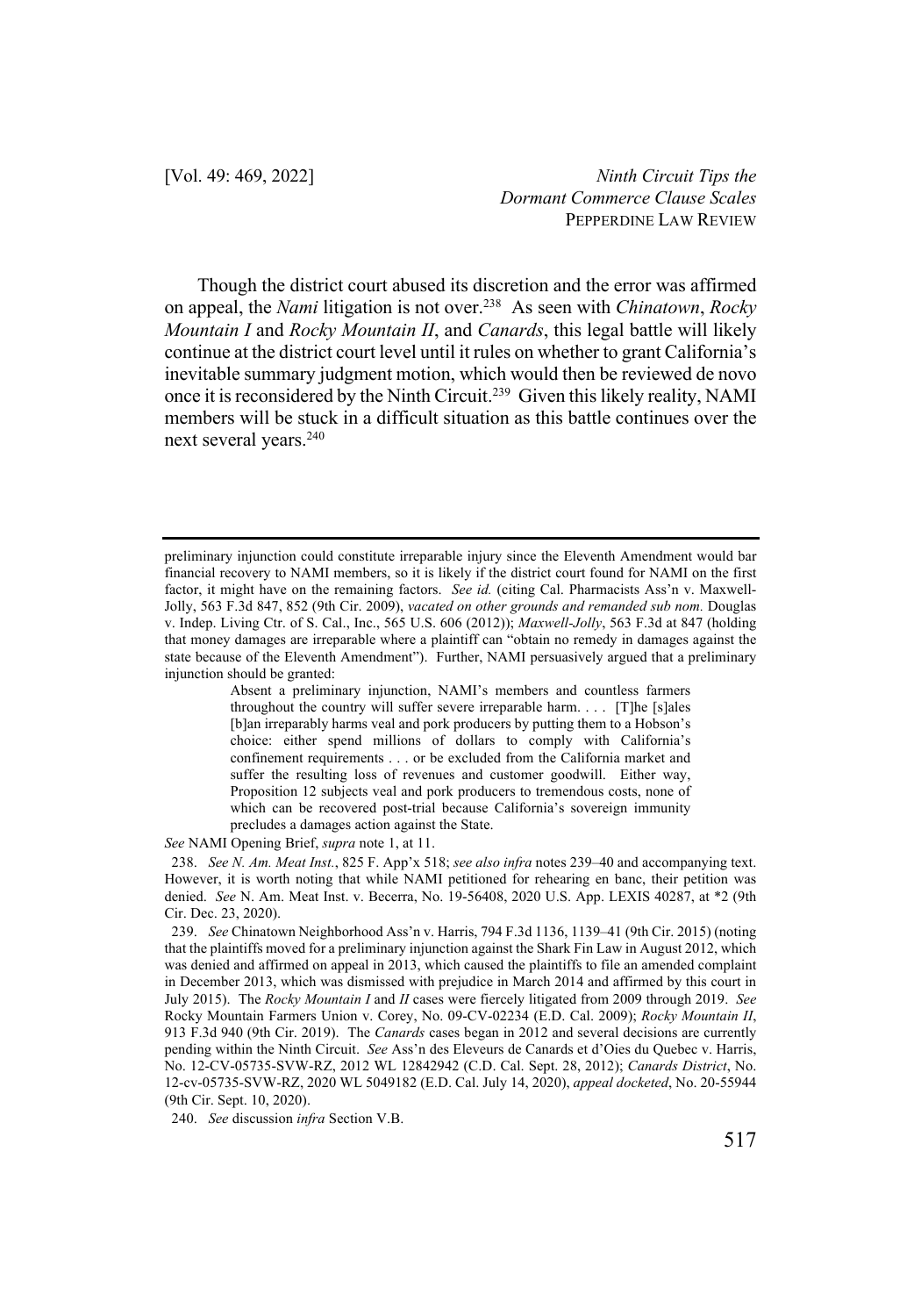#### V. IMPLICATIONS OF THE NAMI DECISION

There are five key takeaways from this decision that are explained more in-depth below.241 First, *Nami*'s decision upholding Proposition 12 ensures that commendable animal welfare protections remain in place for farm animals.242 Second, *Nami* unfortunately encourages California to continue to exert significant economic influence over the national economy.<sup>243</sup> Third, the unpublished nature of *Nami* fails to provide helpful guidance to district courts that will hear similar challenges in the future.244 Fourth, *Nami* reveals that the Supreme Court needs to provide clearer rules regarding its DCC jurisprudence.<sup>245</sup> Fifth, Congress should enact more robust animal welfare reform that will prevent states from engaging in these problematic economic practices.246

## *A. California Provides a Powerful Voice for the Voiceless*

There are positive benefits to Proposition 12's mandate of increased living spaces for farm animals, particularly in light of scientific knowledge that animals are sentient beings that experience pain and pleasure. $247$ Importantly, *Nami* will undeniably impact the conversation among animal

<sup>241.</sup> *See infra* notes 242–46 and accompanying text.

<sup>242.</sup> *See* discussion *infra* Section V.A.

<sup>243.</sup> *See* discussion *infra* Section V.B. 244. *See* discussion *infra* Section V.C.

<sup>245.</sup> *See* discussion *infra* Section V.D.

<sup>246.</sup> *See* discussion *infra* Section V.E.

<sup>247.</sup> *See* Amanda Howell, *The Meat of the Matter: Shoring Up Animal Agriculture at the Expense of Consumers, Animals, and the Environment*, 50 ENV'T L. REP. 10228, 10237 (2020) ("[A]nimal treatment laws are backed by concrete evidence that support the notion that the laws are necessary to protect consumers' health and safety from the sale of animal products that are produced in a way that worsens food safety, as well as the lives of animals. Moreover, states also have a legitimate interest in preventing animal cruelty."); Marc Bekoff, *A Universal Declaration on Animal Sentience: No Pretending*, PSYCH. TODAY (June 20, 2013), https://www.psychologytoday.com/blog/animal-emotions/201306/universal-declaration-animal-sentience-no-pretending ("It's time to stop pretending that we don't know if other animals are sentient: We do indeed know what other animals want and need."); Richard L. Cupp, Jr., *Animals as More Than "Mere Things," but Still Property: A Call for Continuing Evolution of the Animal Welfare Paradigm*, 84 U. CIN. L. REV. 1023, 1067 (2016) ("Doing more to recognize and highlight animals' special status as property that is capable of pain or distress may help us to attain better treatment for animals while preserving an animal welfare paradigm. Our laws regarding animals need changes, including changes in how we frame the matter of animals' status as property.").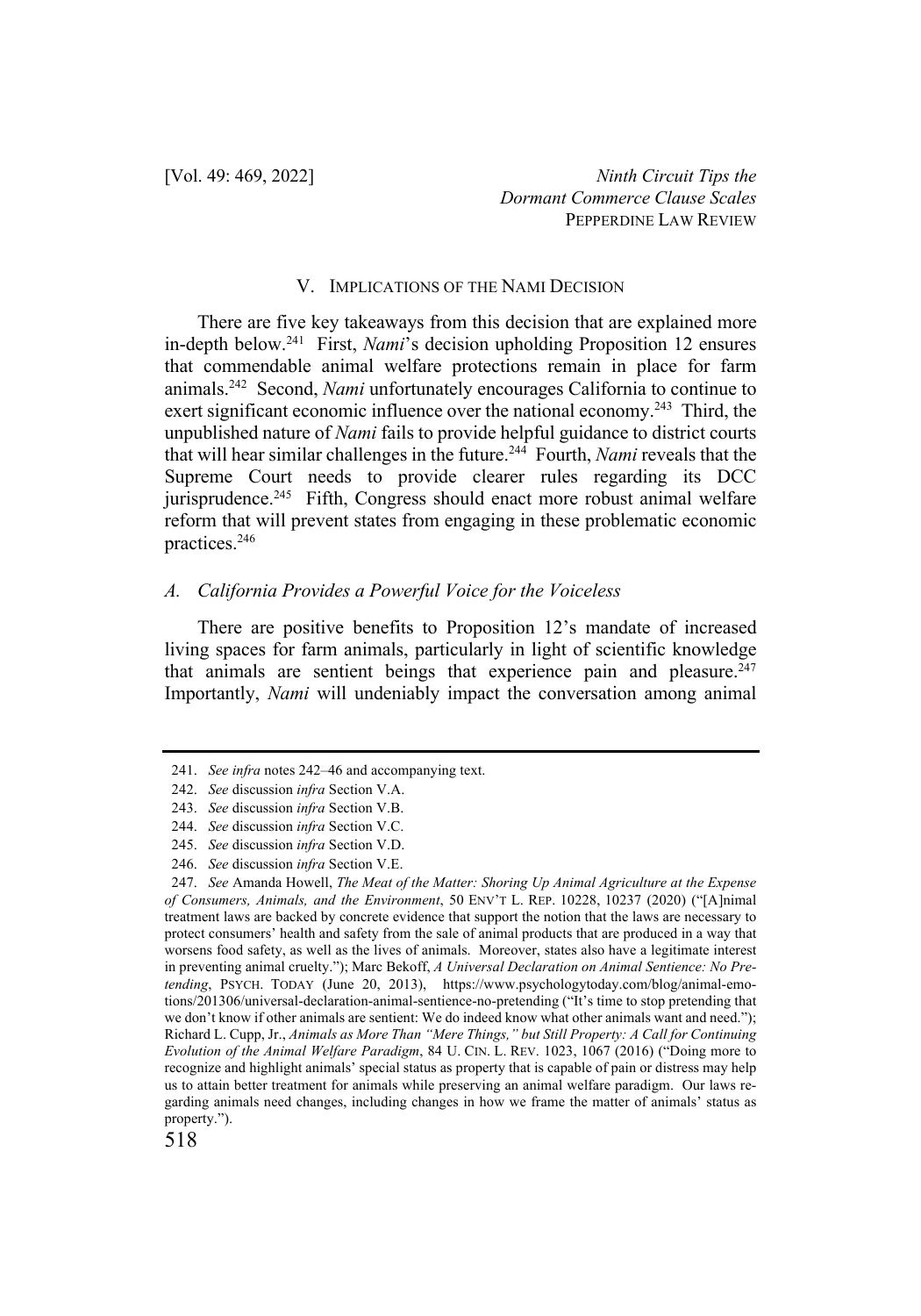rights scholars and welfare groups about the best avenues for pursuing changes to improve the well-being of animals.248 While *Nami* does not decide whether animal welfare is a sufficient reason to substantially burden interstate commerce given its procedural posture, this decision will likely pave the way for greater animal welfare reform.249 Perhaps *Nami* shows that promoting ballot initiatives is the best course of action for animal welfare groups.<sup>250</sup>

<sup>248.</sup> *See* Nancy Perry, *A Quarter of a Century of Animal Law: Our Roots, Our Growth, and Our Stretch Toward the Sun*, 25 ANIMAL L. 395, 413 (2019) (footnote omitted) ("In fact, California animal welfare, labor, environmental[,] and consumer advocates came together again in 2018 to pass Proposition 12, another farm animal confinement measure that added specificity and sales requirements to the code. . . . Such collaboration and earnest recognition of the need for intersectional values and support will be essential if we hope to succeed in inspiring major policy reforms for animals. It provides the best blueprint for our future as a credible and effective movement for social change."); Emma Therrien, *2018 State Legislative Review*, 25 ANIMAL L. 447, 459 (2019) (footnote omitted) ("[Proposition 12's] proponents also consider California's status as an economic powerhouse. For example, Josh Balk, Spokesman for [Humane Society of the United States (HSUS)], predicts that 'the world's fifth-largest economy banning the sale of meat and eggs from caged animals is going to have a tremendous impact.' Sara Amundson, also with HSUS, praised California for 'rais[ing] the bar at an important time in [the] consideration of what farm to table means in this country.'" (quoting Kelsey Piper, *California and Florida Both Pass Animal Welfare Laws by a Landslide*, VOX (Nov. 7, 2018, 2:38 PM), https://www.vox.com/futureperfect/2018/11/7/18071246/midterms-amendment-13-proposition-12-california-florida-animalwelfare)).

<sup>249.</sup> *See* N. Am. Meat Inst. v. Becerra, 420 F. Supp. 3d 1014 (C.D. Cal. 2019), *aff'd*, 825 F. App'x 518 (9th Cir. 2020), *cert. denied*, 141 S. Ct. 2854 (2021); *see also* Ernesto Hernandez-Lopez, *Food, Animals, and the Constitution: California Bans on Pork, Foie Gras, Shark Fins, and Eggs*, 7 U.C. IRVINE L. REV. 347, 399 (2017) ("[W]hen these cases are seen as state attempts to regulate food sales and production with animal welfare norms, food's powerful role in the Constitution and the Constitution's influence in food debates begin to emerge. The Commerce Clause and Supremacy Clause are menu items deciding if states can or cannot protect animals. Routine preemption, commerce, and federal questions take on animal cruelty and food freedom significance. This pot of legal ingredients appears to simmer when it becomes obvious that California is just one of many states seeking these measures."); *supra* note 248 and accompanying text.

<sup>250.</sup> *See* Pamela Frasch & Joyce Tischler, *Animal Law: The Next Generation*, 25 ANIMAL L. 303, 323 (2019) (footnote omitted) ("The voting public overwhelmingly supports greater protections for farmed animals. A handful of states have outlawed the most extreme forms of confinement via the ballot initiative process, but the recent laws in Massachusetts and California also include sales bans. These bans apply to animal products produced out of state, making their impact wider (this is especially the case in California because it is the most populous state in the [United States] and has a significant agriculture sector). In addition to the promise of slaughter-free meat on the horizon and positive legislative reforms like Prop 12, some companies are voluntarily changing their corporate practices to source animal products from farms with purportedly higher welfare standards."). *See generally N. Am. Meat Inst.*, 420 F. Supp. 3d 1014.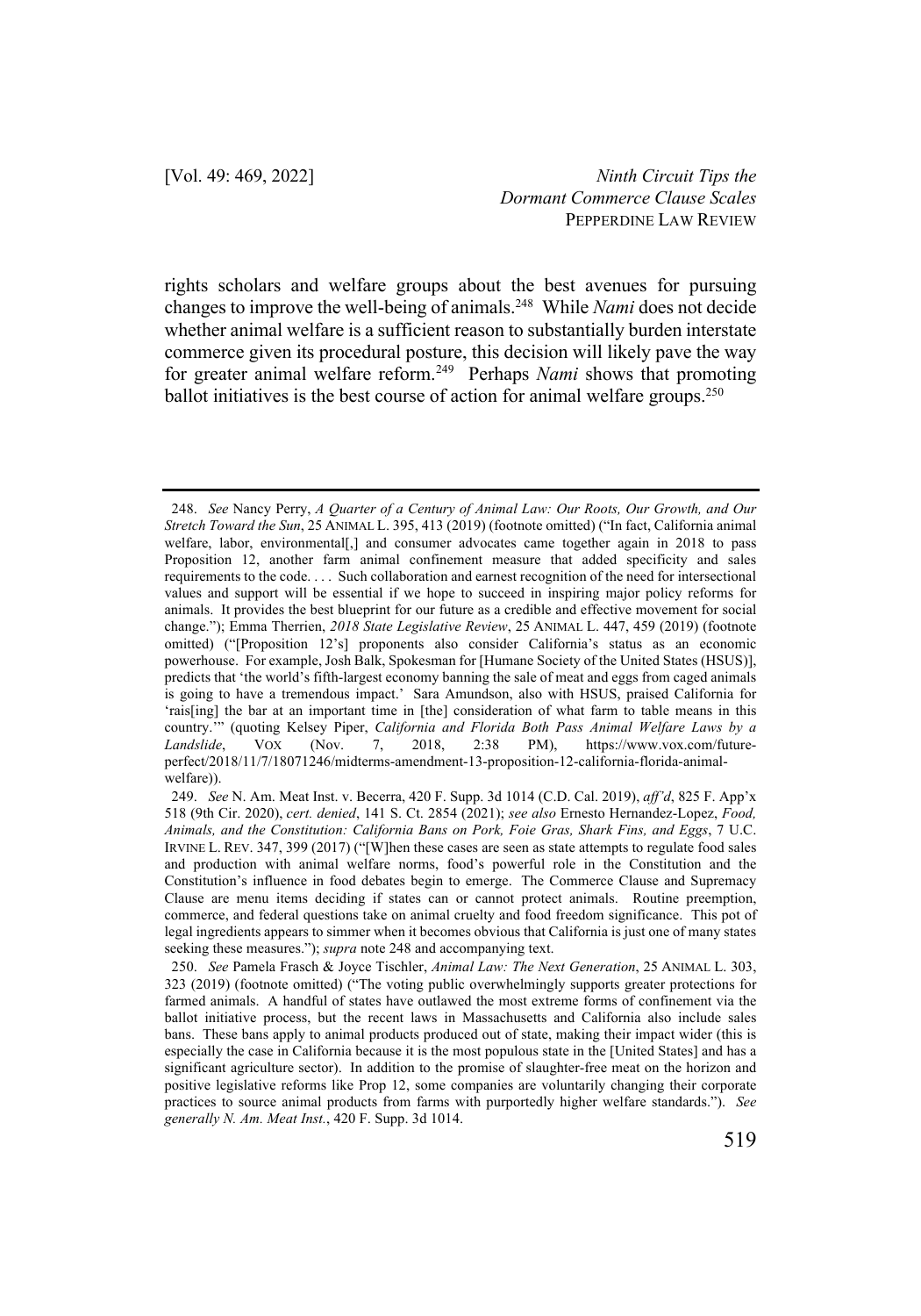## *B. California Can Continue To Flex Its "Sovereignty Muscles" to the Detriment of the National Economy*

The *Nami* decision reflects a deeper trend growing within California: the Golden State can compel businesses nationwide to comply with its initiatives by passing legislation that does not appear on its face to impermissibly burden interstate commerce.251 For example, California recently defeated a DCC challenge of a law that banned the sale of fur products within the City and County of San Francisco.<sup>252</sup> In this case, the district court held that the legislation was permissible because it does not substantially burden interstate commerce.253

Further, while the *Canards District* decision is being appealed, the district court's recent declaratory judgment in this never-ending case allows California to force businesses through a complex pattern of hoops if they wish to get foie gras into its market.254 While *Canards District* held California "has no interest in sales occurring outside of California, even if those sales are to a California resident or visitor," permitting California to enact legislation that forces states to sell non-California products outside of California and then allows them to transport said products into the state constitutes extraterritorial legislation.255 The same result could happen in the *Nami* context: meat producers have California businesses buy their egg and pork products in Arizona to then bring them across the border into California, which needlessly

<sup>251.</sup> *See* Robert G. Hibbert & Ryan M. Fournier, *Food and Beverage Policy Trends To Watch This Year*, LAW 360 (Jan. 1, 2020, 12:37 PM), https://www.law360.com/articles/1227629/food-andbeverage-policy-trends-to-watch-this-year ("[Proposition 12] is similar to voter initiatives in other states, such as Massachusetts's ban on certain farm animal confinement practices. The broader issue here is the ability for states to effectively dictate animal care standards on a national level. In some cases, this means that meat-consuming states are dictating animal-raising standards to meat-producing states."); *see also infra* notes 254–57 and accompanying text.

<sup>252.</sup> *See* Int'l Fur Trade Fed'n v. City of San Francisco, 472 F. Supp. 3d 696, 702–04 (N.D. Cal. July 2020); *see also infra* note 254 and accompanying text.

<sup>253.</sup> *See Int'l Fur Trade Fed'n*, 472 F. Supp. 3d at 702–04.

<sup>254.</sup> *See Canards District*, No. 2:12-CV-05735-SVW-RZ, 2020 WL 5049182, at \*5 (C.D. Cal. July 14, 2020) ("The Court holds that a sale of foie gras does not violate § 25982 when: [t]he [s]eller is located outside of California[;] [t]he foie gras being purchased is not present within California at the time of sale[;] [t]he transaction is processed outside of California (via phone, fax, email, website, or otherwise)[;] [p]ayment is received and processed outside of California[;] and [t]he foie g[r]as is given to the purchaser or a third-party delivery service outside of California, and '[t]he shipping company [or purchaser] thereafter transports the product to the recipient designated by the purchaser,' even if the recipient is in California.").

<sup>255.</sup> *See id.* at \*4; *supra* note 252 and accompanying text.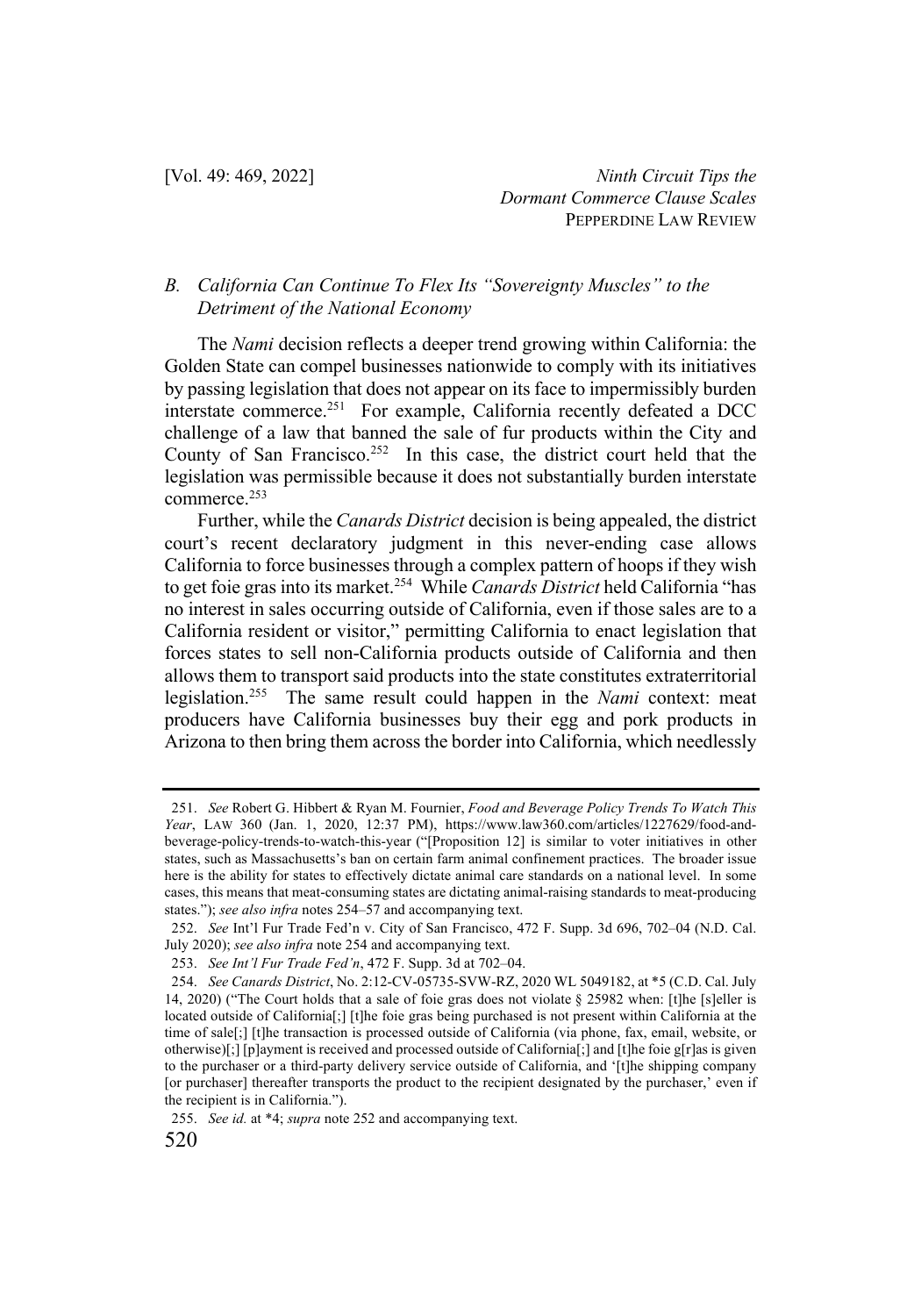complicates commerce and fails to meaningfully prevent animal cruelty occurring within California.<sup>256</sup> Notably, this extraterritorial trend is Notably, this extraterritorial trend is growing.<sup>257</sup> For example, California recently stated its plans to ban the sale of new gas engine vehicles by 2035 to fight against carbon emissions, which will force automobile manufacturers to adjust their plans if they continue to sell within the California market.<sup>258</sup>

Ultimately, the problem with the Ninth Circuit's continued narrowing of the extraterritoriality doctrine is best illustrated by the following quote:

> The narrow interpretation of extraterritoriality endorsed by California and the Ninth Circuit . . . [is] problematic. If a state is completely free to indirectly regulate out-of-state conduct so long as it only directly regulates an in-state transaction, one state will be able to regulate much of the country. California could, for example, require any company that does business in California to certify that all of its animals, no matter where they are sold, were raised in California-compliant conditions. Further, California could require that companies doing business in California, for example, give their workers union rights, a certain minimum wage, or free health care throughout their global operations, even with respect to goods that are not sold in California. Such actions, however, seem to violate the Constitution's implicit command that "[n]o state can legislate except with reference to its own jurisdiction." A narrow interpretation of the extraterritoriality doctrine would therefore render [the Constitution] unable to fulfill its intended purpose of ensuring that a state does not exceed its sphere of sovereign authority.259

<sup>256.</sup> *See supra* notes 254–55 and accompanying text.

<sup>257.</sup> *See infra* note 258 and accompanying text.

<sup>258.</sup> *See* Russ Mitchell, *Sales of New Gas-Powered Cars Banned in California by 2035: What You Need To Know*, L.A. TIMES (Sept. 23, 2020, 1:25 PM), https://www.latimes.com/business/story/2020- 09-23/sales-new-gasoline-cars-banned-by-2035-what-you-need-to-know ("Gov. Gavin Newsom's executive order banning sales of new combustion-engine motor vehicles in California starting in 2035 will mark a radical change in transportation infrastructure.").

<sup>259.</sup> Jeffrey M. Schmitt, *Making Sense of Extraterritoriality: Why California's Progressive Global Warming and Animal Welfare Legislation Does Not Violate the Dormant Commerce Clause*, 39 HARV. ENV'T L. REV. 423, 449 (2015) (footnote omitted) (quoting Bonaparte v. Tax Court, 104 U.S. 592,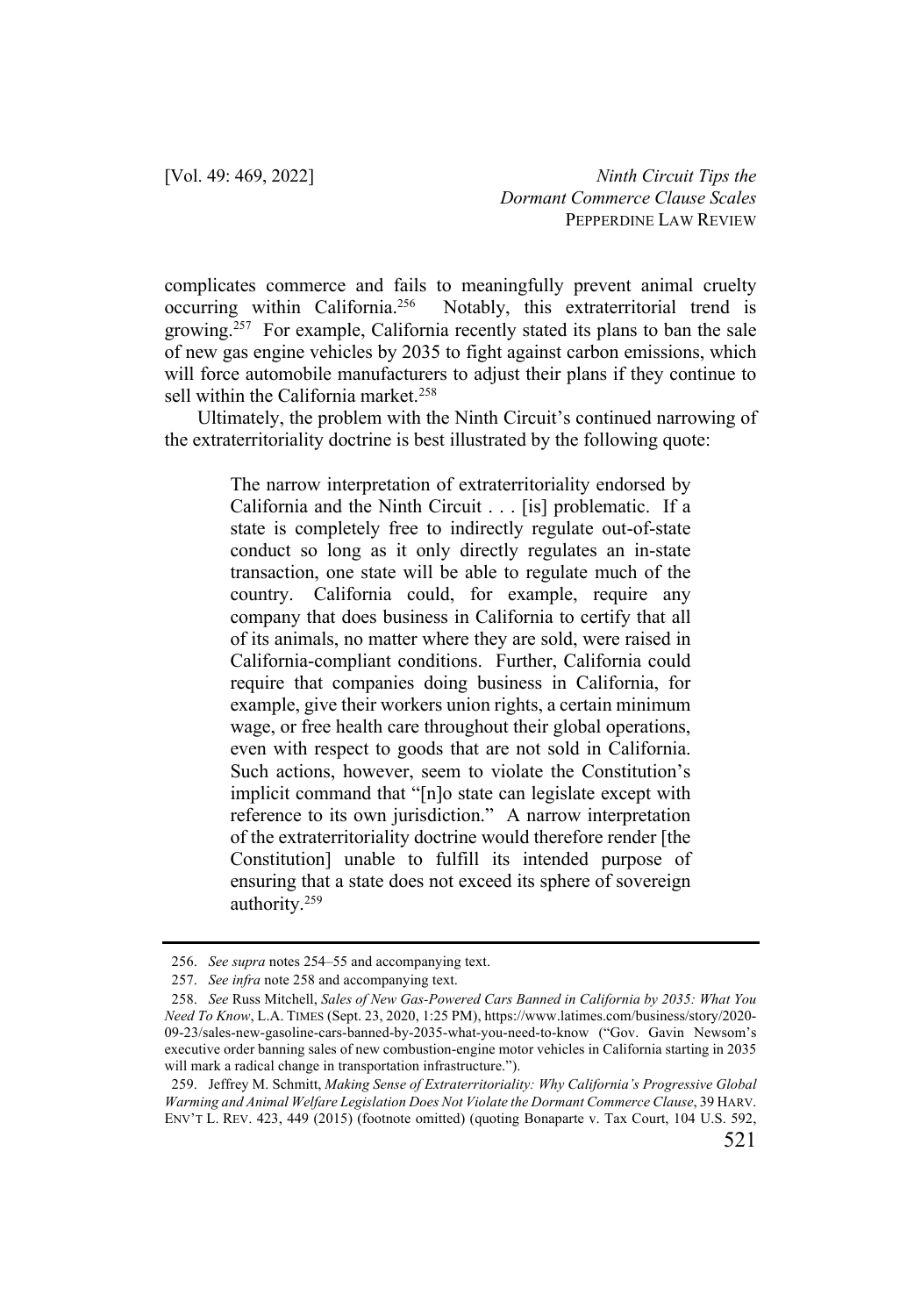Even if Proposition 12 is later found to unduly burden interstate commerce, constitute an impermissible burden under the *Pike* balancing test, or violate the extraterritoriality doctrine, the Ninth Circuit's decision denying this preliminary injunction leaves NAMI with no other form of recourse because California's sovereign immunity precludes recovery of costs.<sup>260</sup>

States and NAMI members are now at an economically problematic crossroads.261 They must decide whether to comply with California's mandates, refuse to do so and lose all business within the state, or litigate at the risk of falling behind in their compliance efforts if their lawsuits are unsuccessful.262 Time is ticking: as of August 2021, only 4% of hog operations within the United States comply with California's space requirements that are to be enforced in 2022, making many businesses fearful

<sup>594 (1881)).</sup> Schmitt further articulated the importance of the extraterritoriality doctrine by stating that "[t]he extraterritoriality doctrine therefore 'reflect[s] the Constitution's special concern both with the maintenance of a national economic union unfettered by state-imposed limitations on interstate commerce and with the autonomy of the individual [s]tates within their respective spheres.'" *Id.* at 448 (quoting Healy v. Beer Inst., Inc., 491 U.S. 324, 335–36 (1989)). However, some scholars contend that the extraterritoriality doctrine should never be applied to DCC challenges where legislation burdens in-state and out-of-state interests equally. *See* Cholden-Brown, *supra* note 91, at 180–82 (footnotes omitted) ("Protectionist bans, even if partial, are 'local measures for control and suppression of the problem [that] are in force [and] are generally comparable in their impact to the embargo on imports.' California 'has a legitimate interest in guarding against imperfectly understood [health] risks, despite the possibility that they may ultimately prove to be negligible' and cannot be expected to 'sit idly by and wait . . . until the scientific community agrees on what . . . organisms are or are not dangerous before it acts to avoid such consequences.' . . . Extraterritoriality, if applied even when the challenged statute does not implement protectionist discrimination, is wholly divorced from the purpose of the [D]ormant Commerce Clause, and[] absent some limiting principle, poses a broad threat to a state's authority to regulate conduct with direct effects within its bounds." (quoting Donald H. Regan, *The Supreme Court and State Protectionism: Making Sense of the Dormant Commerce Clause*, 84 MICH. L. REV. 1091, 1148 (1986) and Maine v. Taylor, 477 U.S. 131, 148 (1986))).

<sup>260</sup>*. See* Cal. Pharmacists Ass'n v. Maxwell*-*Jolly, 563 F.3d 847, 852–53 (9th Cir. 2009), *vacated on other grounds and remanded sub nom.* Douglas v. Indep. Living Ctr. of S. Cal., Inc*.*, 565 U.S. 606 (2012) ("[I]t is clear that it would not be equitable or in the public's interest to allow [California] to continue to violate the requirements of federal law, especially when there are no adequate remedies available to compensate . . . [p]laintiffs for the irreparable harm that would be caused by the continuing violation."); Douglas v. Cal. Dep't of Youth Auth., 271 F.3d 812, 817–18 (9th Cir. 2001) (holding that the three exceptions to the general rule that states are protected under the Eleventh Amendment from suits brought by citizens in federal court are when: (1) the state voluntarily waives its sovereign immunity, (2) Congress abrogates the state's sovereign immunity pursuant to a grant of constitutional authority, and (3) under the *Ex Parte Young* doctrine when the suit seeks prospective injunctive relief).

<sup>261.</sup> *See infra* notes 262–66 and accompanying text.

<sup>262.</sup> *See* discussion *infra* Part VI.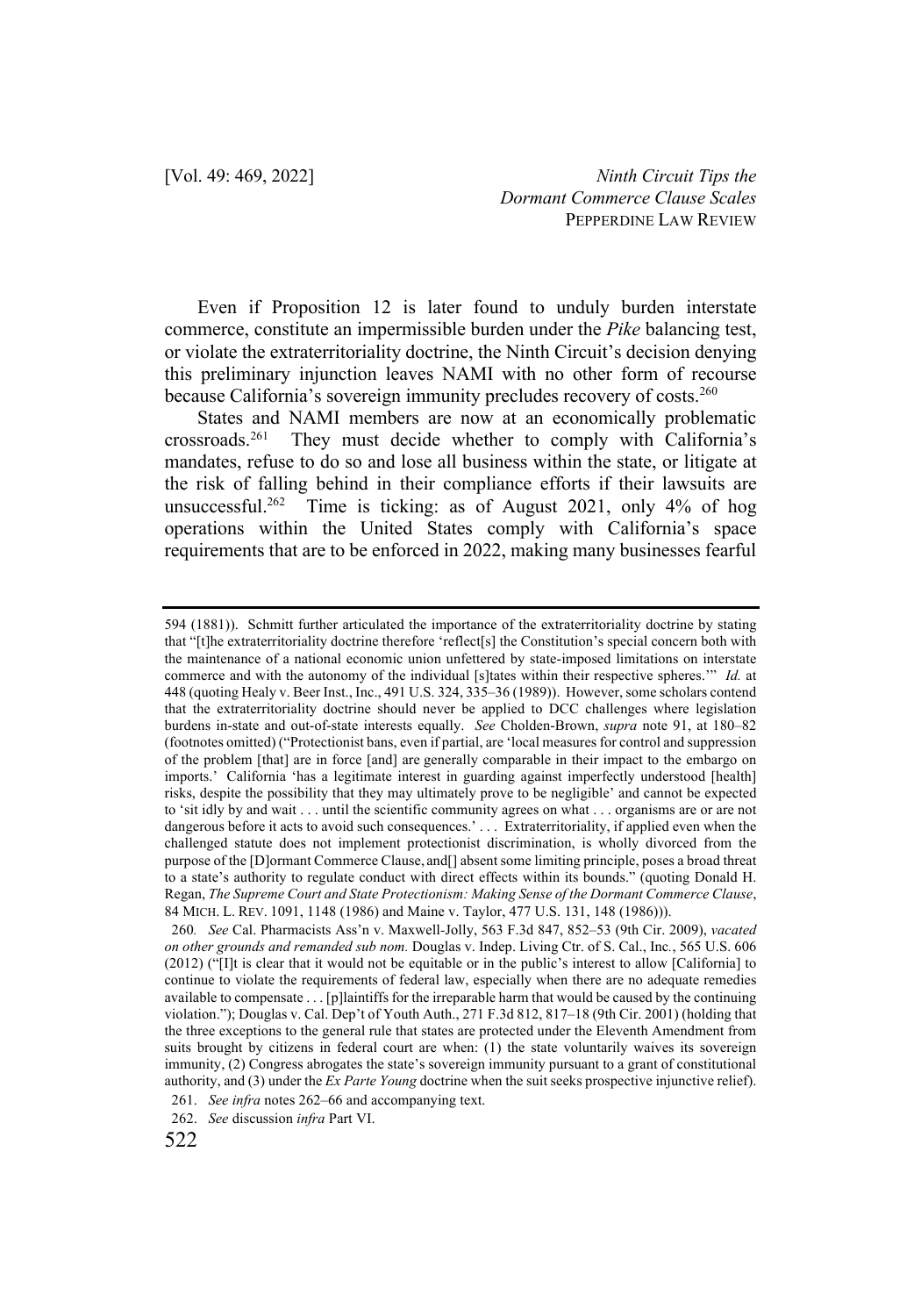that the Golden State will lose almost all of its pork supply or be unable to afford the estimated 60% increase in cost for the limited pool of compliant pork.263 Some scholars believe this sort of "Hobson's choice" is a valid exercise of a state's sovereign authority to legislate for the well-being of its citizens.264 Since the preliminary injunction was denied, California faces no economic repercussions for Proposition 12 if it is found unconstitutional.<sup>265</sup> As other states follow in California's footsteps, the issue of the permissibility of burdens on interstate commerce will not be going away anytime soon.266

### *C. "Unpublished Opinions" Still Pack a Problematic Punch*

It is important to note that *Nami* does not create binding precedent within the Ninth Circuit because it is an unpublished opinion.<sup>267</sup> However, its proffered determinations without any substantial reasoning leave district courts without guidance in balancing future DCC challenges concerning animal welfare legislation.268 Given the potential ramifications from *Nami*, it

<sup>263.</sup> *See* Scott McFetridge, *Bacon May Disappear in California as Pig Rules Take Effect*, AP NEWS (July 31, 2021), https://apnews.com/article/lifestyle-business-health-california-coronaviruspandemic-5ebe70407fcd94ef712c16410f32c4b1 ("If half the pork supply was suddenly lost in California, bacon prices would jump 60%, meaning a \$6 package would rise to about \$9.60.").

<sup>264.</sup> *See, e.g.*, Schmitt, *supra* note 259, at 455 (footnotes omitted) ("To protect the health, welfare, and morals of its residents, a state sometimes needs to exercise its sovereign power to treat goods differently based only on the manner in which they were produced. California, for example, must treat ethanol and eggs sold in-state differently based on the manner in which they were produced to address California's role in serious issues that have huge consequences for state residents. Specifically, California should be able to use its sovereign power to protect the 'health and welfare' of its citizens by reducing the amount of pollution Californians produce. Moreover, California should have the power to legislate for the 'morals' of its citizens by ensuring that they do not participate in animal cruelty. In doing so, California is exercising its sovereignty for the protection of its own citizens and thus is not disrupting the allocation of power in our federal system." (quoting Mugler v. Kansas, 123 U.S. 623, 661 (1887))).

<sup>265.</sup> *See* CAL. PROP. 12, § 2 (2018); *see also supra* note 260 and accompanying text.

<sup>266.</sup> *See* Cholden-Brown, *supra* note 91.

<sup>267.</sup> *See* N. Am. Meat Inst. v. Becerra, 825 F. App'x 518 (9th Cir. 2020), *cert. denied*, 141 S. Ct. 2854 (2021) (noting that the *Nami* decision has not been selected for publication).

<sup>268.</sup> *See* Martha J. Dragich, *Will the Federal Courts of Appeals Perish if They Publish? Or Does the Declining Use of Opinions To Explain and Justify Judicial Decisions Pose a Greater Threat?*, 44 AM. U. L.REV. 757, 797, 800 (1995) ("[E]ven if a relevant decision can be located, and its precedential value ascertained, it may provide insufficient information about the facts of the case, the relevant rules, and the reasoning behind the rules' application. . . . [O]nly through thoughtful preparation of opinions can judges demonstrate due consideration of each case. Only through publication . . . in all potentially law-making decisions can the courts secure the values of stability, certainty, predictability, consistency, and fidelity to authority, which are essential to the vitality and legitimacy of the judicial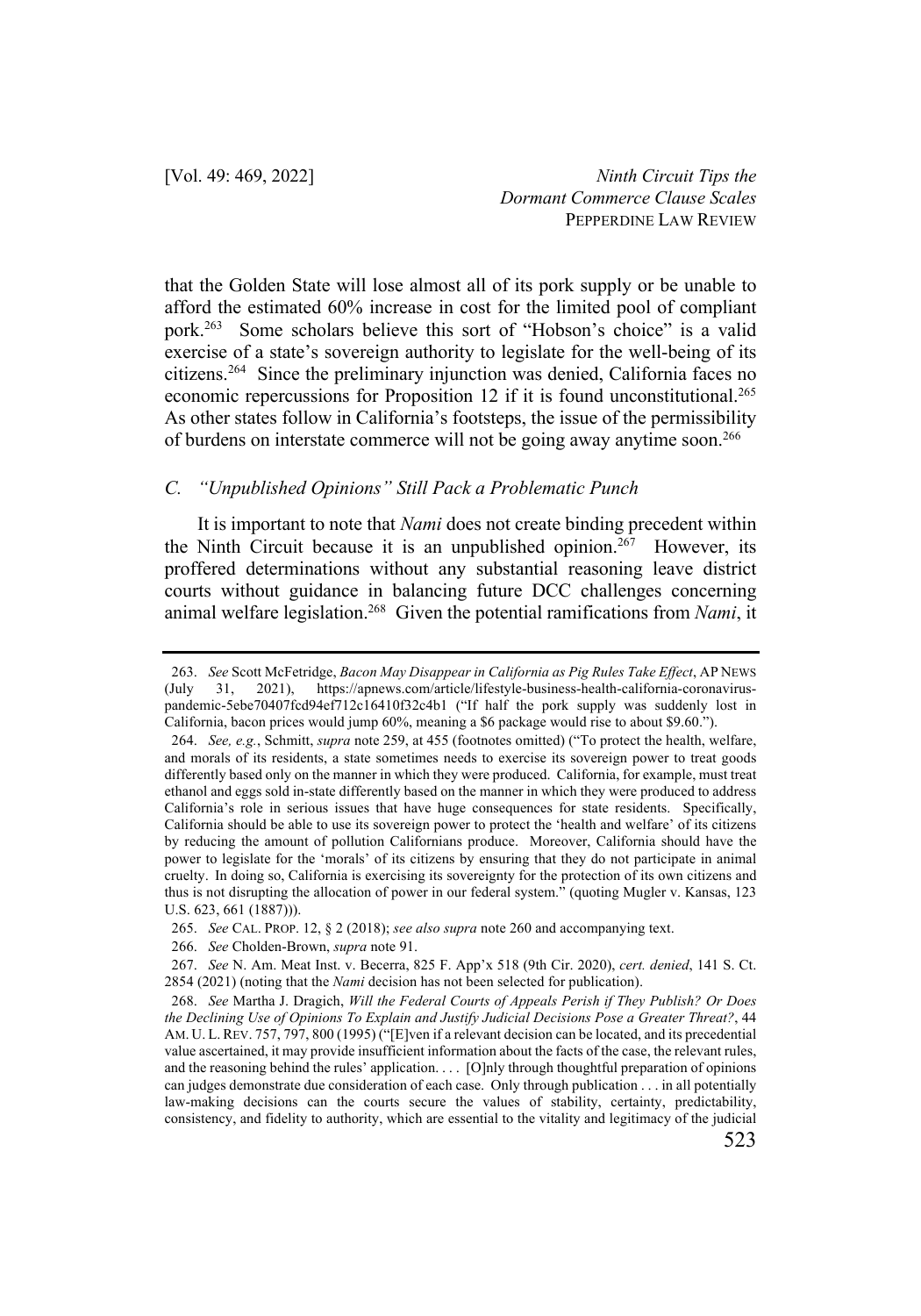was prudent that the Ninth Circuit wrote this as an "unpublished" opinion.<sup>269</sup> If *Nami* were a published decision, it would very likely encourage states within the Ninth Circuit's jurisdiction to enact additional quasi-protectionist legislation, knowing it would likely be upheld based on stare decisis.270 Yet without guidance from the Ninth Circuit, district courts considering challenges regarding animal welfare legislation may conflict.<sup>271</sup> Further, *Nami*'s "unpublished" disposition reflects the need for deeper analysis on the three DCC principles.<sup>272</sup> Through a published opinion, the Ninth Circuit could have defined the contours of the DCC framework to prevent future decisions from applying them in an arbitrary manner.<sup>273</sup>

However, unpublished opinions still carry weight: the Ninth Circuit and other courts of appeals permit the use of unpublished opinions for their persuasive value.274 Moreover, the Ninth Circuit even permits the use of portions of vacated opinions as precedential authority.<sup>275</sup> Given the concurrent *National Pork* litigation,<sup>276</sup> California and the Humane Society have additional ammunition because they can use *Nami* to support their arguments that Proposition 12 does not violate the DCC.<sup>277</sup> Unfortunately, NAMI and others will likely lose when challenging similar balkanization measures promulgated in California in the future.278

system.").

<sup>269.</sup> *See N. Am. Meat Inst.*, 825 F. App'x 518; *infra* note 270 and accompanying text.

<sup>270.</sup> *See* Pedroza v. Benefits Rev. Bd., 624 F.3d 926, 931 (9th Cir. 2010) ("[A]n unpublished decision is not precedent for our panel.").

<sup>271.</sup> *See supra* note 268 and accompanying text.

<sup>272.</sup> *See N. Am. Meat Inst.*, 825 F. App'x 518; *supra* note 268 and accompanying text.

<sup>273.</sup> *See* Dragich, *supra* note 268, at 800–01.

<sup>274.</sup> *See* FED. R. APP. P. 32.1 advisory committee's 2006 note on the rule ("Under Rule 32.1(a), a court of appeals may not prohibit a party from citing an unpublished opinion of a federal court for its persuasive value or for any other reason. In addition, under Rule 32.1(a), a court may not place any restriction on the citation of such opinions. For example, a court may not instruct parties that the citation of unpublished opinions is discouraged, nor may a court forbid parties to cite unpublished opinions when a published opinion addresses the same issue.").

<sup>275.</sup> *See* Michael D. Moberly, *This Is Unprecedented: Examining the Impact of Vacated State Appellate Court Opinions*, 13 J. APP. PRAC. & PROCESS 231, 233 n.17 (2012) ("[T]he Ninth Circuit and others have taken the position that a vacated judgment retains precedential authority on those issues not addressed in the order vacating it." (quoting Endsley v. Luna, 750 F. Supp. 2d 1074, 1088 n.6 (C.D. Cal. 2010))).

<sup>276.</sup> *See* Nat'l Pork Producers Council v. Ross, 6 F.4th 1021, 1028 (9th Cir. 2021).

<sup>277.</sup> *See N. Am. Meat Inst.*, 825 F. App'x 518; *supra* notes 271–74 and accompanying text.

<sup>278.</sup> *See supra* notes 267–77 and accompanying text.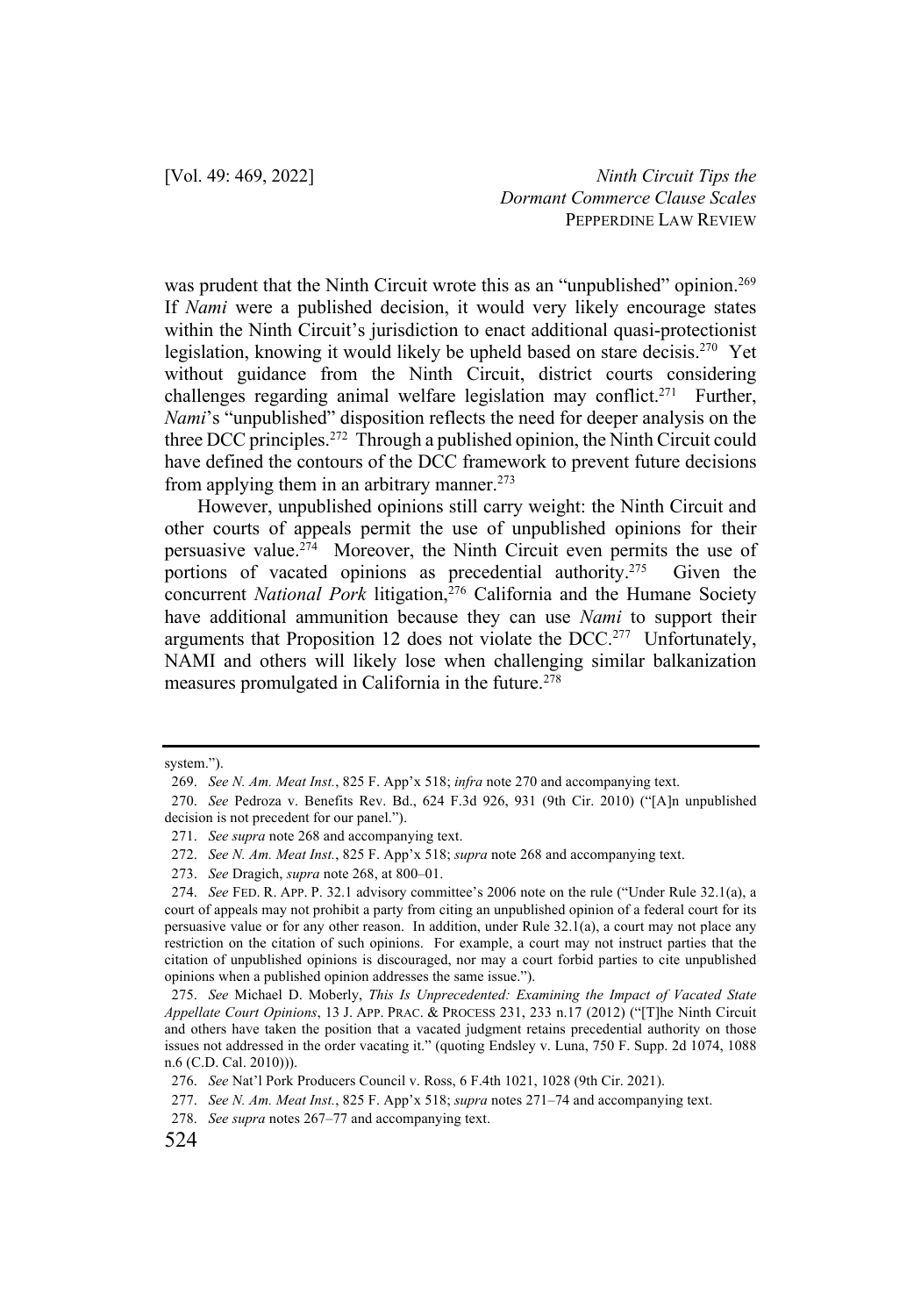## *D. The Supreme Court Needs To Clarify What Constitutes Permissible Burdens on Interstate Commerce and Extraterritorial Legislation*

*Nami* illuminates the need for the Supreme Court to (1) clarify its DCC jurisprudence to provide clearer guidance to lower courts in their decisionmaking<sup>279</sup> and (2) address whether farm animal welfare legislation like Proposition 12 can constitute a valid, permissible burden on interstate commerce in light of the DCC principles.<sup>280</sup> The standard for permissible burdens on interstate commerce is a crucial and complicated issue that remains a recurring question in DCC challenges.<sup>281</sup>

While *Nami* reflects the reality that supposedly facially neutral laws that may be discriminatory in purpose or effect can be upheld to the detriment of other states, the Supreme Court itself is not immune from inconsistently applying DCC principles to "facially neutral" laws.<sup>282</sup> Therefore, some

<sup>279.</sup> *See* United States v. Morrison, 529 U.S. 598, 627 (2000) (Thomas, J., concurring) ("Until this Court replaces its existing Commerce Clause jurisprudence with a standard more consistent with the original understanding, we will continue to see Congress appropriating state police powers under the guise of regulating commerce."). Some scholars are critical of Justice Thomas's decisions concerning DCC challenges and believe that his decision to abstain from helping the Court to enunciate a meaningful framework is disconcerting. *See* James M. McGoldrick, Jr., *Why Does Justice Thomas Hate the Commerce Clause?*, 65 LOY. L. REV. 329, 397 (2019) ("It is unfortunate that Justice Thomas does not see himself as part of the solution in bringing order to the morass he claims is the Dormant Commerce Clause. Justice Thomas sees his withdrawal of all consideration of the issue as the only remedy for what he considers to be the doctrine's betrayal of his beloved textualism. He has used his considerable skills as a purveyor of the historical records to challenge again and again conventional wisdom as to the legitimacy of the Dormant Commerce Clause. It is unfortunate that he has sidelined himself from that continued battle.").

<sup>280.</sup> *See* Hernandez-Lopez, *supra* note 249, at 352 ("[T]he subject of animals and food is ripe for constitutional inquiry, since federal law is relatively hands-off regulating welfare for farm animals.").

<sup>281.</sup> *Compare* Tenn. Wine & Spirits Retailers Ass'n v. Thomas, 139 S. Ct. 2449, 2476 (2019) ("Not only is the 2-year residency requirement ill[-]suited to promote responsible sales and consumption practices . . . but there are obvious alternatives that better serve that goal without discriminating against nonresidents."), *with id.* at 2484 (Gorsuch, J., dissenting) ("How much public health and safety benefit must there be to overcome this Court's worries about protectionism 'predominating'? Does reducing competition in the liquor market, raising prices, and thus reducing demand still count as a public health benefit, as many [s]tates have long supposed? . . . The Court offers lower courts no more guidance than to proclaim delphically that 'each variation must be judged based on its own features.'" (quoting *id.* at 2472)).

<sup>282.</sup> *Compare* Hunt v. Wash. State Apple Advert. Comm'n, 432 U.S. 333, 335, 351–54 (1977) (invalidating a North Carolina law requiring imported apple cartons to bear a "U.S. grade" as opposed to individual state grades, which while facially neutral, discriminated against other states, particularly the State of Washington, and thus failed to show the regulation furthered the goal of eliminating deceptive labeling), *with* Minnesota v. Clover Leaf Creamery Co., 449 U.S. 456 (1981) (upholding a Minnesota statute that banned the sale of milk in plastic, nonreturnable, nonrefillable containers, which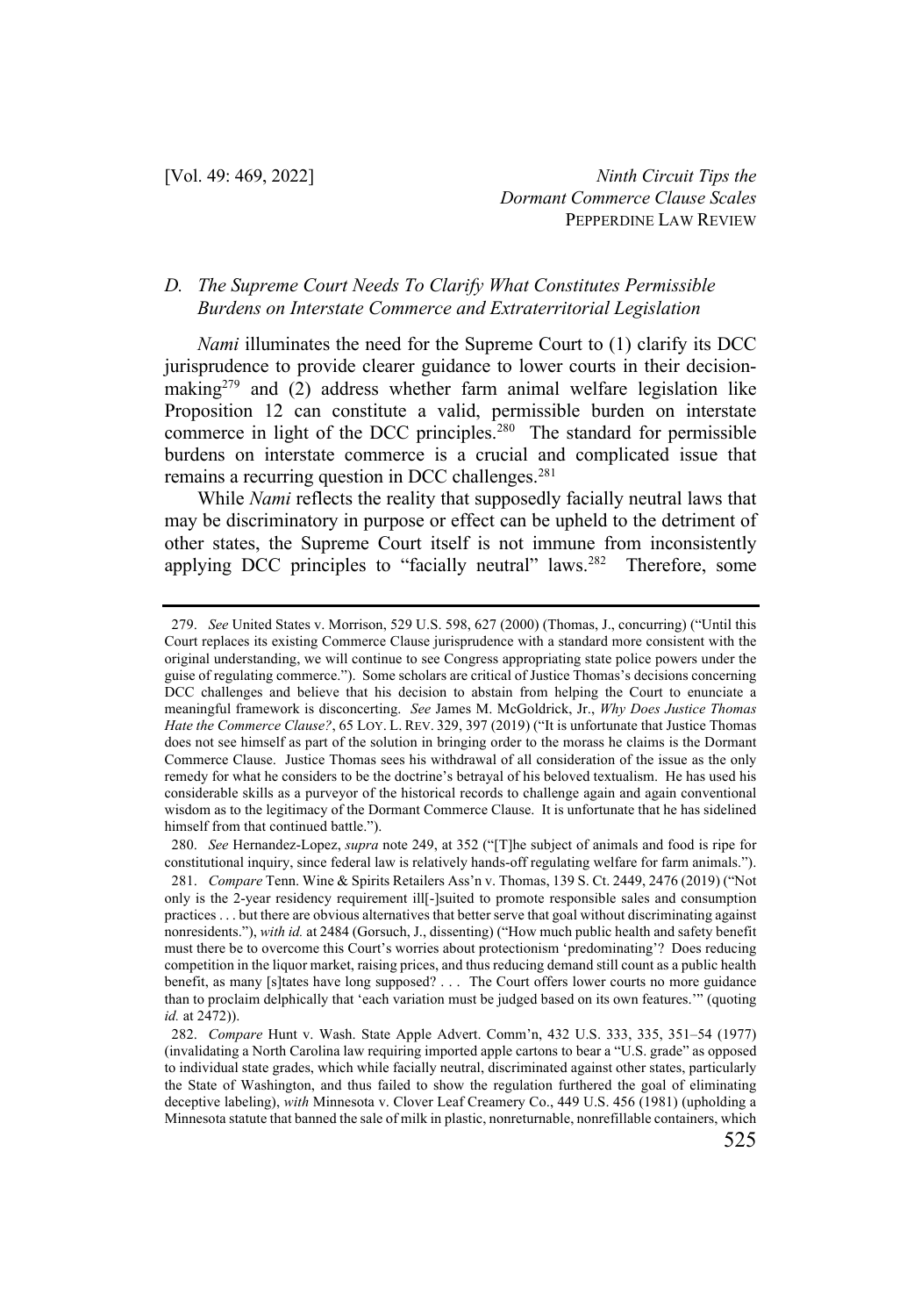scholars contend that new doctrinal frameworks for the DCC should be created or at least clarified, particularly for the Court's extraterritoriality doctrine.<sup>283</sup> Moreover, technological advances increasingly blur the commerce lines between states, so it is important for the Supreme Court to clarify what constitutes impermissible extraterritorial legislation.284 By doing so, the Supreme Court can ensure that economic powerhouse states like California can continue to enact meaningful legislation for its citizens while respecting the sovereignty of the other forty-nine states.<sup>285</sup> The Supreme Court should also answer whether the extraterritorial doctrine only applies to price control or price affirmation statutes as the circuit split regarding this issue continues to grow.286

In general, the Supreme Court needs to clarify what constitute legitimate, permissible burdens on interstate commerce.<sup>287</sup> The Supreme Court's largely deferential and fact-sensitive approach, as currently implemented, does little to guide lower courts.288 The Court should grant certiorari to a case like *Nami*

although not discriminatory on its face, was purposed to favor Minnesota pulpwood manufacturers over out-of-state plastic producers). Comparison of these cases reflects how the Supreme Court has "chartered an uneven course without providing a meaningful explanation of why certain statutes are evaluated under a lower level of scrutiny." Felmly, *supra* note 46, at 479–81. Justice Scalia recognized this inconsistency problem, once candidly observing that "once one gets beyond facial discrimination our negative-Commerce-Clause jurisprudence becomes (and long has been) a 'quagmire.'" W. Lynn Creamery, Inc. v. Healy, 512 U.S. 186, 210 (1994) (Scalia, J., concurring) (quoting Nw. States Portland Cement Co. v. Minnesota, 358 U.S. 450, 458 (1959)).

<sup>283.</sup> *See* Schmitt, *supra* note 259, at 425 ("This Article proposes a new doctrinal test that has the potential to provide clarity and consistency to the courts' extraterritoriality jurisprudence. Under this proposal, which is derived from existing precedent, a state regulation of in-state conduct violates the extraterritoriality principle only when the regulation: (1) lacks a corresponding in-state interest; and (2) *inescapably* has the practical effect of regulating conduct beyond the state's borders.").

<sup>284.</sup> *See infra* note 283 and accompanying text.

<sup>285.</sup> *See* Felmly, *supra* note 46, at 509 ("In order to ensure both that states act within their respective spheres and that novel state initiatives are not undeservedly invalidated, arriving at a paradigm for the extraterritoriality principle that is clear and that allows for some extraterritorial reach by states is essential.").

<sup>286.</sup> *See supra* note 216 and accompanying text.

<sup>287.</sup> *See infra* note 288 and accompanying text.

<sup>288.</sup> *See* Felmly, *supra* note 46, at 512 (footnotes omitted) ("Weighing the costs and benefits of particular legislative initiatives is a job that should be left to those best able to accomplish it. Courts have neither the available resources nor the expertise needed to tackle such an endeavor. Moreover, although ad hoc balancing may tend to produce results more tailored to the individual facts of particular cases, it fails to contribute to the development of a consistent body of legal principles. State legislators need predictable legal principles in order to respond appropriately to the needs of their constituents. Prior fact-specific case holdings oftentimes do little to assist state legislators in their efforts to evaluate proposed solutions to the issues raised by the latest technological advances.").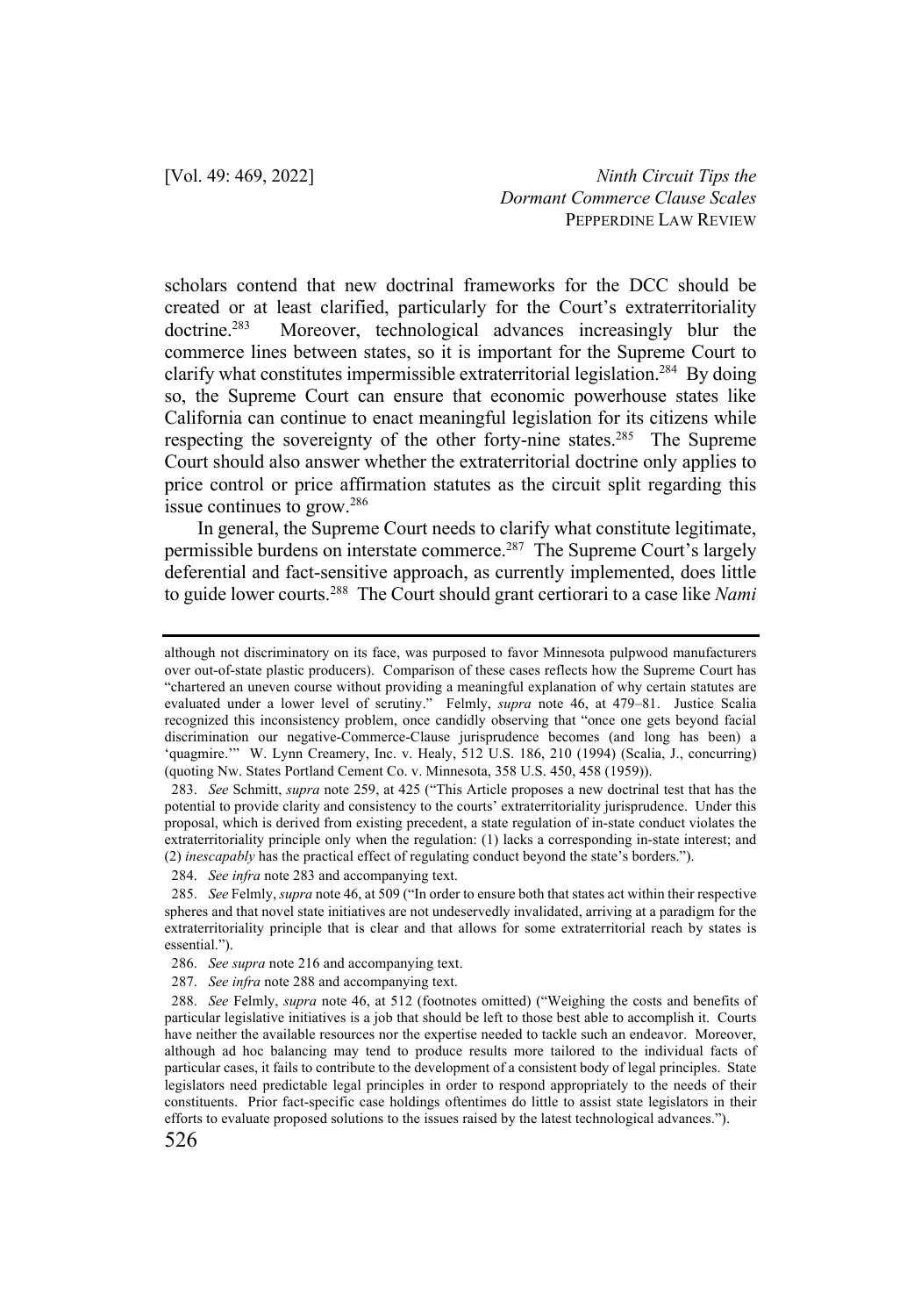to determine whether states have a legitimate interest in preventing animal cruelty such that they can effectively regulate confinement practices of farm animals outside of their borders.<sup>289</sup> Not only would Supreme Court precedent clarifying the DCC framework assist lower courts in these complex decisions, but it also would guide state legislators as they advocate for the desires and wants of their local citizens.<sup>290</sup> Unfortunately, the Supreme Court recently denied NAMI's petition for a writ of certiorari in June 2021, so hopefully, a different case can be used to clarify the DCC framework in the future.<sup>291</sup>

## *E. Congress Should Be the Solution to Resolving the Tension Between Animal Welfare and Permissible Burdens on Interstate Commerce*

While Supreme Court clarity regarding the DCC framework would be invaluable for lower courts, Congress holds the power under the Commerce Clause to provide a lasting solution to these growing questions concerning animal welfare legislation.292 Cases like *Nami* expose the need for comprehensive federal legislation, which would be a step in the right direction to bring about substantive animal welfare reform while avoiding the economic balkanization that California has espoused through measures like Proposition 12.293 The Commerce Clause was designed to support national economic unity, and when billions of dollars potentially hang in the balance, Congress needs to fulfill its constitutional command to enact legislation that will

<sup>289.</sup> *See supra* notes 279–88 and accompanying text*.* As mentioned earlier, the Supreme Court has assumed that preventing animal cruelty is a legitimate state interest. *See* Church of Lukumi Babalu Aye, Inc. v. City of Hialeah, 508 U.S. 520, 521–22 (1993). But it has not clarified how far this interest expands and whether it extends beyond the state's borders to confinement practices in other states. *See id.* 

<sup>290.</sup> *See supra* notes 279–89 and accompanying text*.*

<sup>291.</sup> *See* N. Am. Meat Inst. v. Bonta, 141 S. Ct. 2854 (2021) (denying certiorari).

<sup>292.</sup> *See* U.S. CONST. art. I, § 8, cl. 3 (granting Congress the power "to regulate [c]ommerce . . . among the several [s]tates"). Animal welfare legislation that impacts interstate commerce is a category that Congress can and should regulate under its broad Commerce Clause powers. *See id.* 

<sup>293.</sup> *See* Watnick, *supra* note 85, at 75, 78 ("New federal legislation should be passed immediately so that we may begin to behave as a civilized society with regard to the animals that produce our food. To embrace this mandate, one only need embrace the simple moral assumption that animals have some moral status; thus, we have a moral and ethical obligation to treat our farm animals humanely. . . . This morally and ethically sound legislative framework will have the added advantage of avoiding a patchwork of state legislation regarding laying hens and other farm animals[] and will in the end inure to the benefit of all those associated with the egg and farming industry, including animals, farmers, workers, and you.").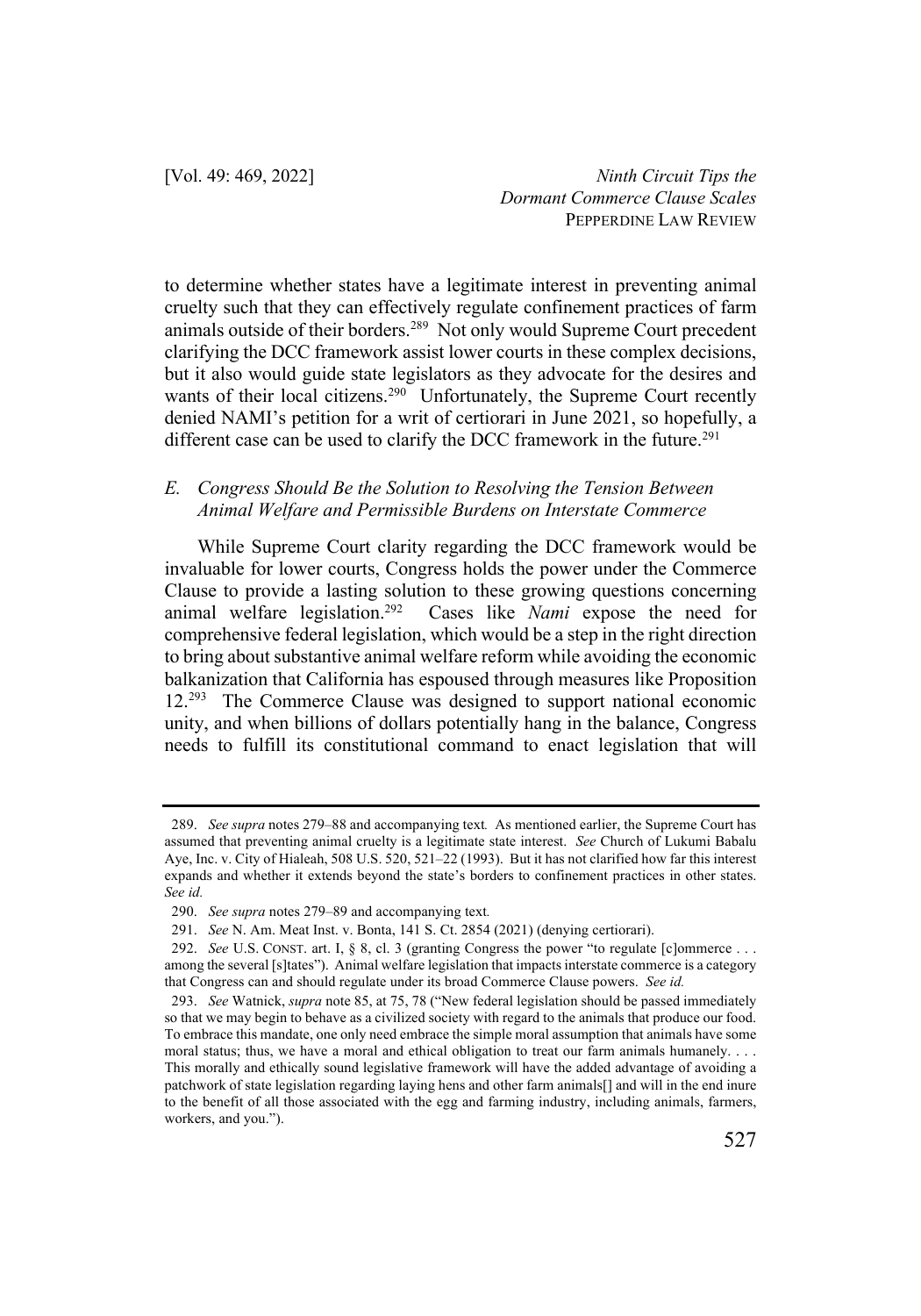preempt attempts from state actors seeking to legislate extraterritorially.294

Thankfully, Congress is implementing animal welfare reform, as it criminalized specific acts of cruelty through the Preventing Animal Cruelty and Torture Act in 2019.295 However, much work remains to be done in terms of promoting uniform living conditions for farm animals, and several scholars have noted the need for greater congressional action.<sup>296</sup> Not only would such federal legislation provide basic comfort to farm animals, but it would prevent costly litigation and ensure consistency in judicial decision-making when federal statutes control.<sup>297</sup> While this may seem infeasible, two somewhat

<sup>294.</sup> *See* Donald L. R. Goodson, *Toward a Unitary Commerce Clause: What the Negative Commerce Clause Reveals About the Commerce Power*, 61 CLEV. ST. L. REV. 745, 782 (2013) ("The purpose of the Commerce Clause, as the Court makes clear in the negative Commerce Clause context, is interstate commercial harmony and economic union. The greatest threats to interstate commercial harmony are externalities or spillover effects of state behavior, and the greatest impediments to economic union are instances in which a uniform rule is needed or desired but is difficult to achieve because of coordination problems, which may be caused by races to the bottom or conflicting state regulations of national commerce. Congress, then, should only regulate to address externalities of activities within states or solve collective action problems that the states are singularly incompetent to address.").

<sup>295.</sup> *See* Neil Vigdor, *House Unanimously Approves Bill To Make Animal Cruelty a Federal Offense*, N.Y. TIMES (Oct. 23, 2019), https://www.nytimes.com/2019/10/23/us/politics/animalcruelty-pact-act-bill.html; Richard Gonzales, *Trump Signs Law Making Cruelty to Animals a Federal Crime*, NPR (Nov. 25, 2019, 11:08 PM), https://www.npr.org/2019/11/25/782842651/trump-signslaw-making-cruelty-to-animals-a-federal-crime. Both articles revealed that the Preventing Animal Cruelty and Torture Act carried bipartisan support and expanded upon prior legislation by banning serious harm to specific animals and crush videos. *See* Vigdor, *supra*; Gonzales, *supra*. There is a question as to whether this law will face the same fate as 18 U.S.C. § 48(b), in which the Supreme Court struck down a law criminalizing the distribution of animal torture as substantially overbroad in violation of the First Amendment. *See* United States v. Stevens, 559 U.S. 460, 482 (2010). In that case, only Justice Alito dissented, arguing that "the harm caused by the underlying crimes vastly outweighs any minimal value that the depictions might conceivably be thought to possess. Section 48 reaches only the actual recording of acts of animal torture; the statute does not apply to verbal descriptions or to simulations." *Id.* at 495 (Alito, J., dissenting); 18 U.S.C. § 48(b).

<sup>296.</sup> *See* Hernandez-Lopez, *supra* note 249, at 355; Watnick, *supra* note 85, at 45; Amy Mosel, *What About Wilbur? Proposing a Federal Statute To Provide Minimum Humane Living Conditions for Farm Animals Raised for Food Production*, 27 U. DAYTON L. REV. 133, 187 (2001) ("Congress has the power to regulate the agricultural industry under the Commerce Clause of the United States Constitution. Congress should enact a statute that establishes minimum requirements that farmers must follow in raising farm animals. The statute should acknowledge animals' individual and behavioral needs, taking great care to provide them with the basic *creature comforts*.").

<sup>297.</sup> *See* Hernandez-Lopez, *supra* note 249, at 397 (footnote omitted) ("Eventual federal preemption, with statutory law on farm animal treatment, is more likely to provide lasting solutions to these state and food producer contests, more so than lawsuits examining variants of economic discrimination. At first glance, California's preemption jurisprudence appears like a muddle, measures have been found to be preempted by federal statutes and not preempted by federal statutes.").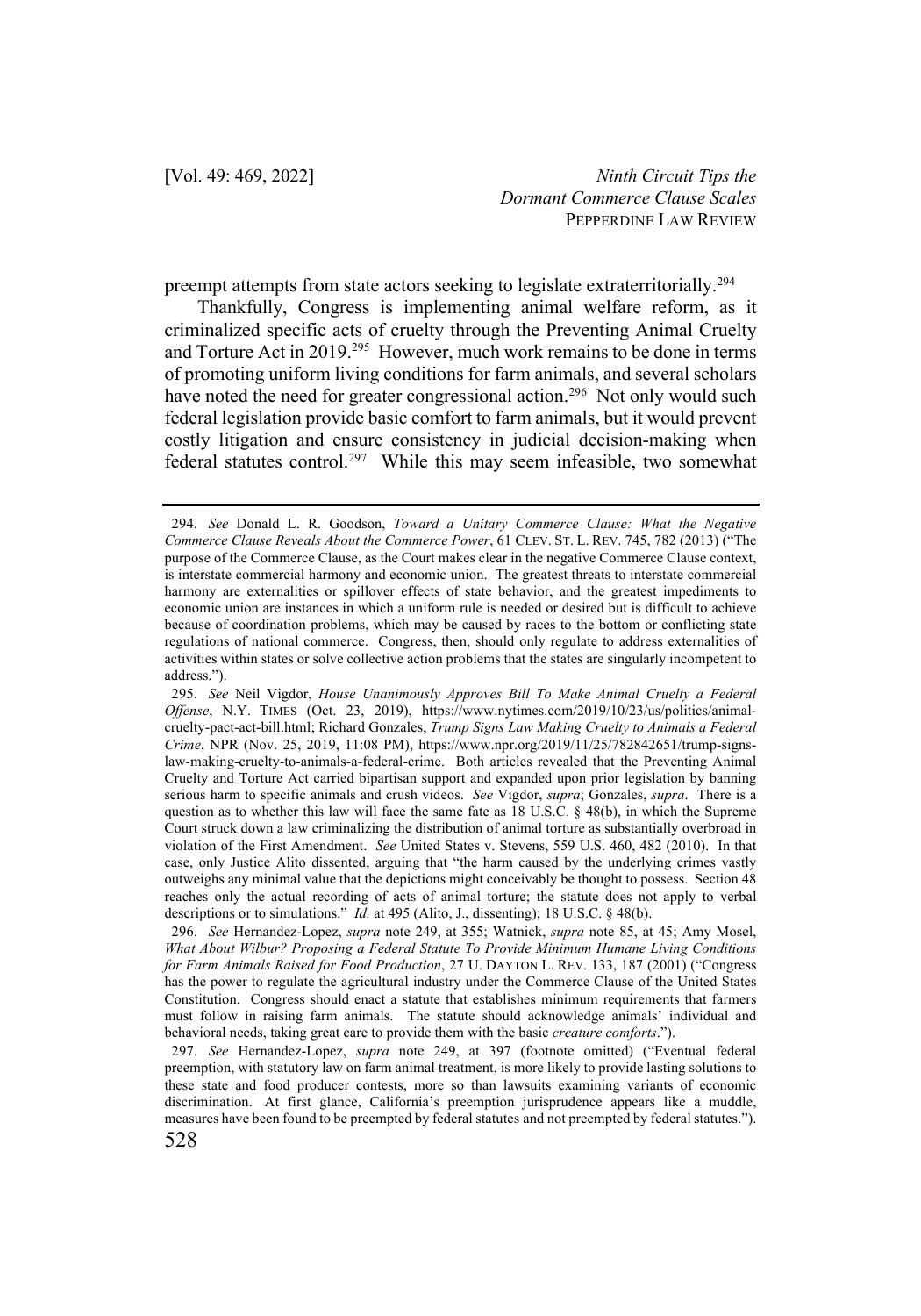recent cases show that federal preemption can invalidate California's impermissible attempts to regulate interstate animal welfare.<sup>298</sup> First, in *National Meat Ass'n v. Harris*, <sup>299</sup> the Supreme Court unanimously ruled to preempt California's legislation that sought to regulate slaughterhouses' handling and treatment of non-ambulatory pigs because it conflicted with the Federal Meat Inspection Act's regulation of such activities.<sup>300</sup>

Second, in *April in Paris*<sup>301</sup> a district court granted a preliminary injunction against Sections 653(o) and 653(p) of the California Penal Code, which sought to "criminalize the sale and possession for sale of alligator and crocodile parts in California."302 The district court reasoned that plaintiffs made a strong showing that the California legislation was preempted under Section 6(f) of the Endangered Species Act.<sup>303</sup> The court further reasoned that a preliminary injunction was proper because of the industry-wide, irreparable economic injuries that would result from enforcing California's law,

<sup>298.</sup> *See* Nat'l Meat Ass'n v. Harris, 565 U.S. 452, 468 (2012); April in Paris v. Becerra, 494 F. Supp. 3d 756, 761 (E.D. Cal. 2020); *see also infra* notes 300–05 and accompanying text.

<sup>299.</sup> *See Nat'l Meat Ass'n*, 565 U.S. 452.

<sup>300.</sup> *See id.* at 468. The Supreme Court reasoned that the Federal Meat Inspection Act's preemption clause nullified California's sales ban provisions because "if the sales ban were to avoid the FMIA's preemption clause, then any [s]tate could impose any regulation on slaughterhouses just by framing it as a ban on the sale of meat produced in whatever way the [s]tate disapproved. That would make a mockery of the FMIA's preemption provision." *Id.* at 464. As a potential solution to the growing issue under *Nami*, Congress could amend the Federal Meat Inspection Act to cover the sort of confinement practices enacted under Proposition 12. *See id.*

<sup>301.</sup> *See April in Paris*, 494 F. Supp. 3d 756.

<sup>302.</sup> *See id.* at 761.

<sup>303.</sup> *See id.* at 762–63 (citation omitted) ("The ESA governs the treatment of endangered and threatened wildlife in the United States. Section 6(f) of the ESA, codified as 16 U.S.C. § 1535(f), addresses conflicts between federal and state laws. . . . The ESA grants authority to the Secretary of the Interior to designate endangered and threatened species. The Nile crocodile and saltwater crocodile population of Australia are designated as threatened species, saltwater crocodiles outside of Australia are endangered, and the American alligator is listed as threatened due to similarity of appearance."); *see also* Janet McConnaughey, *Judge Continues Halt of California's Ban on Gator Products*, AP NEWS (Oct. 15, 2020), https://apnews.com/article/global-trade-wildlife-crocodilescalifornia-courts-29c07e3faff3817c9b68c30a83e30612 ("Louisiana and the other plaintiffs made a strong showing that federal law, including the Endangered Species Act, controls trade in those products and preempts California from barring trade in them, [Chief District Judge] Mueller wrote. She rejected California's argument that it was only regulating trade within the state. . . . Mueller's order shows she understands the importance of sustainable trade and the economic and social impacts that a ban could have, said David E. Frulla, one of the Washington attorneys representing companies led by April in Paris, a San Francisco firm that makes and sells products from alligator and other exotic skins.").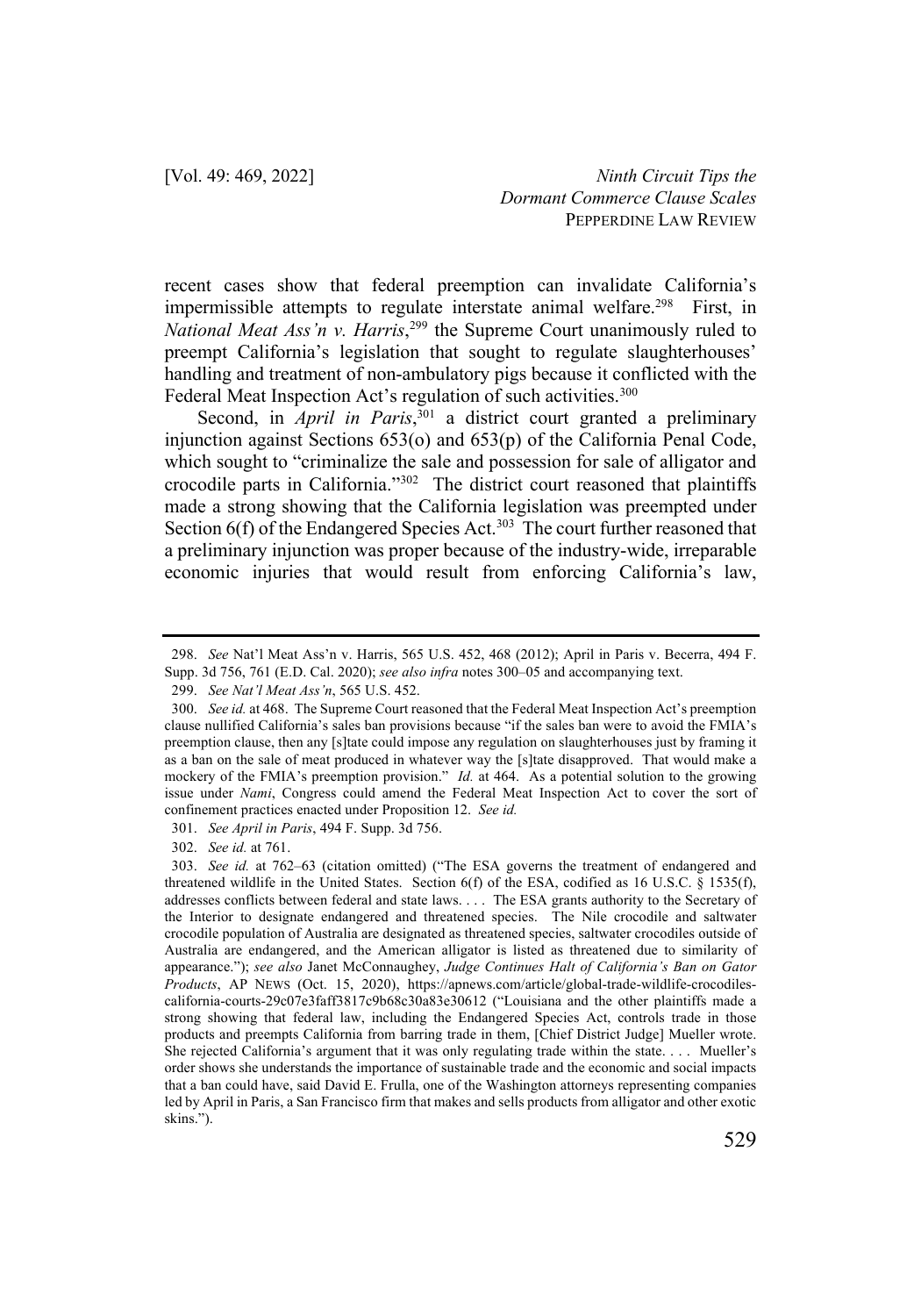especially given the sovereign immunity enjoyed by the state.<sup>304</sup> Accordingly, these two cases illustrate that Congress is the key to promote animal welfare reform while ensuring that impermissible barriers to trade are eliminated so that states do not infringe on other states' sovereignty with their extraterritorial or protectionist legislation.<sup>305</sup>

## VI. CONCLUSION

California rightly acts as a beacon for meaningful change in the realm of animal welfare that the rest of the nation should emulate.<sup>306</sup> However, strongarming states to comply with its policy decisions in order to avoid significant economic loss is concerning.307 Despite what California claims is the true purpose of Proposition 12, California provided no legislative findings showing its benefits to public health, and its legislators knew that the state's economic influence is so expansive that most businesses cannot afford to leave the California market.<sup>308</sup>

Unfortunately, *Nami* reflects how California can have its cake and eat it too.309 By enacting legislation that does not clearly unduly burden interstate commerce, California can implement policy initiatives that survive judicial

[S]etting aside the policy judgments this dispute encompasses, the court concludes plaintiffs' likelihood of success as to preemption compels finding in favor of plaintiffs. The question is not which policy better protects animals, but whether state or federal law controls. Although California has its own interest in protecting animals, the reach of that interest ends where the preemptive effect of federal law begins. Because plaintiffs make a strong showing of preemption, the court finds the public interest weighs in their favor.

<sup>304.</sup> *See April in Paris*, 494 F. Supp. 3d at 770 (citations omitted) ("The injuries alleged here are largely economic. Economic injury, standing alone, is not generally considered irreparable, as it can be remedied by the award of damages. However, where the parties cannot recover monetary damages from their injury, economic harm can be considered irreparable. Where California's Eleventh Amendment sovereign immunity bars a financial recovery, monetary injury may be irreparable. . . . In addition, the economic harm alleged is not confined to a single plaintiff; the harms alleged are likely to be diffuse, industry-wide and difficult to quantify as damages. It appears there would be no way to remedy after the fact the harms plaintiff would suffer[] without an injunction."). The court further reasoned that:

*Id.* at 771.

<sup>305.</sup> *See Nat'l Meat Ass'n*, 565 U.S. 452; *April in Paris*, 494 F. Supp. 3d 756; *see also supra* notes 299–304 and accompanying text.

<sup>306.</sup> *See* discussion *supra* Section V.A.

<sup>307.</sup> *See* discussion *supra* Section V.B.

<sup>308.</sup> *See* discussion *supra* Section V.B.

<sup>309.</sup> *See* discussion *supra* Section V.B.

<sup>530</sup>